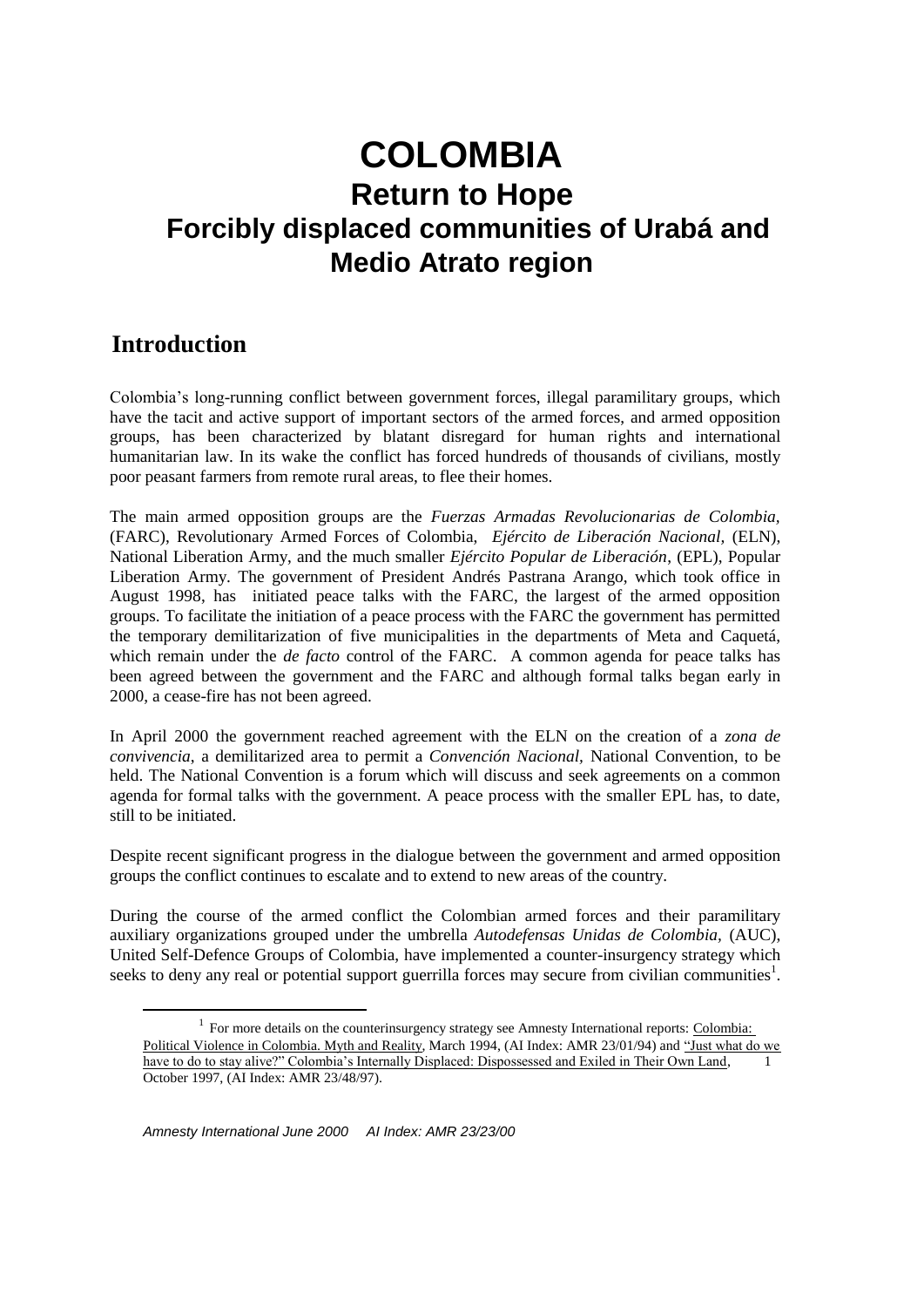The counter-insurgency strategy has been characterized by the systematic and widespread violation of human rights including "disappearances", extrajudicial executions, torture and forced displacement. Terror tactics are used as a means of wresting any potential support for guerrilla groups by civilians and as a means of forcing civilian communities in conflict zones to abandon their homes *en masse*. Forced displacement is also frequently a means of developing economic interests in conflict regions. As stated in the January 2000 report of the Representative of the Secretary-General on internally displaced persons: "Economic interests underlying the violence and conflict also are factors inducing displacement. As part of a process of so-called "counter-agrarian reform" (which at the time of the Representative's first mission in 1994 resulted in an estimated 3 per cent of the landowners controlling more than 70 percent of the arable land in the country), displacement is often a tool for acquiring land for the benefit of large landowners, narco-traffickers, as well as private enterprises planning large-scale projects for the exploitation of natural resources. The fact that most peasants do not possess legal title to their land makes them easy targets for this process"<sup>2</sup>.

Armed opposition groups have also been responsible for forced displacement of communities who have fled their homes as a result of death threats or the deliberate and arbitrary killings of those accused of collaboration with the security or paramilitary forces. Many families have also fled their homes in order to escape forcible recruitment of their children by armed opposition groups<sup>3</sup>.

Civilians in disputed zones have increasingly been drawn into the conflict against their will as both the guerrillas and government forces and their paramilitary auxiliaries demand their support and collaboration. Giving support to one side in the hostilities, however unwillingly, is frequently followed by reprisals from the other side. As the conflict intensifies and extends to new areas in the country increasing numbers of civilians are forced to flee the rising tide of violence<sup>4</sup>.

3 Ibidem.

1

<sup>4</sup> Under international humanitarian law civilian populations in areas affected by armed conflict are protected from direct attack. Specifically, Common Article 3 to the Geneva Conventions expressly prohibits in all circumstances "violence to life and person" against persons who "do not or no longer actively participate in hostilities".

Article 13 of Protocol II, ratified by Colombia, strengthens common Article 3's basic rules and enshrines the principle of civilian immunity as follows:

> 1. The civilian population and individual civilians shall enjoy general protection against the danger arising from military operations. To give effect to this protection, the following rules shall be observed in all circumstances:

2. The civilian population as such, as well as individual civilians, shall not be the object of attack. Acts or threats of violence, the primary purpose of which is to spread terror among the civilian population, are prohibited.

 $2 \text{ Report of the Representative of the Secretary-Ceneral on internally displaced persons submitted in }$ accordance with Commission resolution 1999/47. Profiles in displacement: follow-up mission to Colombia, 11 January 2000, E/CN.4/2000/83/Add.1.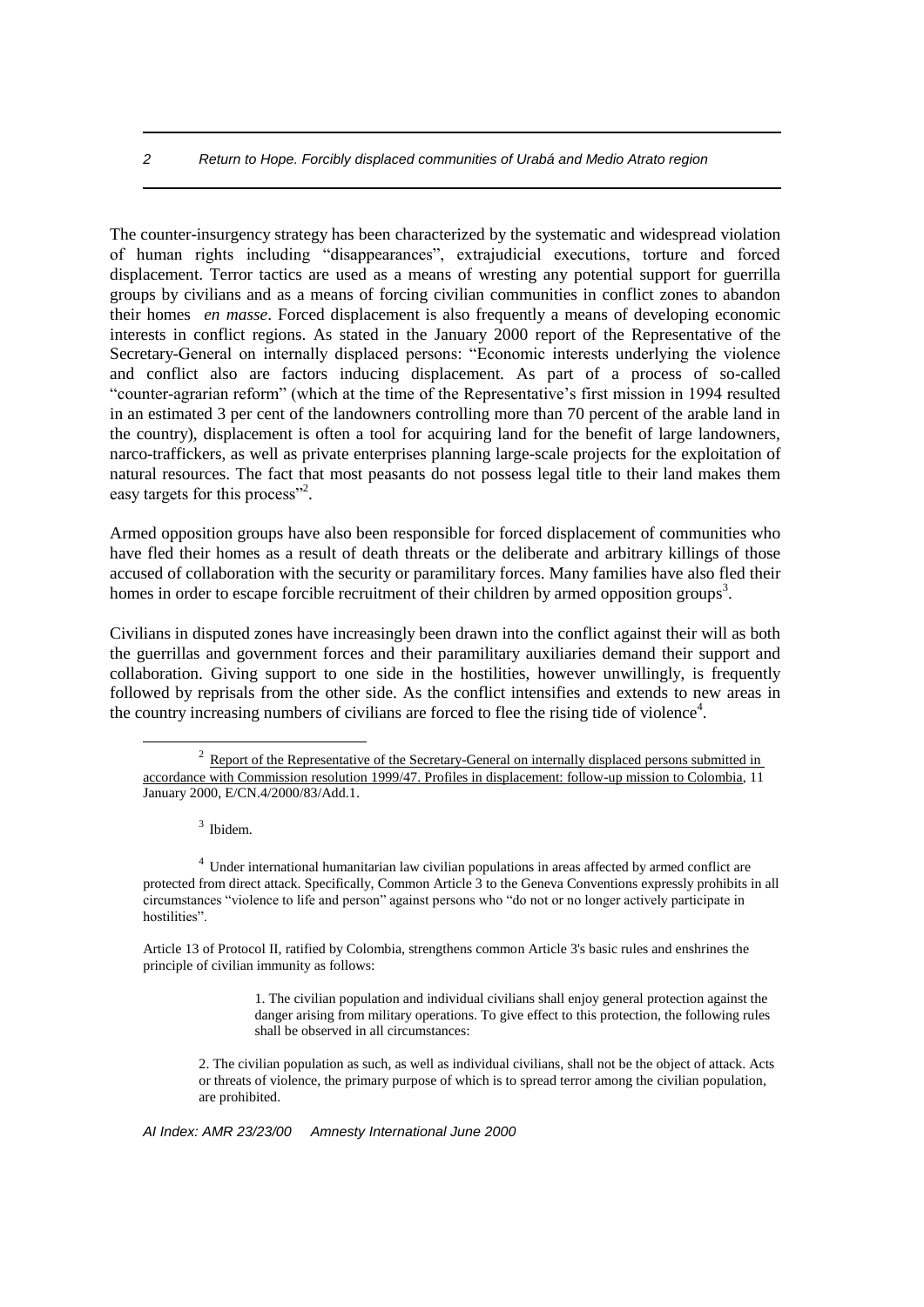3. Civilians shall enjoy the protection afforded by the part, unless and for such time as they take a direct part in hostilities.

The fundamental human rights of civilians, including the right to life and the right not to be tortured or "disappeared" are also protected under international human rights treaties and standards to which Colombia is party.

*Amnesty International June 2000 AI Index: AMR 23/23/00*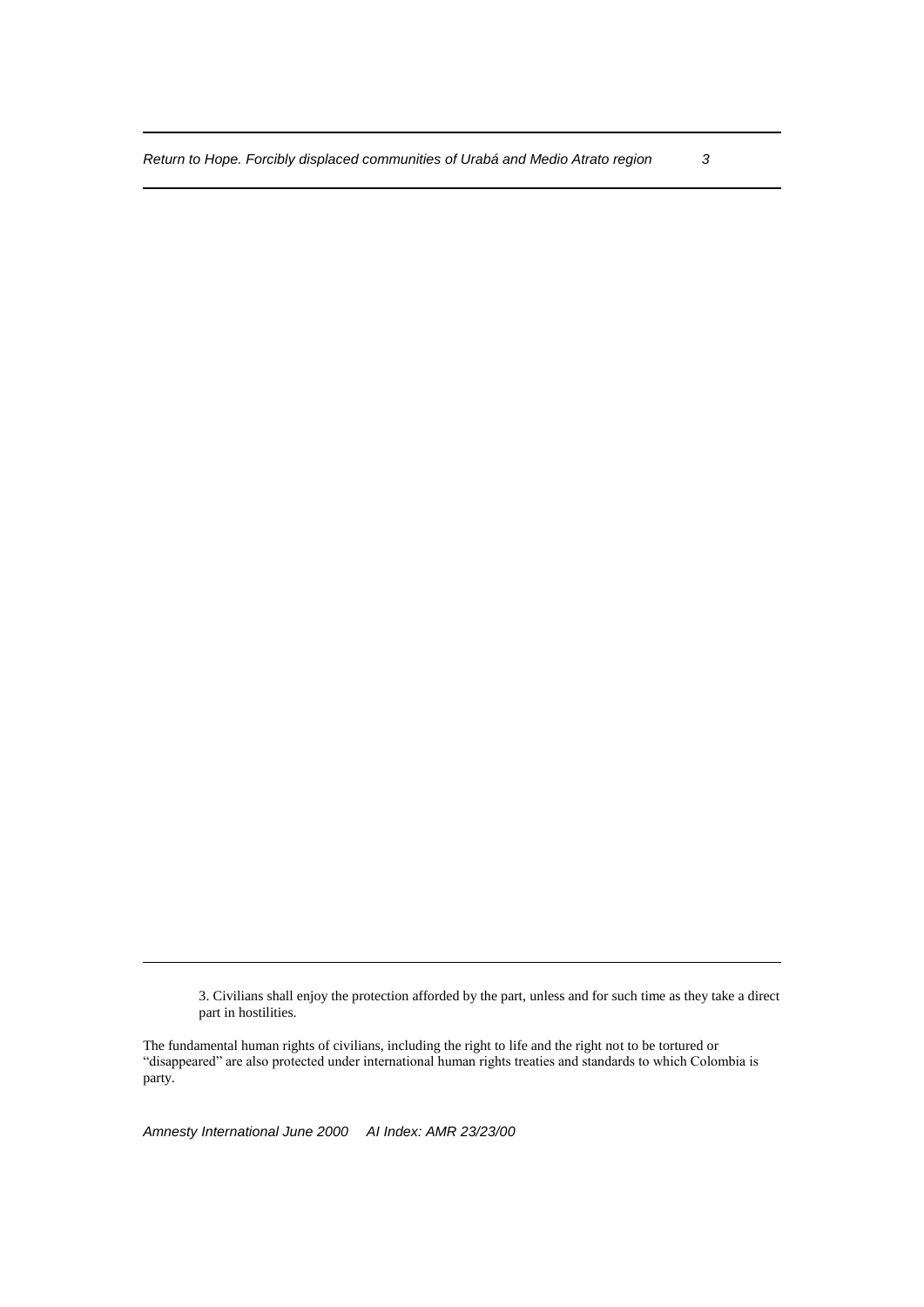Since 1985 Colombian non-governmental human rights organizations estimate that over 1.5 million people have been forcibly displaced from their homes and lands<sup>5</sup>. The majority are women and children:  $58\%$  of the displaced are female whilst  $55\%$  are under 18 years of age<sup>6</sup>. Those forcibly displaced have been left with little choice but to seek shelter in improvised camps or in shanty areas of urban centres, where they face a life of misery with little prospect of employment or access to land to cultivate and little if any security: "the threats to physical security which the displaced flee to escape often only follow them into the communities in which they seek refuge. The very fact of having fled typically only heightens suspicions of allegiance with a particular armed actor and intensifies the risk of being targeted"<sup>7</sup>.

One of the regions most affected by forced displacement in recent years is the Urabá<sup>8</sup> region of the departments of Antioquia and Chocó and the Medio Atrato region which covers the areas of the central Atrato river<sup>9</sup> in the departments of Chocó and Antioquia.

## **Forced displacement from Chocó**

The department of Chocó has for many years been relatively untouched by the 40-year Colombian conflict, although the FARC and the ELN, have maintained a presence in the department for several years. The department is one of the poorest regions of Colombia where approximately 70% of the population is Afro-Colombian, and approximately 20% is of indigenous origin.

In late 1996 the Colombian armed forces in unison with AUC paramilitary forces launched a campaign to root out the guerrilla forces in the Bajo Atrato region in the north of the department. This campaign sought to deny guerrilla forces operating in the department their civilian support base, particularly the civilian population living along the River Atrato's tributaries, areas where FARC guerrilla forces traditionally maintained a strong presence. A first phase saw army checkpoints situated on the Atrato river imposing strict limits on the quantity of goods the people living in these communities could transport. The economic blockade had a serious impact on these already impoverished communities. As the economic blockade was imposed and tightened the civilian communities situated on the tributaries who were suspected of being guerrilla sympathizers began to be targeted for serious human rights violations including "disappearances" and extrajudicial executions carried out by paramilitary forces. The economic blockade lasted

7 Ibidem.

<u>.</u>

<sup>8</sup> Urabá covers the northern region of the department of Chocó and the northern region of the department of Antioquia together with western areas of the department of Córdoba.

 $9<sup>9</sup>$  The River Atrato runs the length of most of the Pacific department of Chocó in northwestern Colombia. It borders with the western part of the department of Antioquia and flows into the Gulf of Urabá in the Caribbean Sea to the north of Colombia.

 $<sup>5</sup>$  The Colombian Government only acknowledges a figure of 400,000 internally displaced persons.</sup>

 $6$  E/CN.4/2000/83/Add.1 op. cit.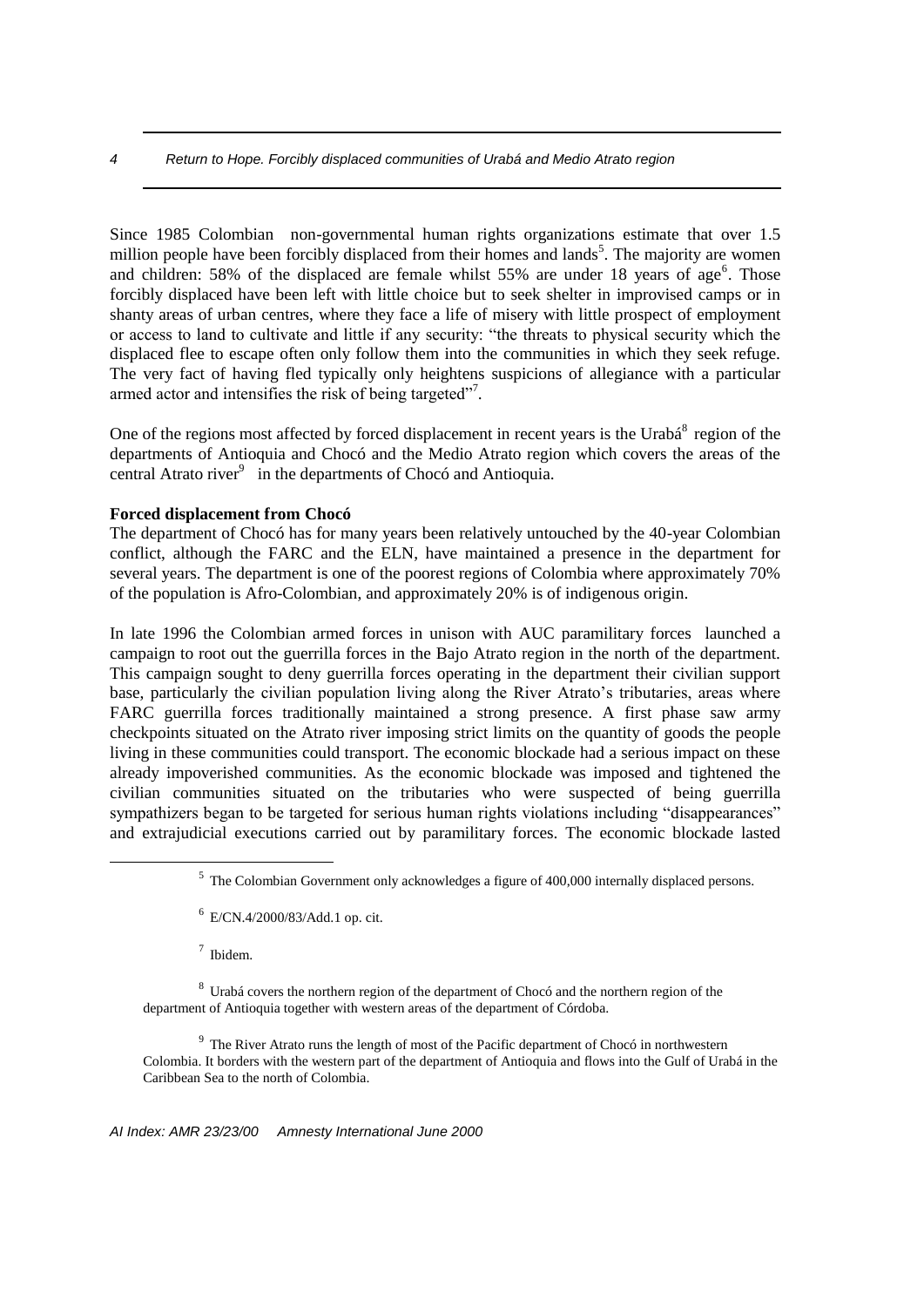several months and was followed by a series of joint military/paramilitary operations which led to the mass displacement of many communities in the municipality of Riosucio in the Bajo Atrato region. Despite frequent denunciations of increasing paramilitary attacks in the area, the government of then president Ernesto Samper Pizano failed to take any action to combat and dismantle the paramilitary groups and protect the civilian communities.

Many of the Afro-Colombian and indigenous communities of the region had been campaigning for many years for legal recognition of land rights for the territories which they had occupied since ancestral times. When the joint armed forces and paramilitary incursions were initiated these communities were about to receive their formal land titles, or formal land title had recently been granted.

The FARC, fearful of a loss of potential civilian support, reacted by targeting those in the civilian population they accused of being paramilitary or army sympathizers or collaborators. These tactics also resulted in the displacement of many communities in the department of Chocó. It is estimated that at least 20,000 people were forced to flee their homes between late 1996 and the early months of 1997.

The internally displaced communities from the north of the department of Chocó were forced to spend over two years in makeshift refugee camps<sup>10</sup>, or with friends and relatives in the shanty areas of several towns and villages of the neighbouring department of Antioquia<sup>11</sup>. Others sought safety in Riosucio whilst others fled to neighbouring Panama.

Whilst many communities fled their homes others have resisted forced displacement. This is the case of some communities in the Medio Atrato region of the departments of Chocó and Antioquia to the south of the municipality of Riosucio. Others in the Medio Atrato region fled to Quibdó, the capital of Chocó, where over 6,000 people have sheltered for over two years.

## **Displacement from the Urabá region of Antioquia**

<u>.</u>

*Amnesty International June 2000 AI Index: AMR 23/23/00*

<sup>&</sup>lt;sup>10</sup> Refugee camps were a new modality in Colombia's internal conflict, up until 1997 the internally displaced had sought refuge in shanty areas of large urban centres or sheltered with relatives and friends in neighbouring communities.

<sup>&</sup>lt;sup>11</sup> See "Just what do we have to do to stay alive?" Colombia's Internally Displaced: Dispossessed and Exiled in Their Own Land, (AI Index: AMR 23/48/97).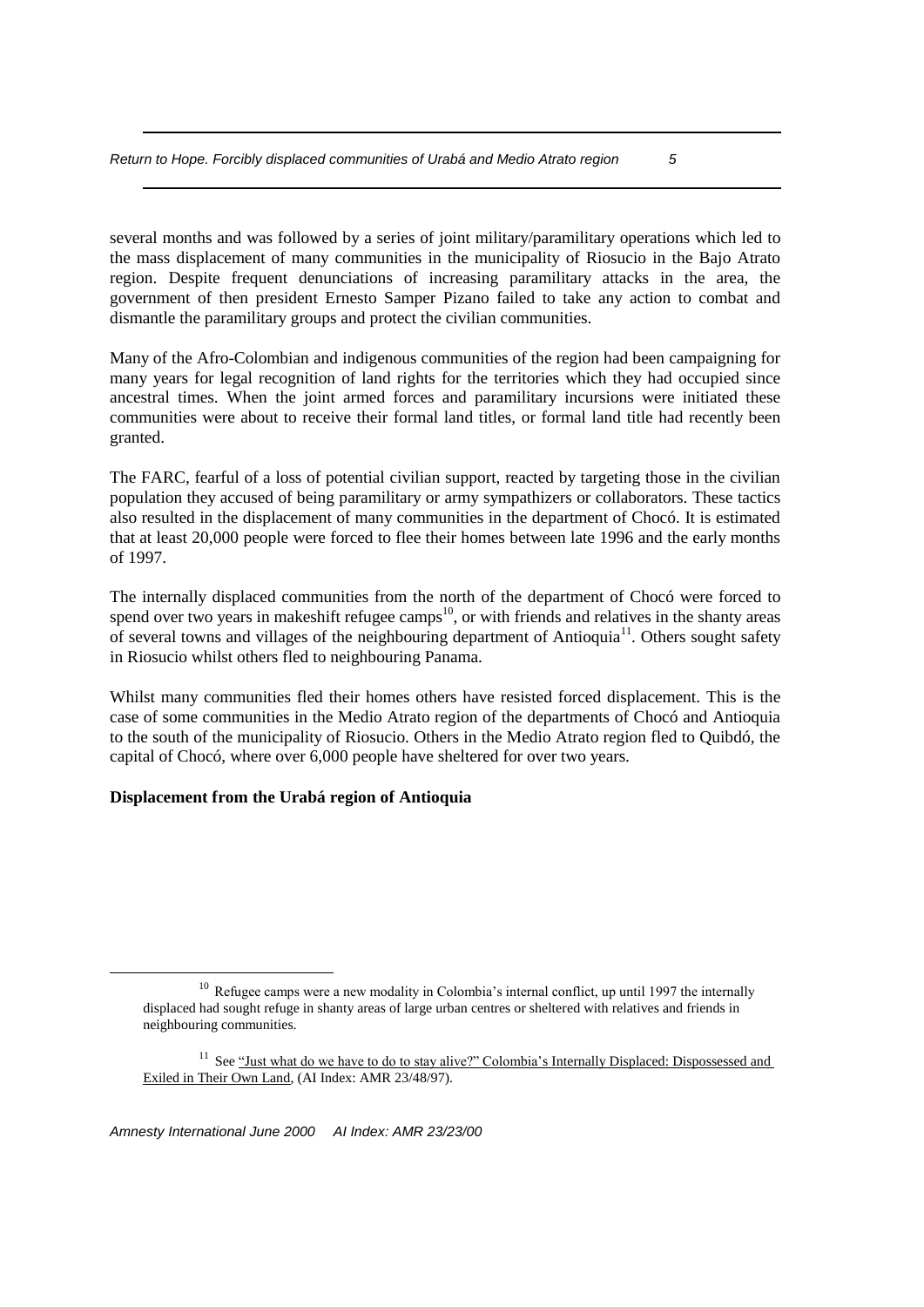The Urabá region in the north-west of the department of Antioquia is an area which has witnessed large-scale forced displacement over recent years. For many years throughout the 1980s the area was dominated by guerrilla groups belonging to the FARC and the *Ejército Popular de Liberación,* (EPL), Popular Liberation Army. Subsequent to the demobilization of the EPL which signed peace agreements with the Colombian Government in  $1991<sup>12</sup>$ , paramilitary forces of the *Autodefensas Campesinas de Córdoba y Urabá,* (ACCU), Córdoba and Urabá Self-Defence Groups, launched major offensives from the northern municipalities of the Urabá region of Antioquia and pushed southwards rooting out and killing those they considered guerrilla collaborators or sympathizers. FARC guerrilla forces operating in alliance with dissident EPL groups responded by carrying out a number of massacres of demobilized EPL members and others they considered to be supporting army or paramilitary forces.

The civilian population found itself increasingly drawn into the conflict which frequently was conducted through the killing of civilians rather than through open combat between the opposing sides. The inhabitants of the community of San José de Apartadó, located in the municipality of Apartadó, were forcibly displaced in the course of 1996 and 1997 as the paramilitaries and the army sought to wrest military control of the Antioquia Urabá region from the FARC and remnants of the EPL. Further south paramilitary operations in 1997 led to mass displacement of the community of La Balsita, municipality of Dabeiba, department of Antioquia.

#### **Internally displaced communities demand their right to life**

Faced with the stark choice of living in misery in shelters away from their lands which provide the communities with a livelihood, many communities have organized themselves in recent years to make a stand against forced displacement, to demand the conditions to permit their return to their lands or to be resettled on alternative lands. They have demanded that the parties to the conflict respect their right not to take sides in the conflict and their right to life as civilians. Some of these communities have asserted these rights by declaring themselves *Comunidades de Paz,* Peace Communities. The inhabitants of the Peace Communities have pledged not to participate or be drawn into the conflict and so amongst other commitments refuse to bear arms or to provide information or logistical support to either side in the conflict. In return they demand that the parties to the conflict do not enter the boundaries of their communities, and to respect their right to life, their status as civilians and their decision not to participate or collaborate with any of the parties to the conflict.

<sup>&</sup>lt;sup>12</sup> A small number of EPL guerrillas returned to arms.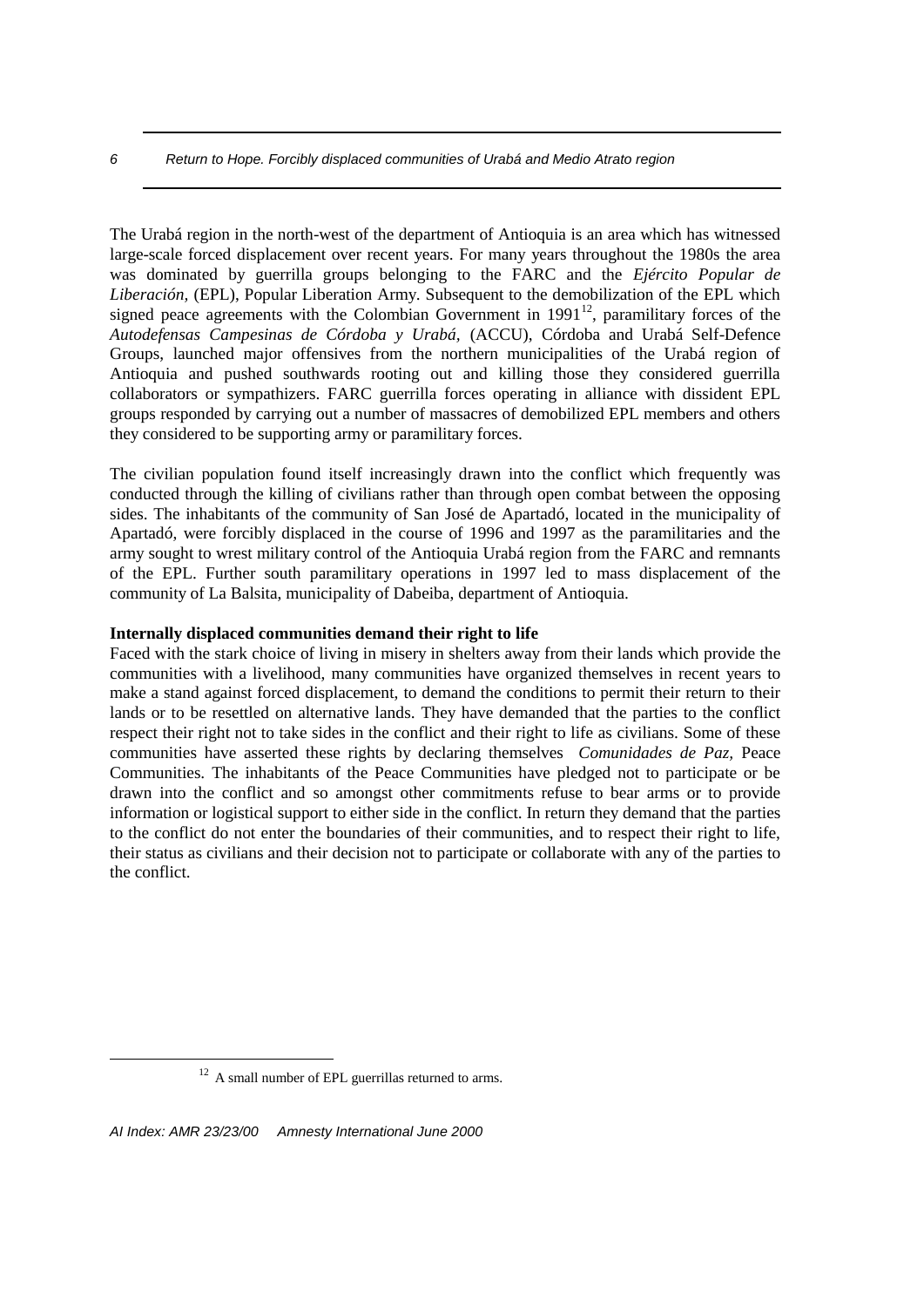Others, whilst not declaring themselves Peace Communities, have made similar demands: the right to return or be resettled in conditions where their right to life and status as civilians is respected. Either way, by demanding all sides in the conflict recognize their fundamental human rights these communities have paid a heavy price. The efforts of civilian communities to extricate themselves from the conflict is viewed with suspicion by all the armed parties to the conflict. As the Representative of the Secretary-General on internally displaced persons states in his January 2000 report: "displaced persons have begun to organize to defend their rights, but the leaders of their organizations and those of the local non-governmental organizations who try to help them are increasingly being targeted and killed by armed groups"<sup>13</sup>.

This document examines some of the experiences of displaced communities in the department of Chocó and Antioquia and that of communities seeking to resist displacement. In Antioquia it will examine the case of the displaced community of La Balsita and San José de Apartadó and in the department of Chocó it will primarily examine the case of the majority Afro-Colombian communities of the municipality of Riosucio and the municipalities of the Medio Atrato region. It also documents violations of international humanitarian law and human rights by all armed groups in the conflict who have reacted violently to efforts by the civilian population to be excluded from the conflict.

#### **No tolerance for neutrality**

<u>.</u>

The reaction of the parties to the conflict to any attempt by the civilian population to isolate itself from the conflict has been hostile. The attempt by communities to assert their rights has been viewed as subversive by the Colombian armed forces which have repeatedly made unsubstantiated accusations against the Peace Communities stigmatizing them and leaving them vulnerable to attack.

On 14 August 1998, the then commander of the *1 División*, I Division of the Colombian Army, General Víctor Julio Álvarez questioned the declarations of neutrality of civilian communities: *"La neutralidad es solo un instrumento de los detractores del Ejército para aislar a la institución de la población ... . Eso de la neutralidad es un cuento de nuestros enemigos, de nuestros adversarios y de nuestros detractores con el fin de separarnos y aislarnos más de la población ... . Pienso que los que actúan en esos términos son idiotas útiles o simpatizantes voluntarios de los intereses de los grupos subversivos en Colombia o realmente deben ser extranjeros".* "Neutrality is only an instrument of the Army's critics, of our adversaries and our detractors with the aim to separate us and isolate us from the population ... . I think that those who act in these terms are gullible idiots or voluntary sympathizers of subversive groups or really they must be foreigners".

On 2 January 2000, a Colombian television news program referred to the existence of a military intelligence report which alleged that guerrilla forces were using Peace Communities as bases: *"Las FARC utilizan los territorios de paz de Antioquia y Chocó para realizar actos terroristas ... estas poblaciones son zonas limitadas para el control político y armado del Estado desde el año* 

*Amnesty International June 2000 AI Index: AMR 23/23/00*

<sup>13</sup> E/CN.4/2000/83/Add.1 op. cit.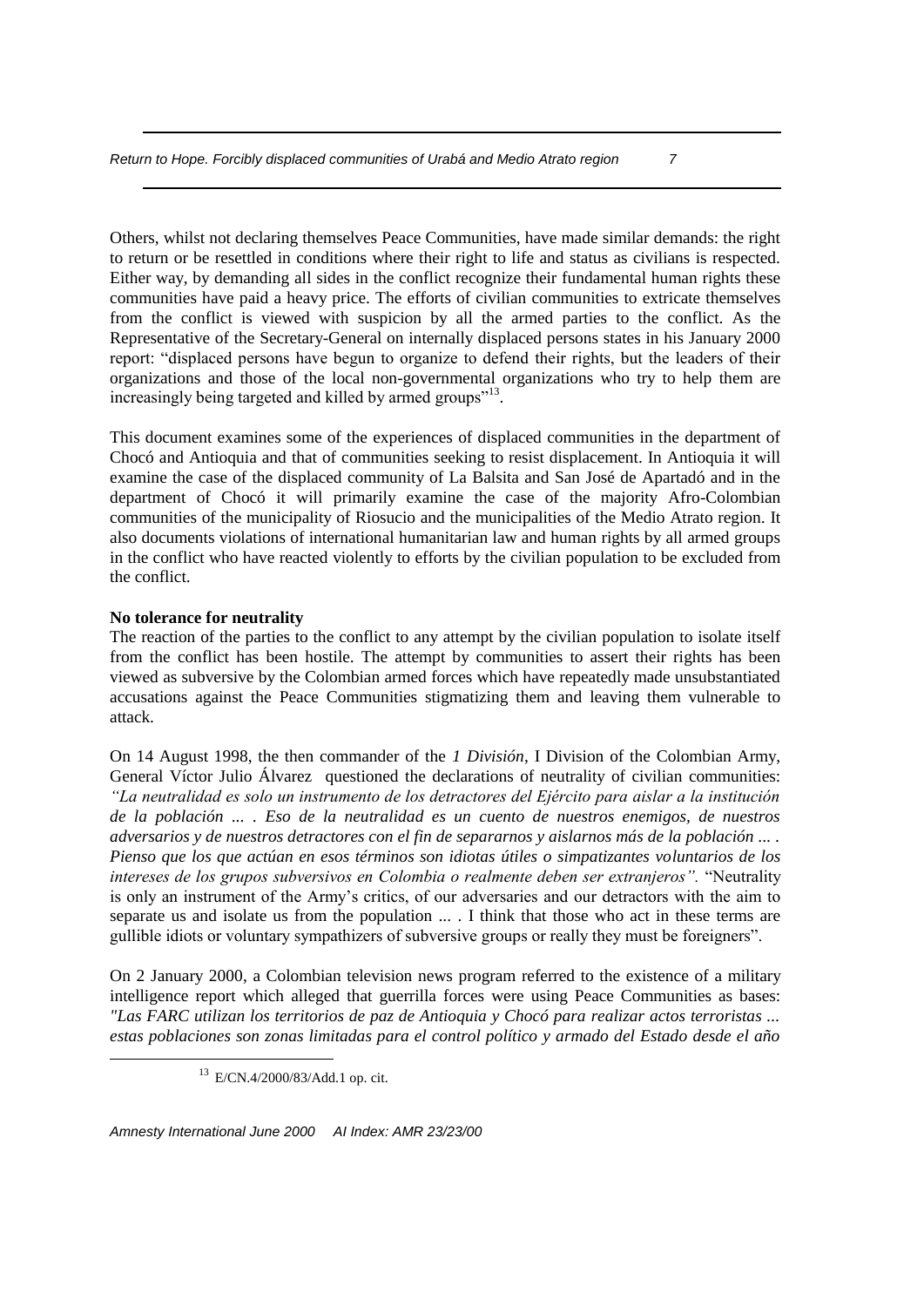*1997. La población rechaza la presencia de la policía y el ejército ... . Estos territorios son aprovechados como áreas de apoyo logístico retaguardias o movilidad".* "The FARC use the peace territories of Antioquia and Chocó to carry out acts of terrorism ... these areas have only been under limited political and armed control of the state since 1997. The population rejects the presence of the police and army on its lands ... . These territories are used as areas of logistical support, rearguard positions and areas of transit". The report referred to a guerrilla attack in late 1999 against the municipality of Juradó, department of Chocó: *"Las FARC en su ataque a Juradó, utilizaron como rutas de acceso y repliegue los ríos donde paradojicamente están asentadas estas poblaciones"* "In their attack on Juradó, they used the rivers on which these communities are located as routes of access and retreat"*.*

Such accusations have been parallelled by statements made by groups representing commercial sectors in Urabá. In a letter to President Andrés Pastrana dated 5 March 1999 and made public on 26 March, signed by business groups, cattle-ranchers and other regional interest groups, the legitimacy of Peace Communities was called into question: *"Nos encontramos en total desacuerdo con la tan mencionada neutralidad, ... con la cual se logra solamente que nos convirtamos en aterradores cómplices de los delincuentes y de la violencia ... . Encuentran ciertos delincuentes un sitio ideal en estas zonas neutrales , para que el posible accionar de las autoridades no los pueda alcanzar, ya que a estos sitios no se permite el ingreso de actores del conflicto."* "We find ourselves in complete disagreement with this neutrality which is so talked about ... with which the only thing achieved is that we become the terrible accomplices of delinquents and of violence ... . Certain delinquents find an ideal place in these neutral zones where the actions of the authorities cannot reach them, since in these areas the parties to the conflict are not permitted to enter ... ."

These accusations have mirrored those made repeatedly by paramilitary groups and which together have justified attacks and death threats against displaced communities which have sought to isolate themselves from the conflict and resist further displacement and human rights violations.

The call by civilian communities on the parties to the conflict to respect their right to life and to be excluded from hostilities has not only been questioned by the security forces and their paramilitary allies. Guerrilla forces have also been extremely critical of these initiatives. Writing in an article for the January 2000 edition of the FARC's magazine Resistencia Nacional, Marco León Calarcá, a FARC commander, states: *"En esta guerra no hay espacio para la neutralidad, cosa diferente es la participación directa en las acciones militares, ahí está la diferencia, respetada por nosotros, entre los combatientes y los no combatientes y esa es la que debe garantizar el Estado y sus grupos paramilitares".* "In this war there is no space for neutrality, direct participation in military actions is what distinguishes combatants from non-combatants, a distinction we respect and that is what the State and its paramilitary groups should respect". More recently the FARC leadership has stated, however, that it would respect the right to life of members of Peace Communities. In an interview with El Colombiano published on 18 April 2000, Felipe Rincón, a FARC commander stated that the FARC had committed itself to respect the right to life of members of the Peace Communities: *"Nos comprometimos a respetar la actividad de la gente en la región, porque hace parte de nuestras normas, del respeto a la población, a sus bienes y creencias políticas y religiosas".* "We committed ourselves to respect the activities of the people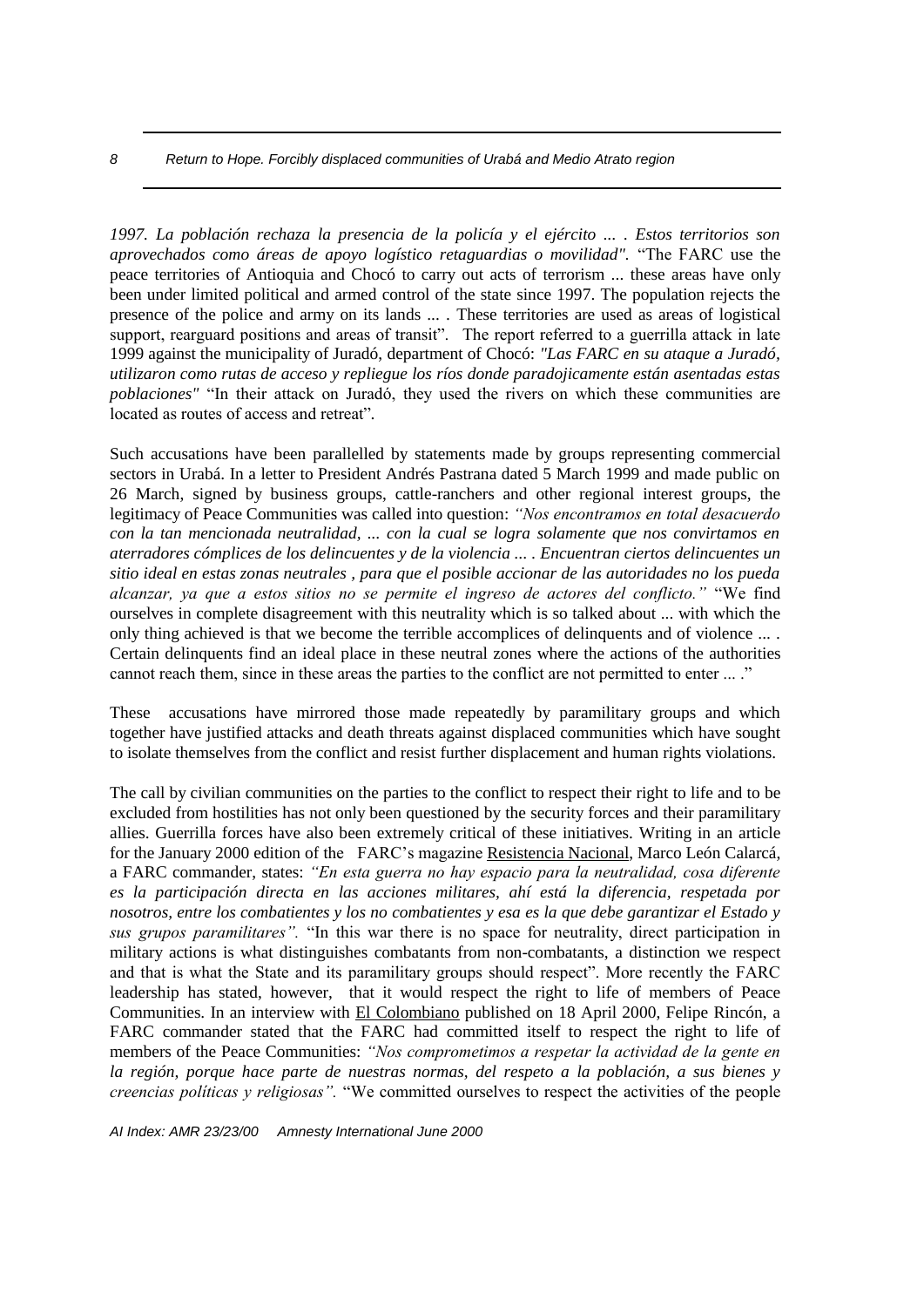in the region, because to do so is part of our internal rules to respect the population, its property and political and religious beliefs". The commander also stated that the FARC would respect the right of the Peace Communities not to be drawn into the conflict: *"Las FARC nunca imponen criterios ... . Respetan si la gente participa o no de un grupo político, si está de acuerdo o no con la lucha armada. Eso siempre lo hemos hecho".* "The FARC does not impose its beliefs ... . It respects the right of people to participate or not in a political group, to be in agreement or against the armed conflict. We have always done so".

It is this reluctance to accept the right of the civilian population not to be drawn into the conflict that has left the Peace Communities and other communities under threat of forced displacement under constant attack.

# **Experiences of the Forcibly Displaced Communities of Antioquia**

# **San José de Apartadó - a model initiative under threat**

San José de Apartadó, in the municipality of Apartadó, department of Antioquia, is made up of 32 communities. San José de Apartadó was founded in 1970 and is situated in the mountains of the *Serranía de Abibe*, Abibe Mountain Range which run parallel to the banana growing region of Urabá in the northwest of the department of Antioquia. These mountains represent an area of military strategic importance for guerrilla forces belonging to the EPL and the FARC which first appeared in the area in the 1970s. Presently it is the FARC forces of the *V Frente,* V Front, which continue to maintain a strong presence in this area. The mountain range provides ideal cover for guerrilla forces and affords access between the Urabá region of Antioquia and the Urabá region of the neighbouring department of Córdoba. San José de Apartadó is located along an important access corridor which runs from the mountains into the western plains, along which it is thought that guerrilla forces are able to replenish their supplies and from which they can launch attacks into the banana growing regions of Urabá and retreat to safety. It is this strategic location and the frequent presence of the FARC in the area which has resulted in the inhabitants of San José de Apartadó being labelled subversives or subversive sympathizers by the security forces and their paramilitary allies.

Joint paramilitary-military offensives in the banana growing regions of Urabá to the west of the *Serranía de Abibe,* saw guerrilla forces progressively losing their control of the region between the early 1990s to 1996. Increasingly through 1996, attacks were also launched into the mountains. The civilian inhabitants of San José de Apartadó bore the brunt of these attacks supposedly designed to root out guerrilla forces from the region. Inhabitants of San José de Apartadó relate how they were frequently forced to flee their homes in the wake of paramilitary killings. Others faced threats from guerrilla forces who accused them of collaborating with the security forces or their paramilitary allies.

*Amnesty International June 2000 AI Index: AMR 23/23/00*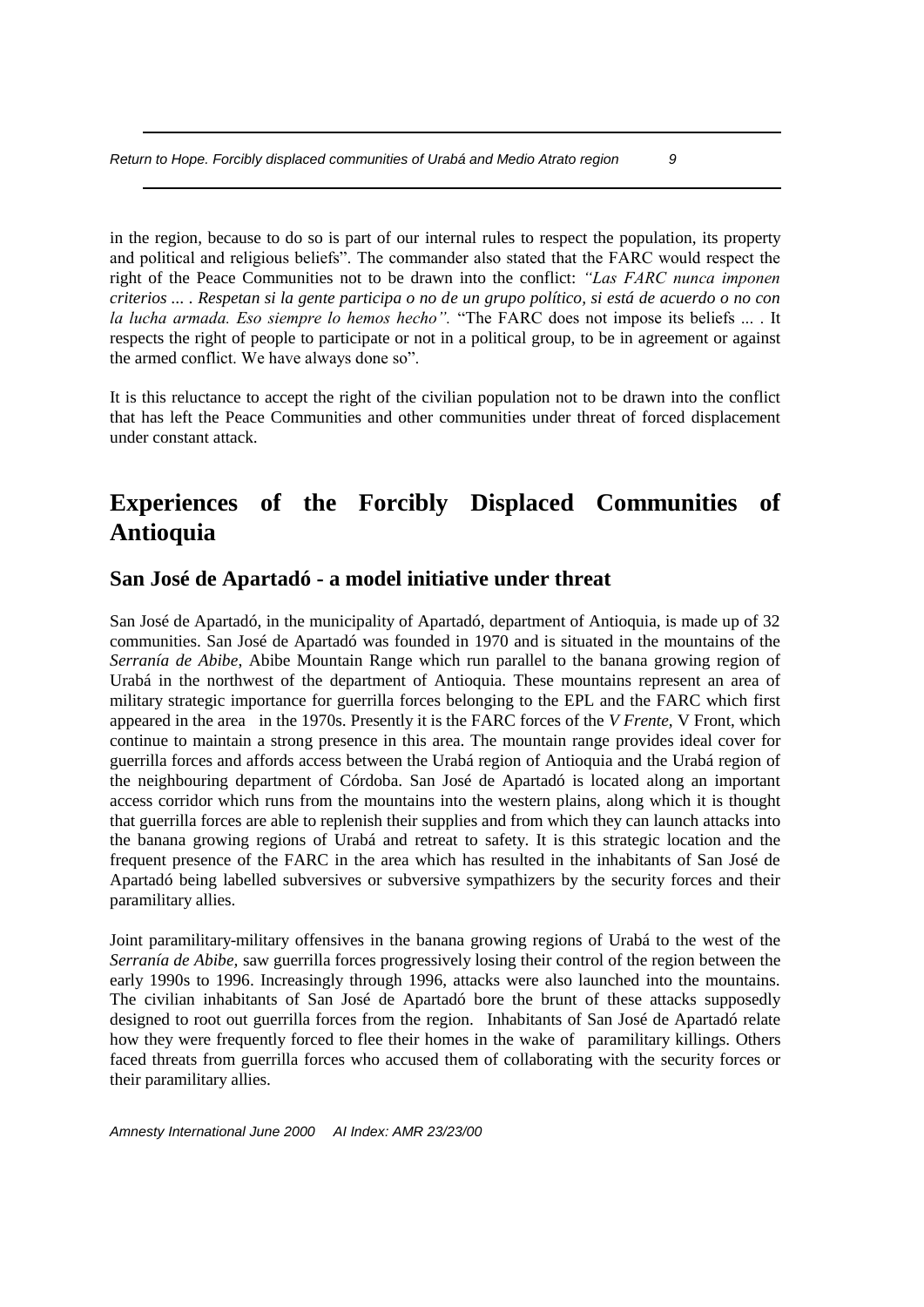As the joint army and paramilitary offensive in the *Serranía de Abibe* intensified, paramilitary forces set up a checkpoint on the road between San José de Apartadó and the town of Apartadó and imposed strict limits on the food supplies entering the community. The paramilitaries reportedly accused inhabitants of carrying food supplies to *"alimentar la guerrilla",* "feed the guerrilla". On 28 February 1997, at approximately 6am AUC paramilitary forces entered the community of San José de Apartadó. They forced the community to assemble and checked the inhabitants' identity documents. The paramilitary group then forcibly abducted three members of the community: **Rubén Antonio Villa** and his son **Antonio Villa** and **Miguel Haya**. Later that day **Guillermo Serna** was forced off the bus on which he was travelling on the road between San José de Apartadó and Apartadó and was forcibly abducted by the paramilitary group. The paramilitaries reportedly killed those they had abducted later in the day and buried their bodies on the roadside.

A short time later officials from the *Fiscalía de Apartadó,* the Office of the Attorney of Apartadó<sup> $14$ </sup>, relatives of the victims, the then-mayoress of Apartadó, Gloria Isabel Cuartas, together with a police and army escort arrived at the scene where the bodies had been buried, to carry out exhumations. It is reported that the armed force members who made up the escort and the paramilitaries at the scene greeted each other in a friendly manner. Seeing this the relatives and the mayoress abandoned the scene for fear for their safety.

<sup>14</sup> The Office of the Attorney of Apartadó is part of the *Fiscalía General de la Nación*, Office of the Attorney General which is charged with investigating and prosecuting all crimes committed in Colombia, including human rights violations. It has played an important role in investigating human rights violations in particular through its *Unidad Especializada de Investigaciones sobre las Violaciones de los Derechos Humanos*, Specialized Unit for the Investigation of Human Rights Violations, set up in September 1995.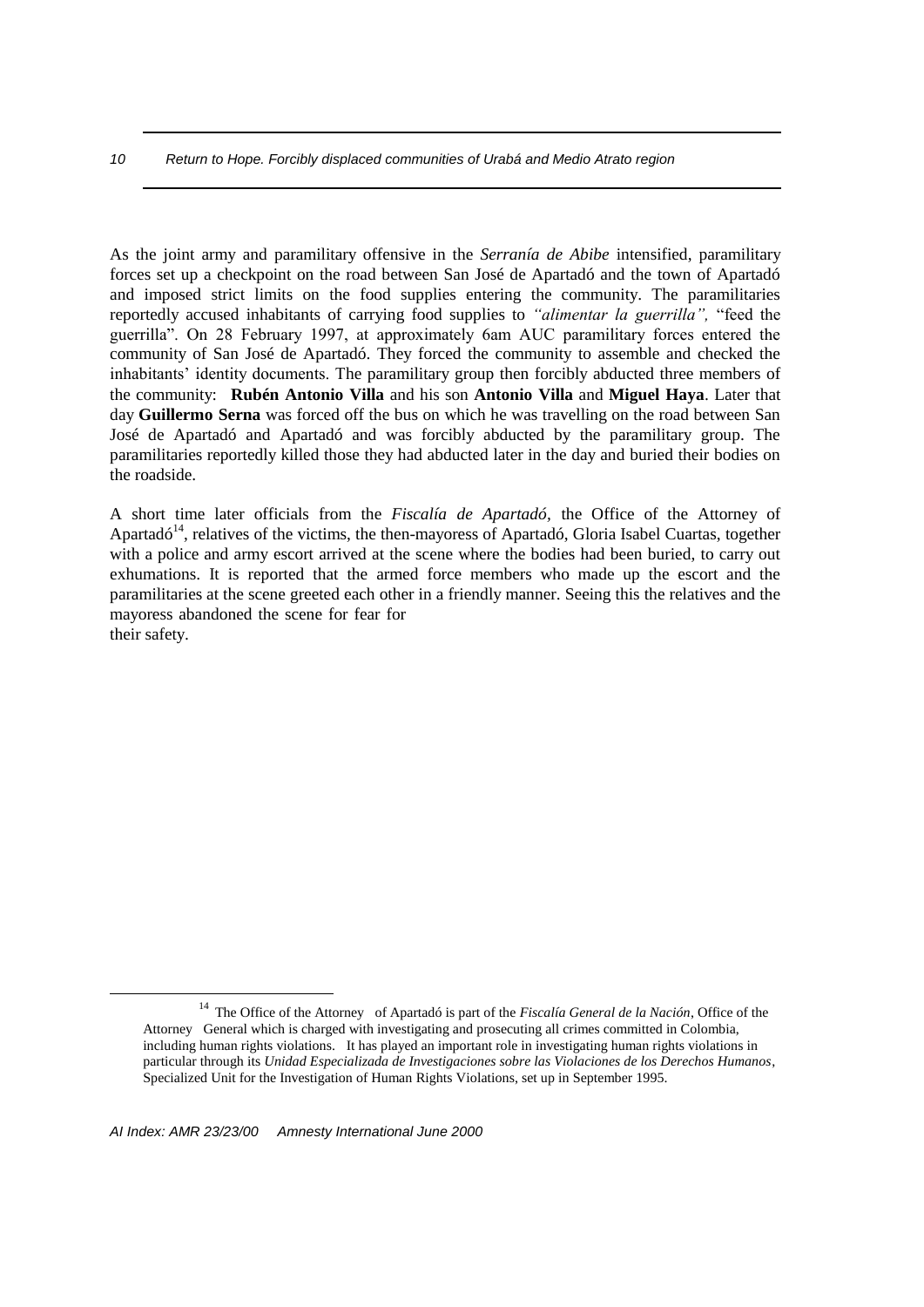Faced with the constant threat of forced displacement and further human rights violations, the communities sought the support of the Catholic Church and a number of Colombian non-governmental human rights organizations to examine strategies which would enable the community to resist forcible displacement and demand respect for their right to life. This led to members of 17 of the communities which make up San José de Apartadó declaring themselves a *Comunidad de Paz*, Peace Community, on 23 March 1997<sup>15</sup>. This declaration represented a call to the warring factions on both sides of the conflict to respect the neutrality of the civilian population in the conflict and to respect the communities' right to life.

Since the self-proclamation of the community as a Peace Community, San José de Apartadó's history has witnessed continued human rights violations and violations of international humanitarian law carried out by both the FARC, the Colombian Army and their paramilitary allies.

## **The reaction of armed groups to the declaration of the Peace Community**

The reaction of the army-backed paramilitary to the declaration of the Peace Community was swift. On 27 March 1997, some 30 members of a paramilitary group reportedly entered San José de Apartadó. After questioning villagers they left, leaving a warning: *"a los sapos de la guerrilla los vamos a matar",* "we are going to kill guerrilla informers".

On the same day, a joint army and paramilitary patrol reportedly abducted **José David** in La Unión. On 29 March, José David was killed. His body was then dressed in military uniform and taken away in an army helicopter (in the past many victims of extrajudicial executions have been presented by the army as guerrillas killed in combat). The members of the patrol reportedly told locals that the paramilitary and army were united to *"acabarlos a todos",* "finish all of you off".

On 28 March 1997, soldiers entered the community of La Unión, forcing their way into homes and threatening inhabitants: *"les dijimos que se fueran y no han hecho caso. Detrás de nosotros vienen los que cortan por pedacitos", "*we told you to leave and you didn't take any notice. Coming behind us are those who chop up their victims in pieces". These threats and human rights violations were followed by a spate of death threats and serious human rights violations committed by the security forces and paramilitaries in the ensuing days and weeks. (See box).

#### **Cases of human rights violations committed against members of San José de Apartadó between 29 March and 15 May 1997**

**Elías Zapata** his brother **Eliodoro Zapata**; **Alberto Valle** and **Félix Antonio Valle** (14), two relatives who had gone to look for the brothers; and **Carlos Torres**, who went to look for Felix Antonio Valle were killed on 29 March, in the community of Las Nieves, were killed by a paramilitary group. The mother of the Zapata brothers, looking for her sons, was also shot at but managed to escape. The seven bodies were then dressed in camouflage uniforms and were taken

1

<sup>15</sup> The 17 communities which make up the *Comunidad de Paz de San José de Apartadó* are: La Unión, Arenas Altas, Arenas Bajas, La Cristalina, Mulatos Medio, Mulatos Alto, La Resbalosa, Las Nieves, El Guineo, San José de Apartadó, La Linda, Alto Bonito, Las Playas, Porvenir, Buenos Aires, La Esperanza and Bellavista.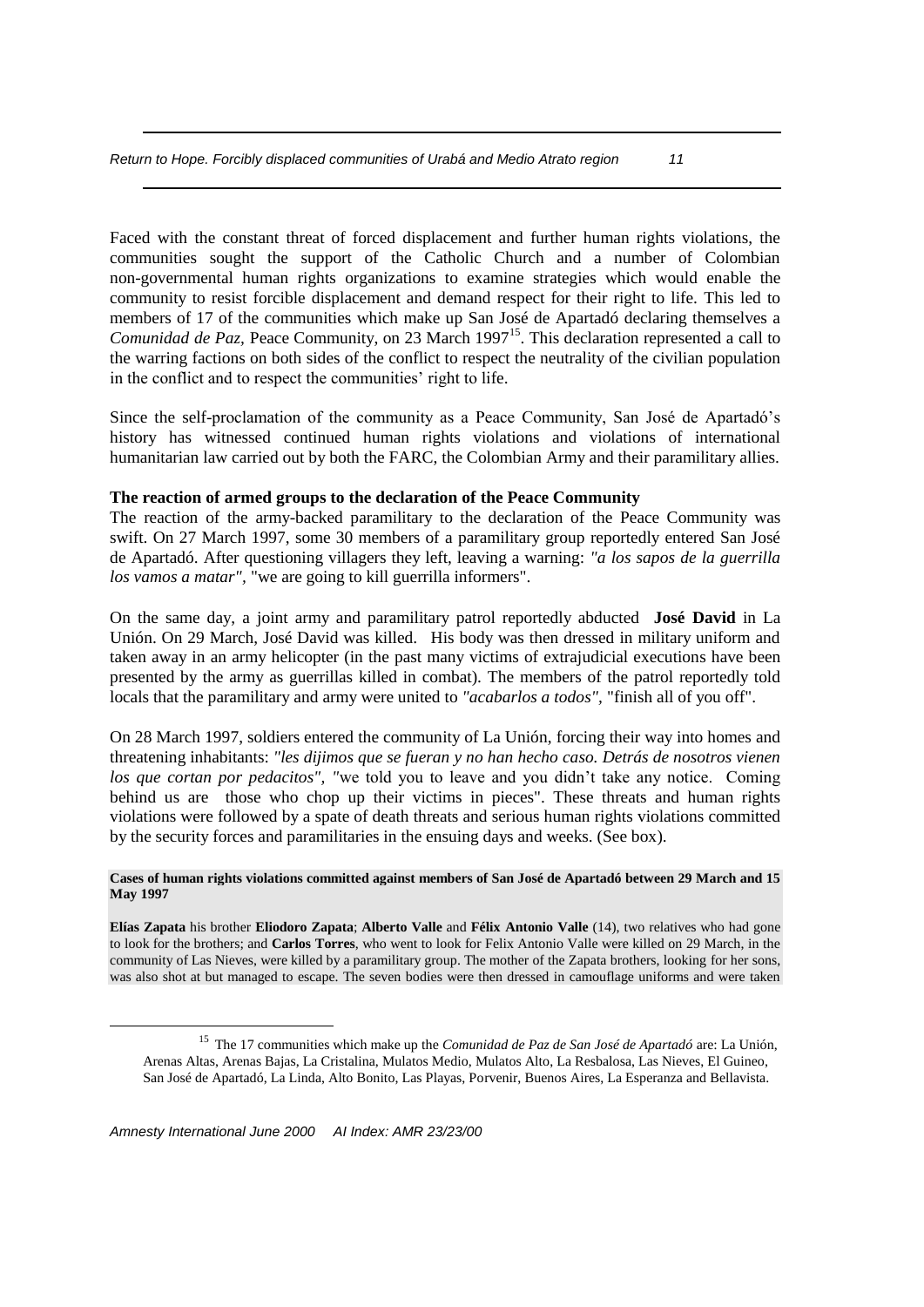away by an army helicopter. Paramilitary group members threatened local inhabitants telling them they had five days to abandon their homes otherwise they would be killed.

**Leonardo** and his brother **Bernardo Panesso** were killed by members of the army and a paramilitary group when they entered the community of El Guineo on 1 April 1997.

**César Pérez** was reportedly abducted and killed by paramilitaries on 5 April.

**Ovidio Torres**, a preacher was reportedly abducted by paramilitaries on 6 April. His whereabouts have since remained unknown.

**Miguel Guisao** and his sister **Bertha** were reportedly forcibly abducted by a joint army and paramilitary patrol in the community of Arenas Altas on 10 April. Their whereabouts have remained unknown since their abduction. At approximately 1pm, paramilitaries reportedly abducted brothers **Gilberto** and **Miguel Ramírez Giraldo**, in the same community and used the brothers' machetes to chop their fingers off, then tied them to stakes. They then cut open the mens' stomachs, stabbed them in different parts of their bodies with the machetes and then decapitated them. The joint army and paramilitary force had reportedly given the inhabitants 48 hours to abandon their homes the day before.

**José Antonio Graciano** and **Jairo Graciano** were reportedly abducted by paramilitaries on 13 April at approximately 5pm, at the bus station in Apartadó. The previous week the two men had been forced to flee their homes in Las Nieves, San José de Apartadó. Their tortured bodies were later found in the Vélez district of Apartadó. Paramilitary forces had previously issued death threats against people who had fled from the community of San José de Apartadó following previous paramilitary operations in the area: *"los desplazados de San José de Apartadó serían buscados y asesinados",* "those displaced from San José de Apartadó would hunted down and killed". On 14 April, at about 5.30pm, another young man bearing the family name Graciano, also displaced from Las Nieves, was reportedly killed by three paramilitaries in Apartadó in front of his mother.

On 21 April, paramilitaries abducted two youths in La Unión, one of the youths managed to escape after being wounded whilst another known only as **Miguel** was killed with machete blows.

**Diofanor Sánchez Celada** was forcibly abducted by members of a paramilitary group on 14 May along with another two youths. He was shot dead immediately whilst the other two, were violently thrown to the ground, beaten and threatened with decapitation. As the paramilitary group left the scene the youths reportedly appealed to soldiers camped nearby for help. The soldiers marched them to the scene of the killing at gunpoint. Though the paramilitary group, made up of some 100 men, was still in sight the soldiers did nothing to confront them.

**Ramón Jiménez** was reportedly detained by a joint military/paramilitary on 15 May. His body was found on 21 May showing signs of torture.

Killings, constant death threats and intense bombing of the region by the Colombian security forces in the immediate aftermath of the declaration of San José de Apartadó as a Peace Community, led to the forced displacement of hundreds of peasant farmers. Whilst some fled the region altogether, approximately 650 decided to remain in the village of San José de Apartadó and attempt to secure respect for their Peace Community and their right to life from the parties to the conflict.

In the first few weeks following the declaration of the Peace Community the Colombian Army maintained a detachment within the town of San José de Apartadó. In April 1997, the Colombian Army reportedly threatened the civilian population, stating that when they left, the paramilitaries - *"los que parten en pedacitos"* ,"those who chop up their victims in pieces" - would follow. On 4 May military units left the village of San José de Apartadó and planted a human skull together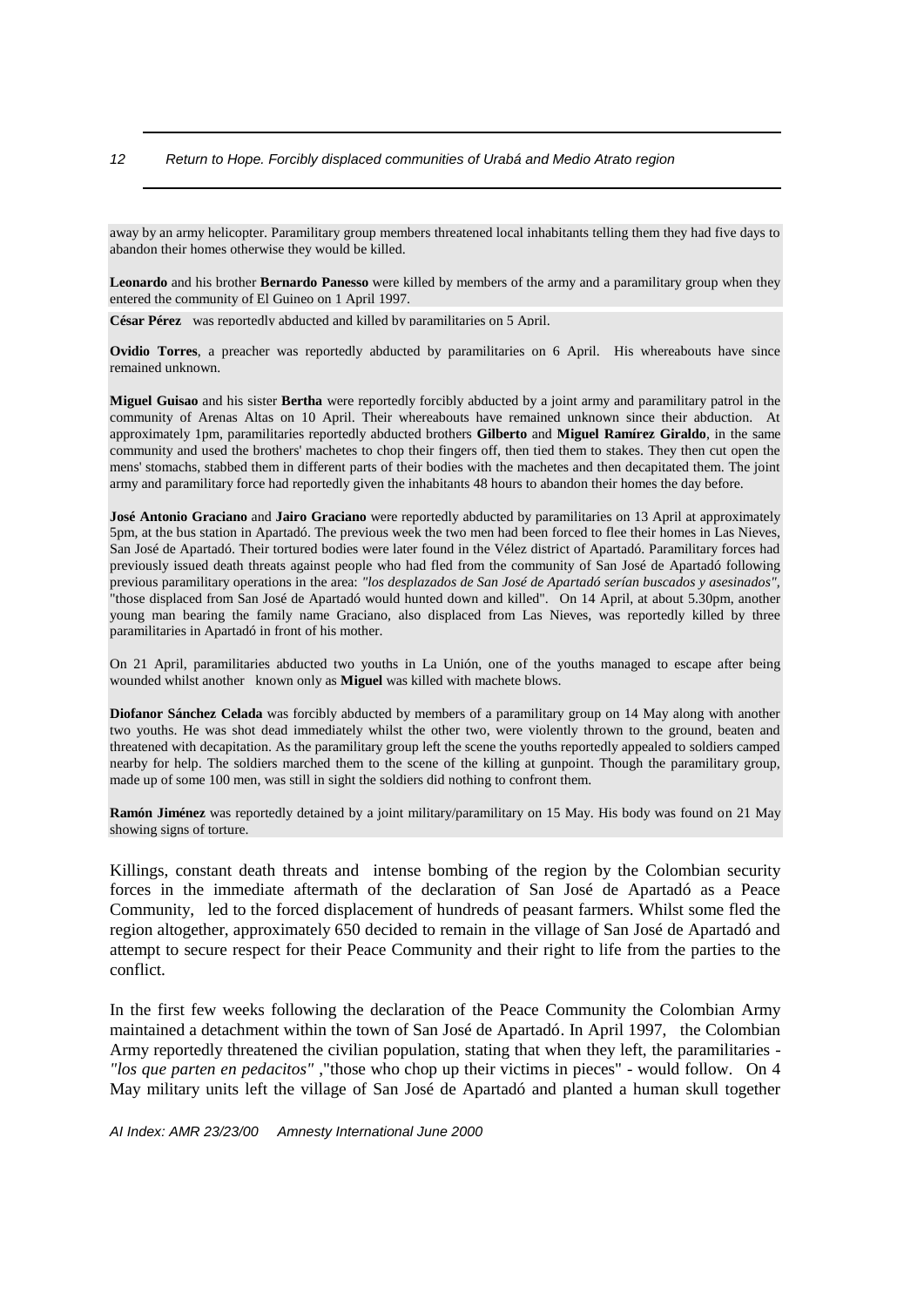with written death threats close to the community's school building. The detachment reportedly failed to react to any of the denunciations made by local inhabitants of paramilitary activity in the area.

For several months paramilitary forces continued to operate a checkpoint on the road which links San José de Apartadó and Apartadó. The paramilitaries continued to impose strict limits on the food supplies inhabitants were able to take into the community. As a result, the community faced serious food shortages and since at first it was not officially recognized as a displaced community no food or health aid was forthcoming from the state. The little food aid received came from the Catholic Church and a communal kitchen was established to ensure that everyone was fed. One displaced peasant farmer described life at this time in San José de Apartadó: *"... ha sido muy difícil sobrevivir en San José ... La ropa que tenemos aquí es a que logramos bajar a las parcelas.Y gracias a Dios, otras entidades ayudan. El Gobierno donó algunos mercados, pero la gran verdad es que la comida es insuficiente, es poca ... . Nos dan un paquete pequeño para ocho días, cuando hay familias conformadas por 8 ó 10 personas. Lo que más falta hace son los medicamentos, porque hay mucho enfermo. En estos días hubo epidemia de paludismo y la gente está sin plata para comprar medicina ..."* "... it has been very difficult to survive in San José. The clothes we have here are what we brought down from our homes. And thanks to God, other agencies are helping. The Government gave us some food, but the truth is that the food is insufficient, it is too little ... . They give us a small food package for eight days, when there are families made up of 8 or 10 people. What we need most is medical aid, because there are many sick people. In recent days there has been a malaria outbreak and the people are without the money to buy medicine ... ."

The paramilitary checkpoint was situated a kilometre from the *Batallón Voltígeros de la XVII Brigada,* Voltígeros Battalion of the XVII Brigade military base in the Policarpa district of Apartadó. Despite repeated denunciations made by national and international non-governmental human rights organizations, including Amnesty International, the armed forces failed to take action to combat the paramilitaries and to dismantle the checkpoint. Over 30 members of the community were reportedly killed by paramilitary forces who abducted them at the checkpoint.

At 10 a.m. on 17 May 1997, a bus travelling

to Apartadó from San José de Apartadó was forced to stop at the paramilitary check-point. **Francisco Tabarquino**, was forced out of the vehicle. His bullet-ridden body was found on the road between Apartadó and San José several hours later. Francisco Tabarquino was a member of

*Amnesty International June 2000 AI Index: AMR 23/23/00*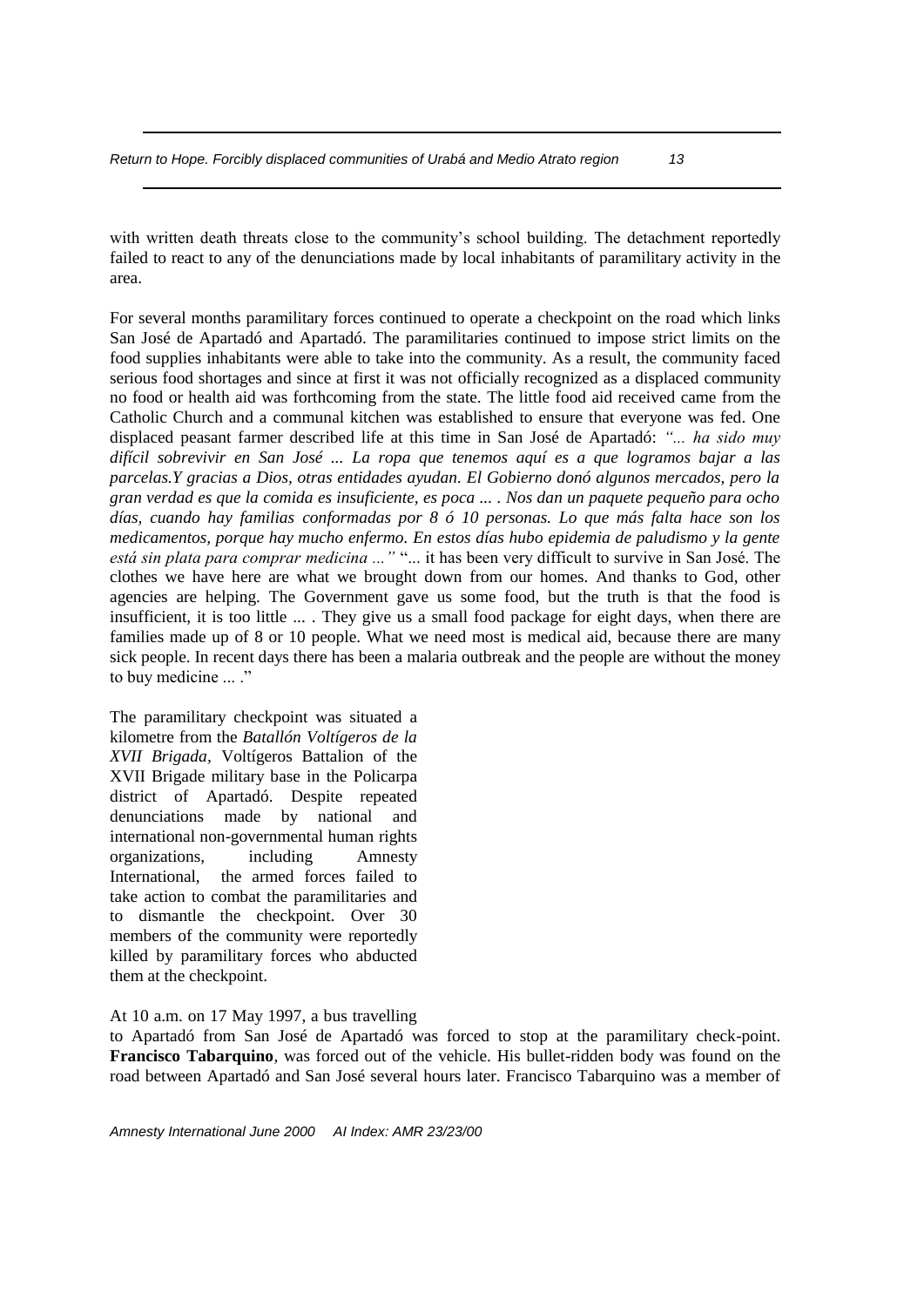the *Consejo Interno,* Internal Council of the Peace Community of San José de Apartadó. Several weeks beforehand he had reportedly abandoned his home in the community of El Guineo after a paramilitary group had forced their way into his house and threatened to decapitate him in front of his family.

Following national and international pressure the paramilitary checkpoint was eventually removed early in 1998. However, paramilitary checkpoints on the road between San José de Apartadó continued to operate sporadically and members of the Peace Community continued to face the constant threat of "disappearance" or death.

Luis Hernán Ruiz was reportedly forced out of the vehicle in which he was travelling on 14 August 1998 by three heavily-armed men at a paramilitary checkpoint which had reportedly been operating for two weeks situated outside the community on the road leading to Apartadó. The driver was ordered to leave. Luis Hernán was returning from the funeral of his son who, allegedly, had been killed by paramilitary members on 12 August, in Apartadó.

Between March 1997 and March 2000, over 65 members of the community have been killed, the majority by paramilitary forces working in alliance with the security forces.

One of the demands of the community to ensure that the parties to the conflict respect their right to life and not to be drawn into hostilities is to insist that they should not enter the defined perimeters of the Peace Community. In the context of the Colombian conflict the presence of any armed force within a civilian community has led to accusations that the community sympathizes with that side. In response to the constant human rights violations committed against members of San José de Apartadó the community demanded that Colombian Army detachments within the village of San José de Apartadó be withdrawn and that the Peace Community's boundaries be respected by all sides in the conflict. The Colombian security forces, their paramilitary auxiliaries and the FARC have bitterly criticized the position adopted by San José de Apartadó.

In El Colombiano on 25 March 1999, General Orlando Carreño Sandoval, the then commander of the *Brigada XVII*, XVII Brigade of the army manifested "hay problemas con la Comunidad de Paz de San José de Apartadó, porque la tropa pasa por al lado y allá no se puede meter, porque nos denuncian inmediatamente ante las ONG de todo el mundo ...", "there are problems in the Community of Peace of San José de Apartadó, because troops pass by but cannot go in because they denounce us immediately to the world's NGOs... .."

On 24 May 1998, soldiers of the XVII Brigade reportedly killed a cow near to San José de Apartadó and proceeded to cut the carcass open. As they did so the soldiers told witnesses that this was how they were going to torture and kill one of the members of the missionary team attached to the Colombian Catholic Church's *Comisión Intercongregacional de Justicia y Paz,*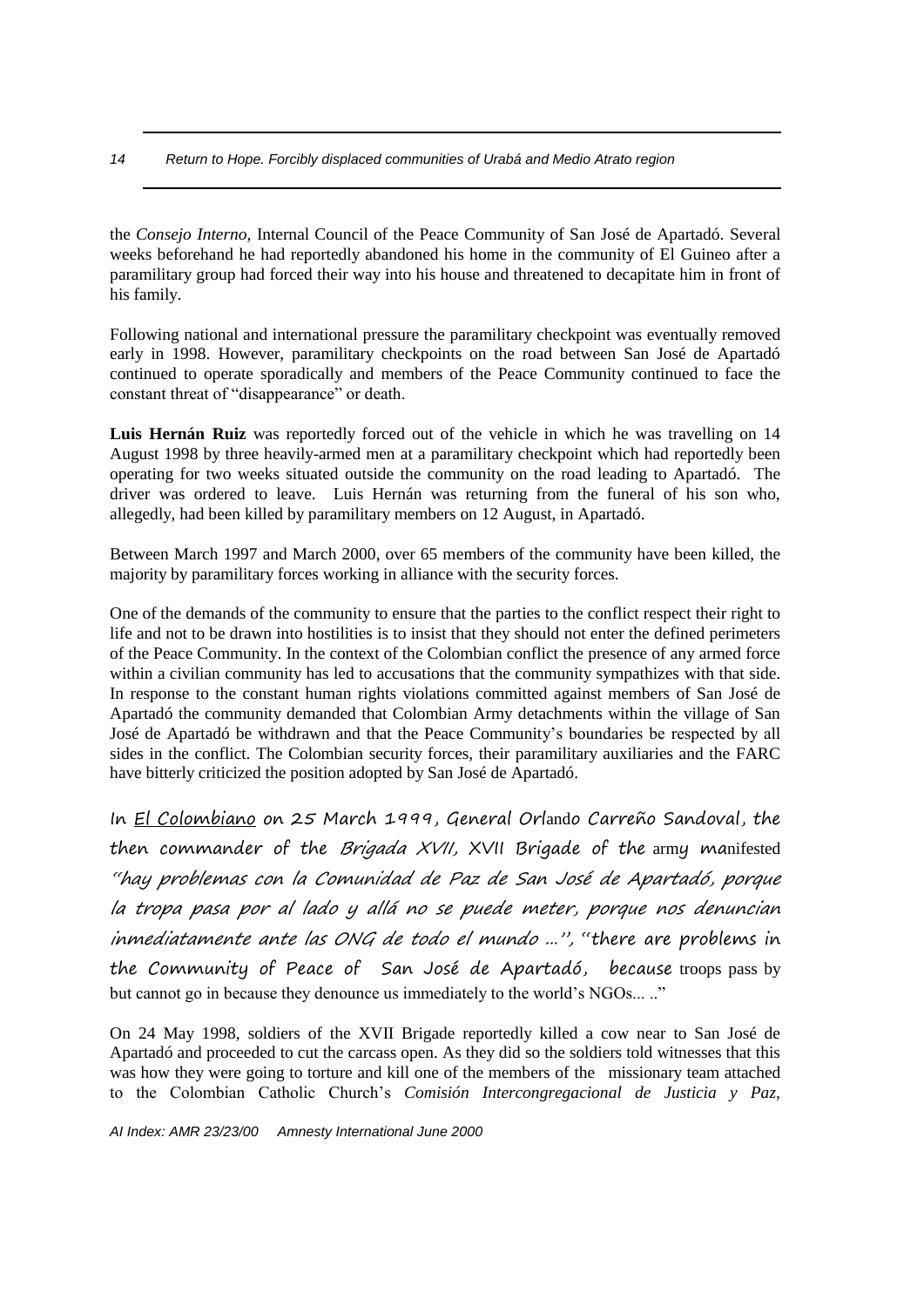Intercongregational Commission of Justice and Peace  $16$ , which works in the community and supports the community in its development.

On 28 February 1999, members of the Colombian Army entered the community of San José de Apartadó under the command of a lieutenant. Community leaders approached the officer and explained that San José de Apartadó was a Peace Community and asked the troops to leave. The officer ordered his troops to leave the community and as the soldiers left the officer reportedly accused the community members of being guerrillas for upholding a position of neutrality in the conflict. This accusation coincided with accusations reportedly made by the then commander of the XVII Brigade, General Carreño, in a meeting attended by international non-governmental organizations on 3 March 1999 in which he accused members of *Justicia y Paz*, present in the community, of acting as *"reclutadores de la guerrilla"*, "guerrilla recruiters".

Such accusations have invited further attacks and serious human rights violations against the inhabitants of San José de Apartadó.

On 4 April 1999, a paramilitary group entered the village of San José de Apartadó at about 11pm. Before entering San José de Apartadó the paramilitaries were reported to have forcibly abducted **Daniel Pino** in the community of La Balsa situated on the road between Apartadó and San José de Apartadó. Once in San José de Apartadó, the paramilitaries forcibly rounded up a number of the residents together with Daniel Pino in the main square. They stated that San José was "*una comunidad de guerrilleros"*, "a guerrilla community", and demanded the names of the community's leaders. The assailants opened fire, killing 16-year-old **Gabriel Graciano** and seriously injuring several other inhabitants. They also slashed Daniel Pino's stomach open with a machete; he died in agony several hours later. In the confusion two inhabitants managed to escape from the square.

The paramilitaries then approached the house of **Anibal Jiménez**, a founding member of the Peace Community and a member of the community's Internal Council. The paramilitaries shot him dead in front of his young children.

Before making their escape the paramilitaries threw grenades and fired at random, at least one other community member was wounded by a grenade.

In a letter sent to El Tiempo and made public on 8 April 1999, the ACCU paramilitary group claimed responsibility for the attack. In the letter the ACCU called the neutrality of the community into question accusing it of

*Amnesty International June 2000 AI Index: AMR 23/23/00*

<sup>16</sup> From hereon referred to as *Justicia y Paz.*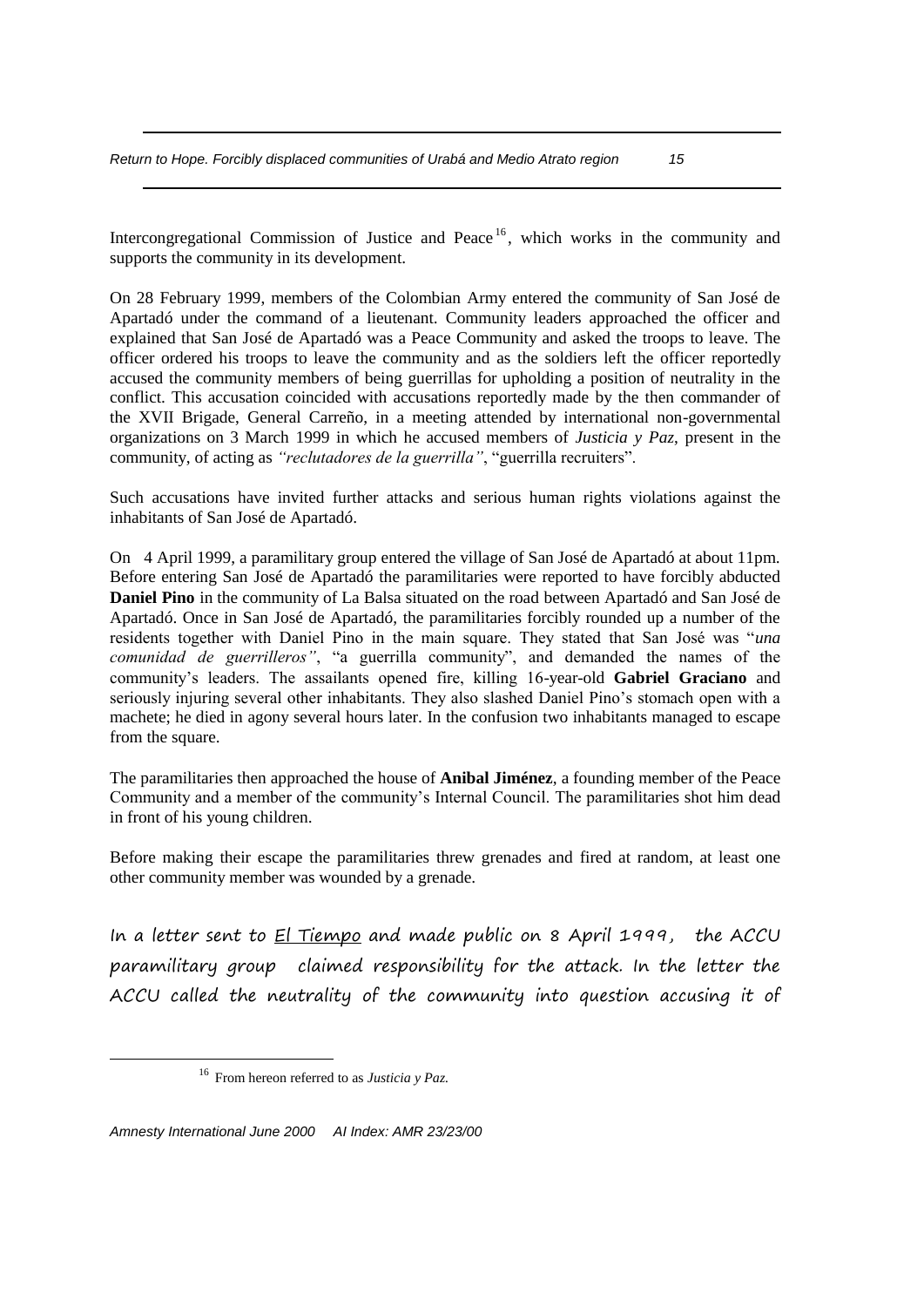links with the guerrilla and claimed that a guerrilla kidnapping operation was being coordinated from within San José de Apartadó.

It is not only the armed forces and their paramilitary allies who question the legitimacy and neutrality of the Peace Community. Guerrilla forces also reacted to the declaration of neutrality in the conflict fearful that the inhabitants may side with the paramilitary and the armed forces. On 6 October 1997, FARC guerrillas approached members of the Peace Community in La Cristalina. The guerrillas reportedly criticized the Peace Community for not providing their forces with food. **Ramiro Correa** a community leader, **Luis Fernando Espinosa** and **Fernando Aguirre** were forcibly abducted and subsequently shot dead because the men had refused to provide the guerrilla forces with food. At least eight members of the Peace Community of San José de Apartadó have been killed by the FARC.

# **Returning home**

Despite the killings and constant threats against the community, the strategy of declaring itself to be a Peace Community has enabled San José de Apartadó to resist forced displacement to other parts of the country and has even permitted families to start returning to their abandoned farms and homes. On 23 March 1998, to mark the first anniversary of the proclamation of the Peace Community, the return to the community of La Unión was begun. Approximately 50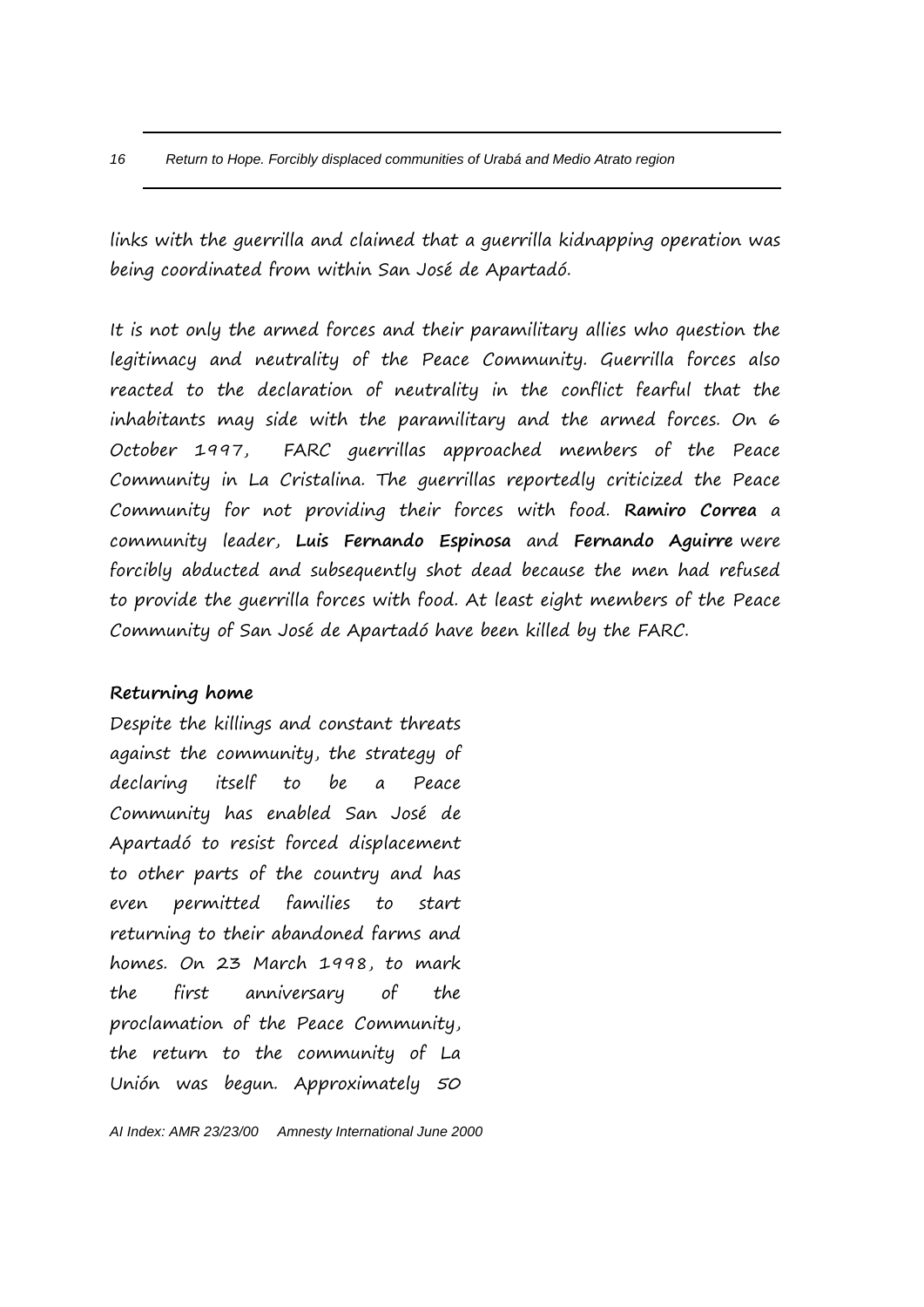families who had sheltered in the village of San José de Apartadó have now returned to La Unión. In June 1999, 30 families began to return to the community of La Esperanza. The return had been due to begin earlier but was delayed after the paramilitary incursion of April 1999. At the time of writing approximately 25 families are planning to return to return to the community of Arenas Altas.

## **Continued attacks**

As the process of return advances the Peace Community's enemies continue to threaten and intimidate its inhabitants. Two civilians with links to the Peace Community, though apparently not members of the community, were killed in July 1999, reportedly by paramilitaries. **Gilberto Arango** was killed on 10 July in Las Nieves and **Emilio Zapata** was killed on 23 July in Apartadó. These killings fuelled fear of a further attack.

Since then, residents in the area of San José de Apartadó have continued to report sightings of paramilitaries in the vicinity, sometimes in the company of army personnel which has taken no effective action to combat paramilitary activity in the area. On 8 August 1999, a group of 30 armed men, which reportedly included an army lieutenant and paramilitaries, entered the community of Buenos Aires and prevented residents returning to their homes. Reportedly some of the armed men were wearing uniforms which bore army insignia whilst others were identified as paramilitaries. The next day an army lieutenant amongst the armed group was reportedly heard speaking on a two-way radio: "hoy entraremos a La Unión y San José 14 o 20 personas a hacer lo mandado, entramos y volvemos a salir", "today 14 or 20 people will enter La Unión and San José and finish off the job, we will enter and leave".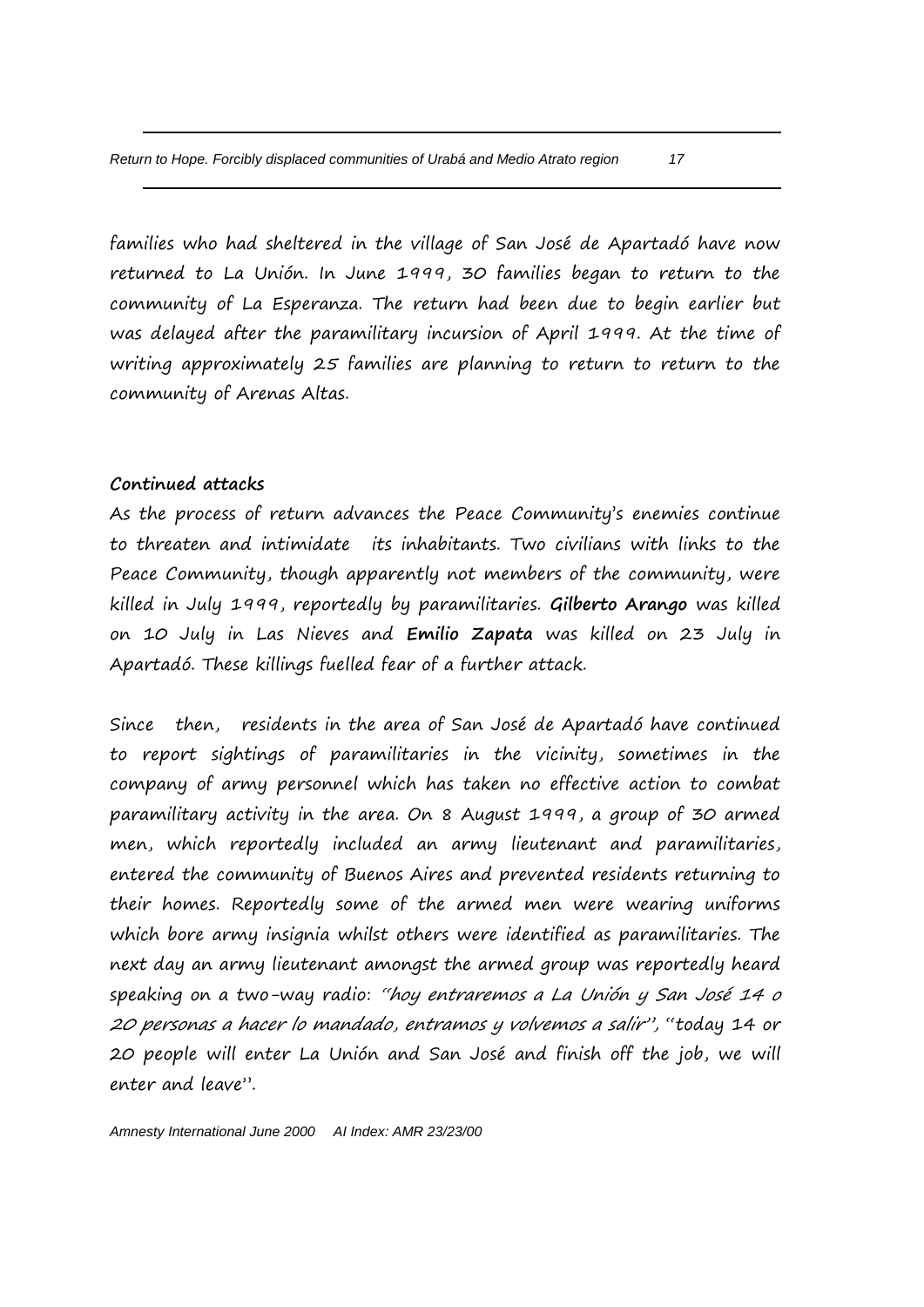The threats have been accompanied by repeated accusations against the community to the effect that guerrilla forces maintain a presence in the community. Conditions for a further attack against San José de Apartadó were fuelled by the accusations reportedly made by military intelligence described previously.

Some 20 gunmen in military uniforms entered the community of San José de Apartadó on 19 February 2000 at about 7.30pm. They split into four groups: one went into a billiard bar and ordered the men inside to lie on the floor and not look at them. When **Edgar Mario Urrego** did not obey, and reportedly said that he recognized some of the gunmen as soldiers, they shot him dead.

Another group went to the Pentecostal church, where they forced **José Ubaldo Quintero** out of the building and shot him several times in the head, killing him instantly. **Luis Ciro Aristizábal** and **Alonso Jiménez** were forced out of their homes and shot dead. **Albeiro Montoya** was killed in the town square. Two other inhabitants of the community were reportedly wounded. The gunmen had apparently picked out their victims from a list in their possession.

A number of witnesses reportedly saw the insignia of the army's XVII Brigade, on the gunmen's uniforms. Amongst the gunmen were two hooded men. Reportedly during the operation witnesses recongnized one of them when his hood slipped as a former guerrilla who had surrendered to the army 20-days previously. Before this attack a large number of troops from the XVII Brigade were seen in La Balsa, a community on the road from San José de Apartadó to Apartadó. The 20 gunmen were apparently seen in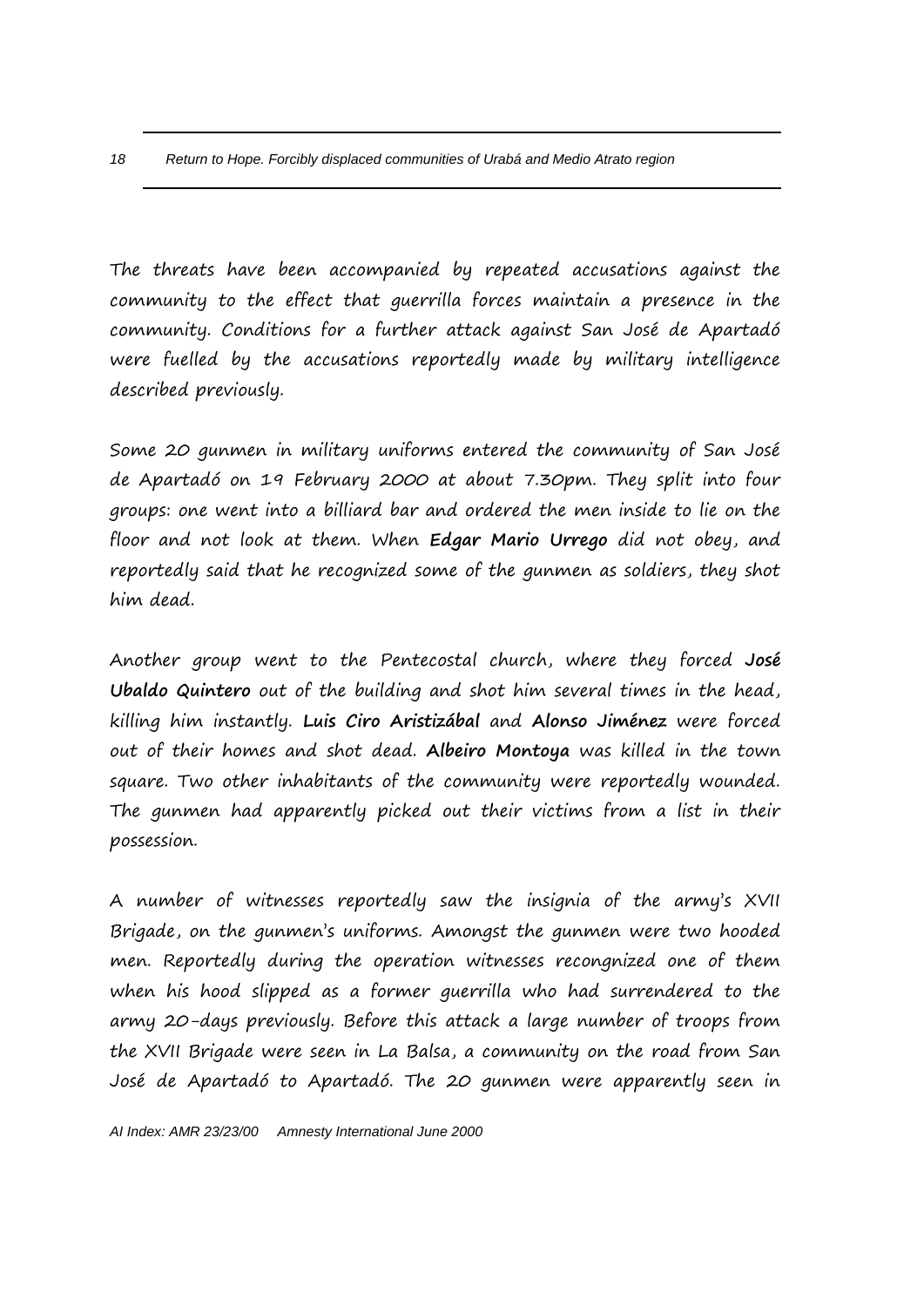military uniforms a short distance down the road to San José de Apartadó from the XVII Brigade troops, encamped in a farm called La Guatinaja in the community of Caracolí.

Although those killed were resident in San José de Apartadó, they were not formally members of the Peace Community process. In the weeks following the attack the community of San José de Apartadó has denounced being subjected to continued intimidation. On 12 March, members of the Colombian Army reportedly carried out training exercises close to the community of La Balsa. On 14 March, soldiers operating a checkpoint on the road between San José de Apartadó and Apartadó, reportedly asked community members if the exercises had frightened them: "¿Les asustó el ensayo? ¿Este mes se acaba la Comunidad de Paz?", "Did the training exercises frighten you? Will the Peace Community end this month?" On 25 March, paramilitaries who were reportedly patrolling a short distance from Arenas Altas told inhabitants of the area that they would not permit the return of the people of Arenas Altas. The 25 families planning to return to Arenas Altas have, as a result, postponed their return.

On 6 April, members of a paramilitary group entered the community of La Miranda, situated between Apartadó and San José de Apartadó, and informed several inhabitants that they were awaiting the orders of national paramilitary leader Carlos Castaño<sup>17</sup> to attack the Peace Community of San José de Apartadó and destroy it: "porque ese pueblo es guerrillero", "because that community is a guerrilla one".

<sup>&</sup>lt;sup>17</sup> Carlos Castaño is the commander of the AUC and the ACCU.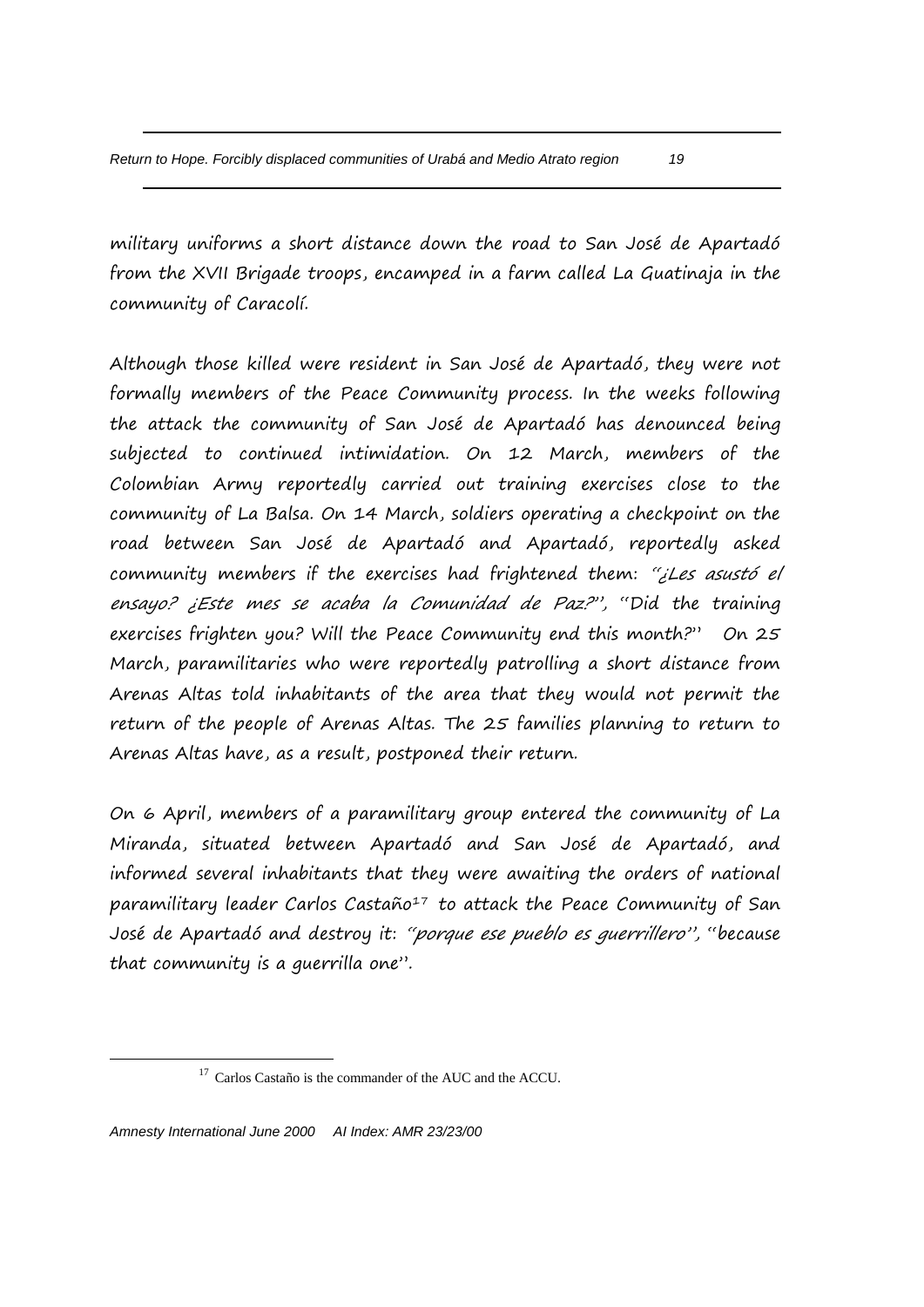The proclamation of the community of San José de Apartadó as a Peace Community has enabled the community to make a stand and resist forcible displacement despite the constant threats and killings carried out by both sides in the armed conflict. International attention on this community and support for this initiative also has an important role to play to help the community to take its project forward. Of the different attempts to establish Peace Communities in the Urabá region, San José de Apartadó is considered to be the first. Unfortunately by setting an example, it has paid a heavy price.

In a letter written on the third anniversary of the proclamation of San José de Apartadó as a Peace Community (23 March 2000) Justicia y Paz underlined the Peace Community's determination not to be drawn into the conflict:

" Hoy tres años después, no podemos más que seguir dando testimonio de su firme decisión de no ser involucrados en el conflicto, de no servir directa ni indirectamente a los actores armados, de seguir construyendo una propuesta en medio de la guerra."

"Today three years after, all we can do is testify to the strong determination of the community not to be drawn into the conflict, not to serve the parties to the conflict directly or indirectly and to continue to construct an alternative way forward [for the civilian community] in the middle of the war".

# **The La Balsita Displaced**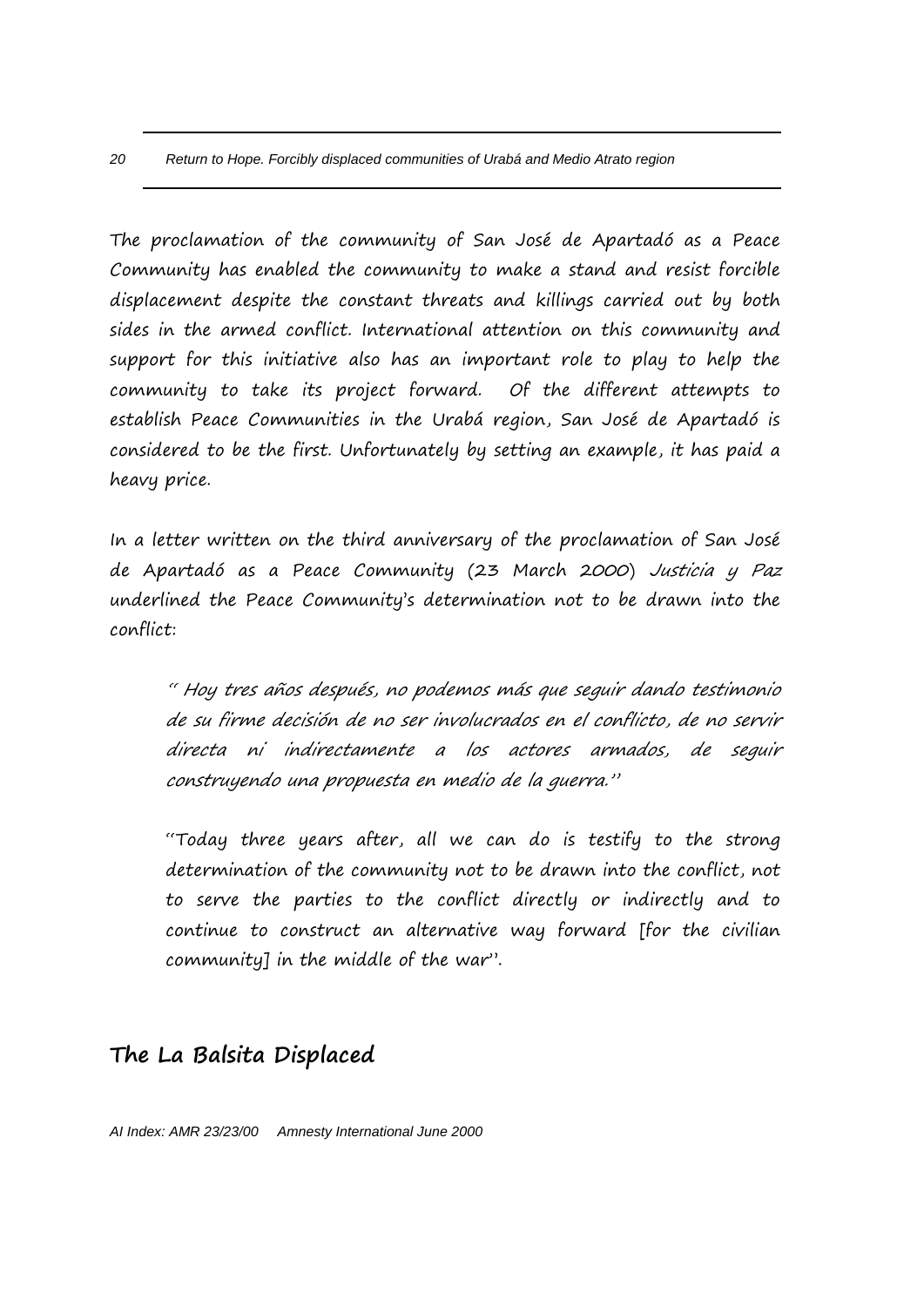# **The forced displacement**

Between 22 and 27 November 1997 a group of approximately 150 heavily-armed gunmen who reportedly identified themselves as members of the ACCU entered the communities of Antazales, Argelia, La Balsita in the jurisdiction of La Balsita, and the nearby communities of Chamuscados, Buenavista and Tucunal, in the municipality of Dabeiba, Antioquia Department.

The paramilitaries reportedly abducted three peasant farmers in Tucunal. The three unidentified men were reportedly killed that same afternoon. They also reportedly killed **Oscar Valderrama**, an Evangelical minister and his son **Alfonso Valderrama** in the same community.

On 25 November and 26 November, the paramilitary group reportedly abducted and hanged **Edilberto Areiza**, 16-year-old **Ricaurte Monroy** and 17-year-old **Luis Albeiro Avendaño** in the community of La Balsita. The paramilitary group also killed **Ananías Guisao** and his son, **Florentino Guisao**, a teacher, as well as **Milton David** and **Angel Montoya** in the community of Buenavista. The paramilitaries set fire to at least 44 homes in La Balsita, Antazales and Argelia and ordered the inhabitants to leave the area within 20 days. In the wake of the five-day paramilitary incursion, during which approximately 30 people were killed, more than 1,200 people were forcibly displaced from the community of La Balsita and neighbouring communities, some 500 fled to the municipal capital, Dabeiba.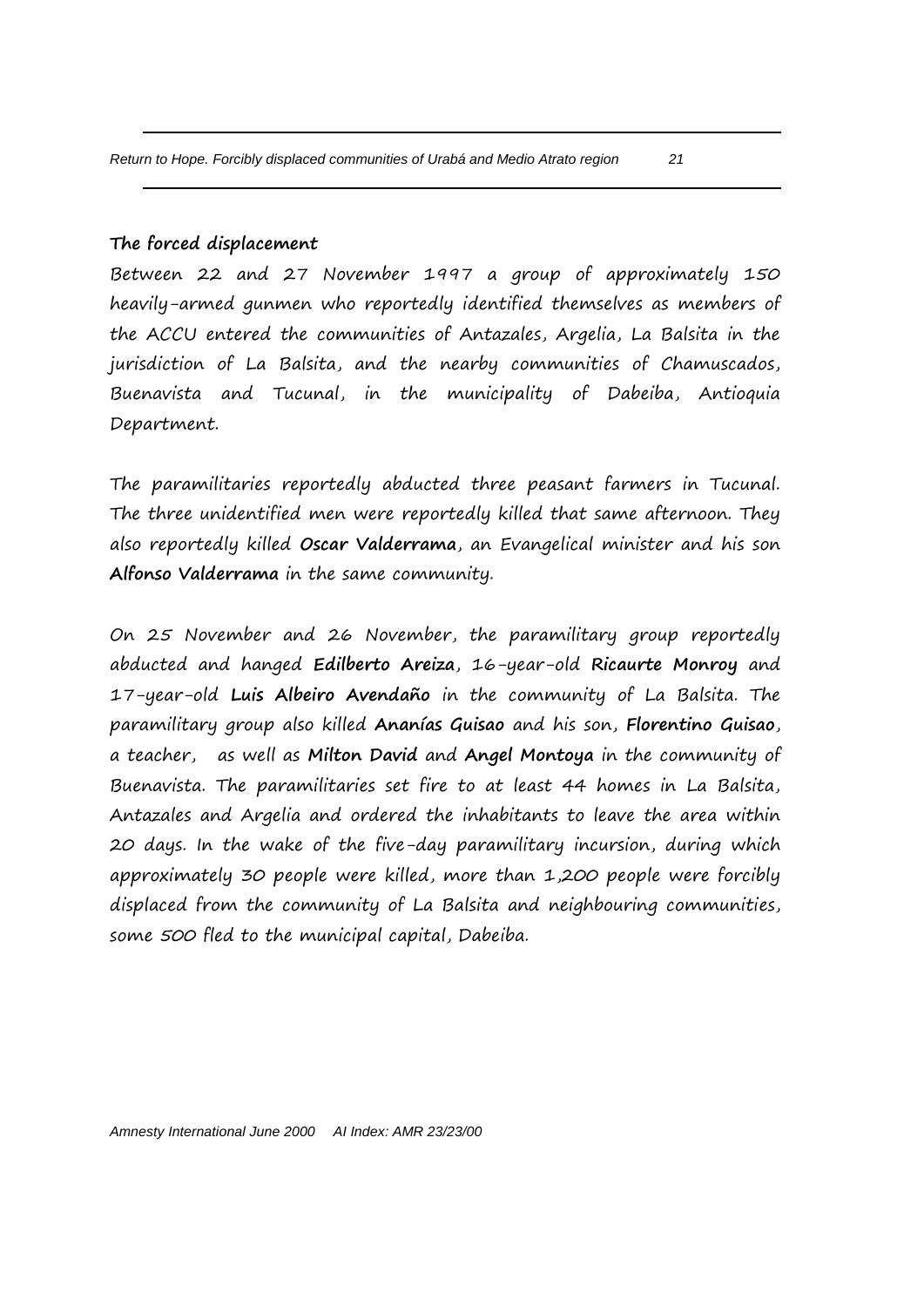During the more than two years of forced displacement, the La Balsita community members have been threatened and attacked repeatedly by  $CONVIVIR<sup>18</sup>$  and paramilitary forces operating freely in the town despite the heavy military and police presence.

On 11 April 1998, **Carlos Enrique Maso Vargas**, a member of the displaced community, was abducted by paramilitary gunmen who dragged him from a bus, accusing him of being a guerrilla. They beat him and his brother, with whom he was travelling. They told his brother that they would not take him as well because his five-year-old son was with him. Carlos Enrique was reportedly thrown into the Riosucio river and his body was found the next day.

<sup>18</sup> CONVIVIR groups, officially known as *Servicios Especiales de Vigilancia y Seguridad Privada de Urabá,* Special Vigilante and Private Security Services of Urabá, are vigilante groups made up of civilians who operate in association with the security forces and are believed to have strong links with paramilitary forces in the area, as illustrated by the some of the information contained in this report. Those which operate in Turbo, department of Antioquia, do so under government licence.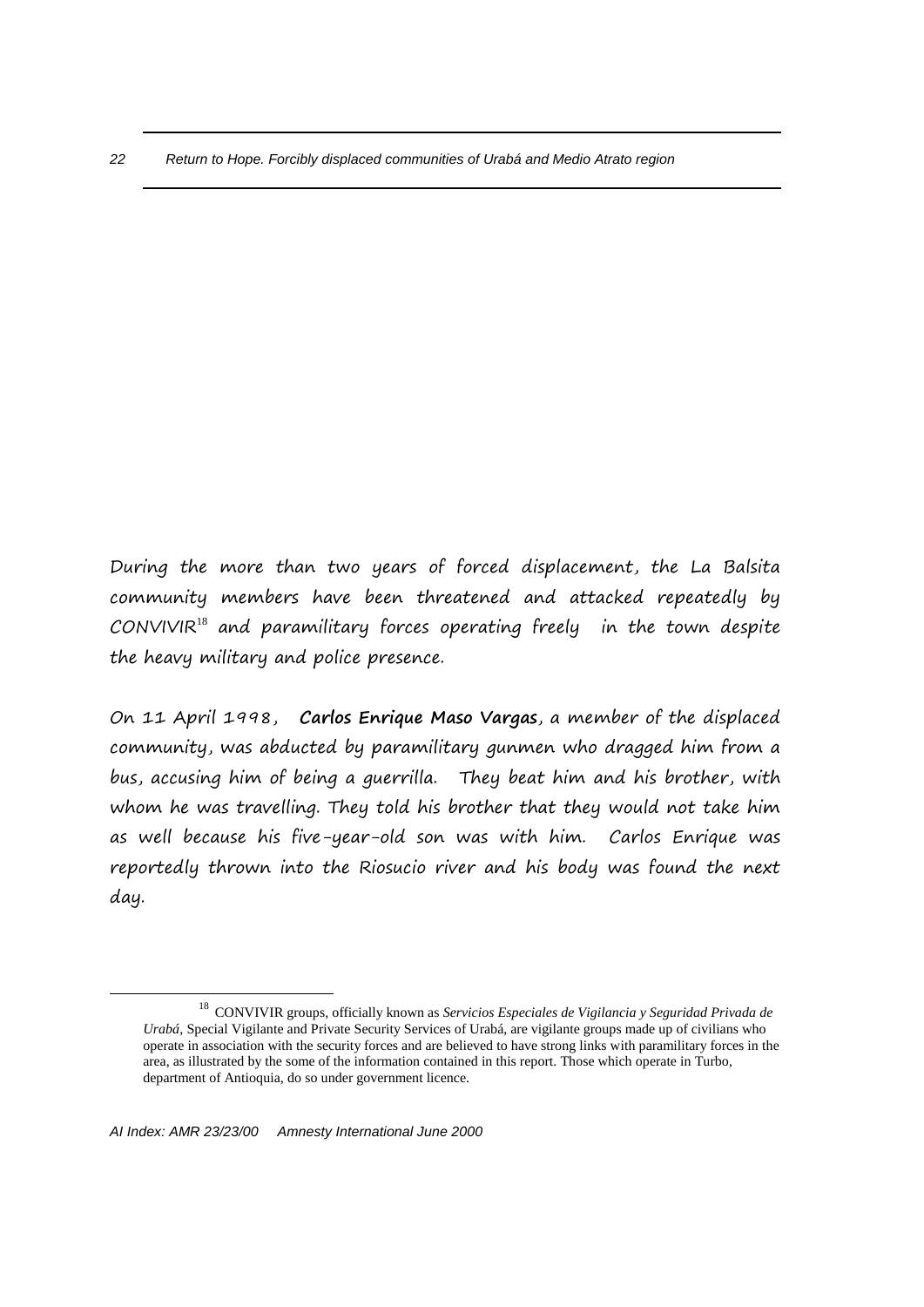Reports received at the time confirmed that, in spite of repeated complaints to the authorities by local people, paramilitary forces were operating with total freedom in the vicinity, despite the presence of civil, police and military authorities. Known members of paramilitary groups were also seen openly liaising with members of the local CONVIVIR group.

# **Violations of International Humanitarian Law by the FARC**

Dabeiba has been the focus of intense combats and repeated FARC attacks in recent years which have placed the civilian population at severe risk. Military control of the municipality of Dabeiba is crucial to all sides in the conflict since the municipality is situated at a point which provides access to the Urabá region and the Caribbean Sea to the north and to the south the departments of Antioquia and Córdoba and central Colombia.

FARC guerrillas have frequently killed civilians in the municipality they suspect of collaborating with the security forces or their paramilitary allies. On 12 October 1998, FARC guerrillas attacked the community of San José de Urama and reportedly killed three peasant farmers: **Luis Carlos Usuga Morales**, **Azael Rodríguez** and **Pedro Nel Urrego**. On 28 January 1999, FARC forces killed **Se de Jesús Manco Piedrahita**, **Robinson Alberto Piedrahita**, and two peasant farmers in the communitiy of San José de Urama. On 23 June, the FARC reportedly killed **Wilmar Cortez** on the bridge which leads to the community of La Balsita. On 21 August FARC guerrillas reportedly killed tradesman **Luis Eduardo Arias Gaviria**, and another tradesman in Dabeiba.

**Threats and human rights violations against the displaced community of La Balsita**

*Amnesty International June 2000 AI Index: AMR 23/23/00*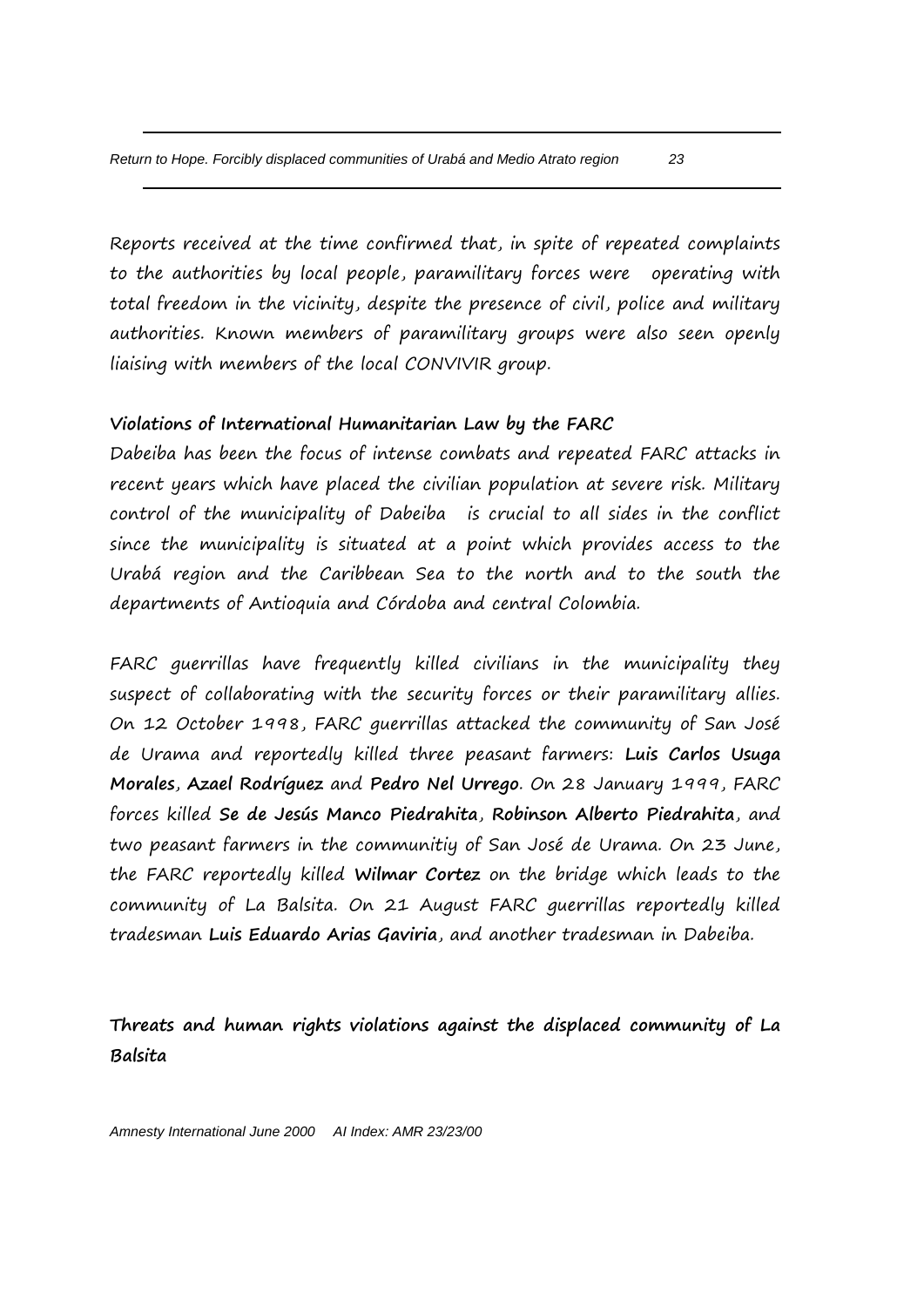In 1998 FARC forces launched a series of attacks in the municipality of Dabeiba in an attempt to wrest control of the area from the army and paramilitary forces.

Each attack has raised fears for the displaced population in the town whose members have repeatedly been accused of being "cómplices de la querrilla", "guerrilla accomplices".

**Roberto Antonio,** a member of the displaced community of La Balsita, was reportedly abducted on 29 September 1998 days after a FARC incursion in the town of Dabeiba, by gunmen thought to be members of a paramilitary group. He was reportedly taken from his home in the Héctor Cárdenas district of Dabeiba, severely beaten, tied up and then forced onto a motorcycle. His whereabouts has remained unknown since his abduction. Members of the same group later returned, firing shots at his home and demanding to know the whereabouts of his wife. Roberto Antonio's abduction took place despite a recently increased and heavy military presence in the area as a result of the FARC incursion.

Together with the death threats faced by the displaced population, human rights defenders and others who support the displaced in the area have frequently been labelled guerrilla sympathizers or collaborators by the security forces and their paramilitary allies. **Francisco Javier Montoya**, was killed on 4 July 1998 as he travelled by bus towards La Balsita from Dabeiba. Three gunmen reportedly recognized as paramilitaries stopped the bus at a checkpoint and forced him off. He was made to sit on the ground and they accused him of being a guerrilla collaborator: "es verdad que es promotor, pero es sapo de la guerrilla, además tiene a los desplazados oprimidos", "it is true you are a health worker, but you are a guerrilla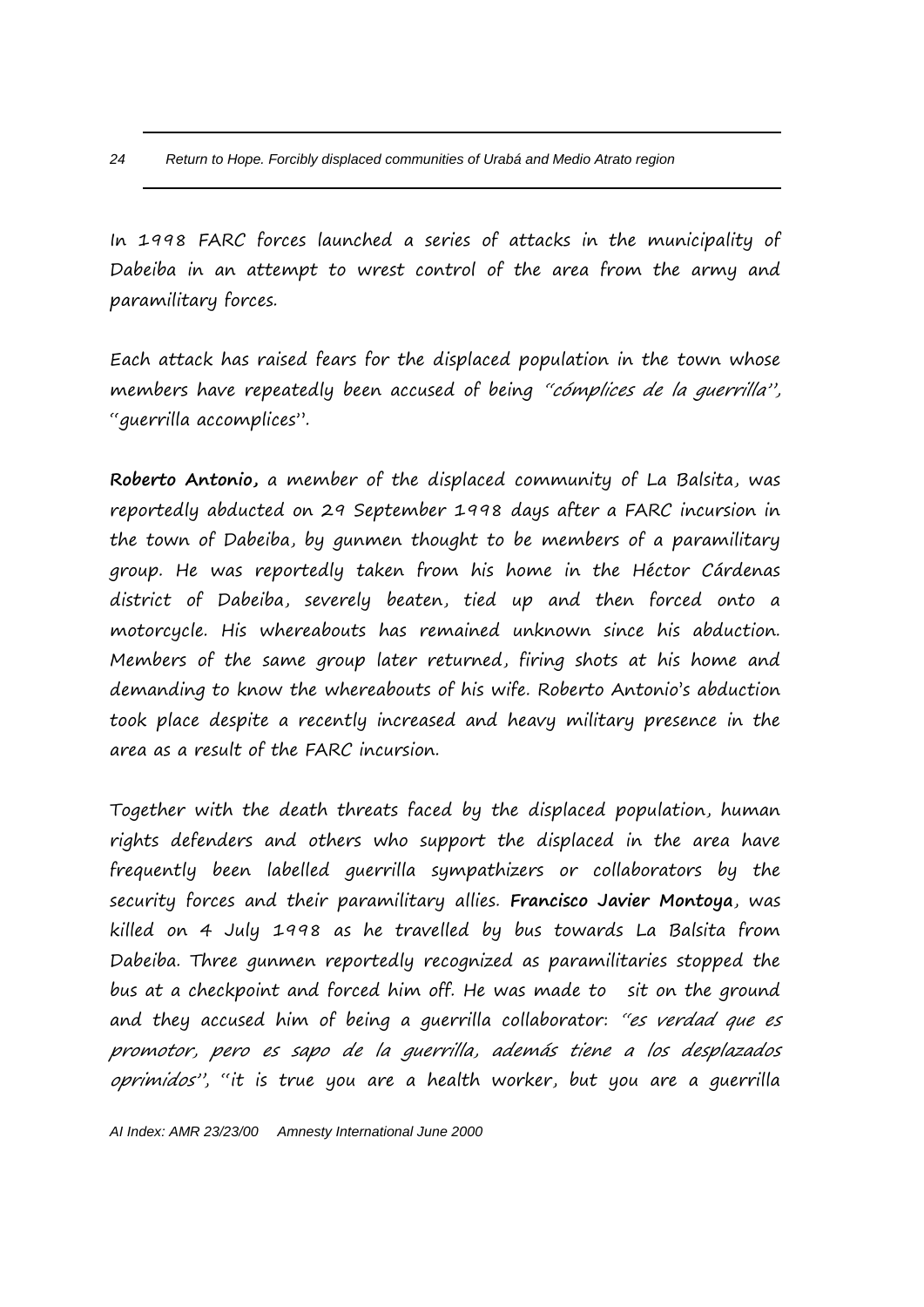informer, and you also keep the displaced under oppression". They shot him at point-blank range in the chest, mouth and head. Francisco Javier was a health worker in the jurisdiction of La Balsita. He had been a leading figure in the displaced community and had been involved in the community's efforts to denounce human rights violations.

Fears for the security of those working with the displaced communities in Dabeiba was heightened by the forced abduction of **Diana Salamanca Martínez**, a volunteer working with Justicia y Paz with members of the displaced population of La Balsita.

At 8am on 10 November 1999, Diana Salamanca set out with 11 members of the displaced community of La Balsita to collect firewood. They were reportedly taken close to an area known as Alto Bonito on the road leading to the town of Mutatá in a truck belonging to the municipality of Dabeiba.

At 2pm, whilst the community continued to collect wood, Diana Salamanca went to sit by the roadside, where she was forcibly abducted by members of a paramilitary group a short while later. The paramilitaries reportedly also abducted **Luz Dary Torres** and two other farmers.

After strong national and international pressure Diana Salamanca Martínez was handed over to a representative of the Catholic Church's Diocese of Apartadó in the Necoclí area on 13 November 1999. However, the whereabouts of three peasant farmers abducted with her remain unknown.

The paramilitaries took their captives by truck to the municipality of Necoclí, where there is reported to be a large paramilitary base. The truck was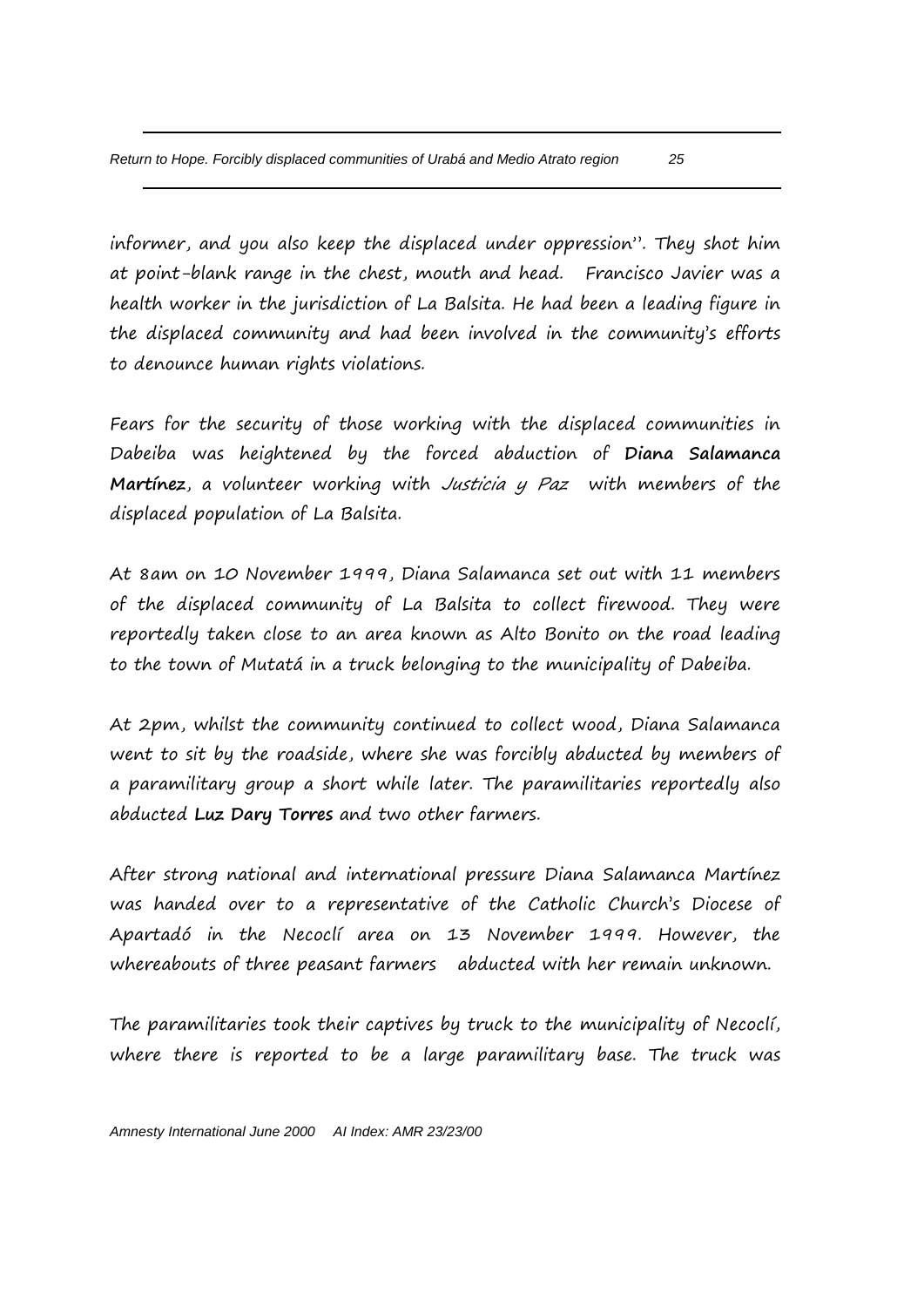apparently allowed to pass unhindered through police and army checkpoints on the road between Dabeiba and Necoclí.

In total the displaced population of La Balsita states that 60 members of the community have been killed during its more than two years of displacement.

Conscious of the dangers that faced them, many of the members of the displaced population have sought governmental support to permit the return to their lands or to be resettled in safety. As a result of the difficult living conditions faced by the displaced community and the lack of security in Dabeiba, approximately 300 members of the La Balsita community decided to leave Dabeiba between the community's forced displacement in November 1997 to late 1999. The majority have moved to the shanty areas of Medellín whilst a few decided to return to La Balsita despite the lack of any guarantees for their security.

For the over two-year period of their displacement, the La Balsita community has called on the Colombia Government to guarantee its safe return to La Balsita or resettlement to another area with guarantees for their security. One of the elders of the community of La Balsita speaking about the community's desire to return stated: "Por todos lados y en todo momento hemos dicho trabajo en ninguna parte y en ningún momento hemos dicho "guerra". No necesitamos armas, necesitamos herramientas y garantías para trabajar. Necesitamos educar a nuestros hijos para el trabajo y no para la guerra", "Everywhere and all occasions we have talked about work nowhere and in any moment have we said "war". We do not need weapons, we need tools and guarantees to be able to work. We need to educate our children for work and not for war".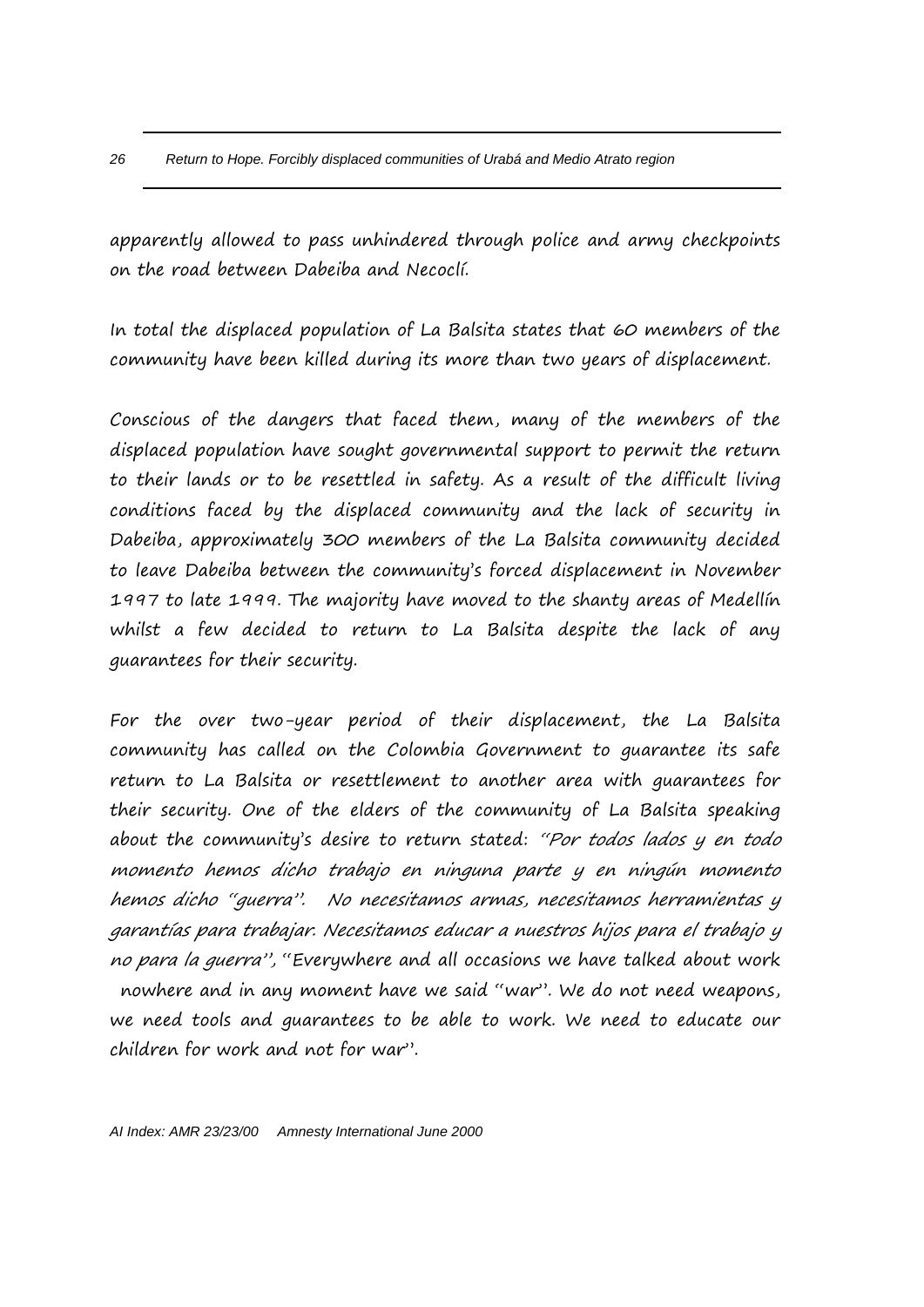*no queremos más seguir.*

*Somos campesinos dignos y queremos nuestra tierra sufrimos cuando sabemos que se pierde nuestra siembra.*

*Aquí mendigamos pan bajo engaños y presión aguantando tanta hambre nos duele hasta el corazón.*

*Cuando vayamos en chiva cantaremos muy alegres porque ya hemos salido de este lugar del albergue.*

*Nuestros hijos en los campos tienen buen aire y espacio para correr y cantar libres como los pájaros. El asentamiento es un paso para llegar a la meta y seguiremos buscando como lo hace la cometa.*

Dabeiba continues to live in an atmosphere of extreme tension given the continued heavy presence of FARC forces in the area which raises concerns of further attacks against Dabeiba, which may result in civilian casualties. In addition, paramilitary forces continue to maintain a strong presence in Dabeiba and there is also serious concern of further killings of civilians by paramilitary or guerrilla forces.

Paramilitary attacks and threats continued despite the arrest in September 1999 of two paramilitary leaders on charges relating to the formation of paramilitary groups in the municipality of Dabeiba and for their part in the

paramilitary incursion of November 1997. On 9 March 2000, around 200 paramilitaries reportedly set up camp near to the town of Dabeiba stating that were there to "hacer limpieza", "cleanse the area". Their arrival, and a number of recent killings in the area heightened concerns for the safety of people living in Dabeiba including the internally displaced from La Balsita and those working with them.

The gunmen, mostly in military uniforms, reportedly set up camp in an area known as La Base and at the El Jague farm, a short distance from the town of Dabeiba, despite a heavy military presence in Dabeiba. On the day the camp was set up, police in Dabeiba were reportedly ordered to stay in their barracks. The day before the camp was set up, the gunmen reportedly killed two people in Dabeiba.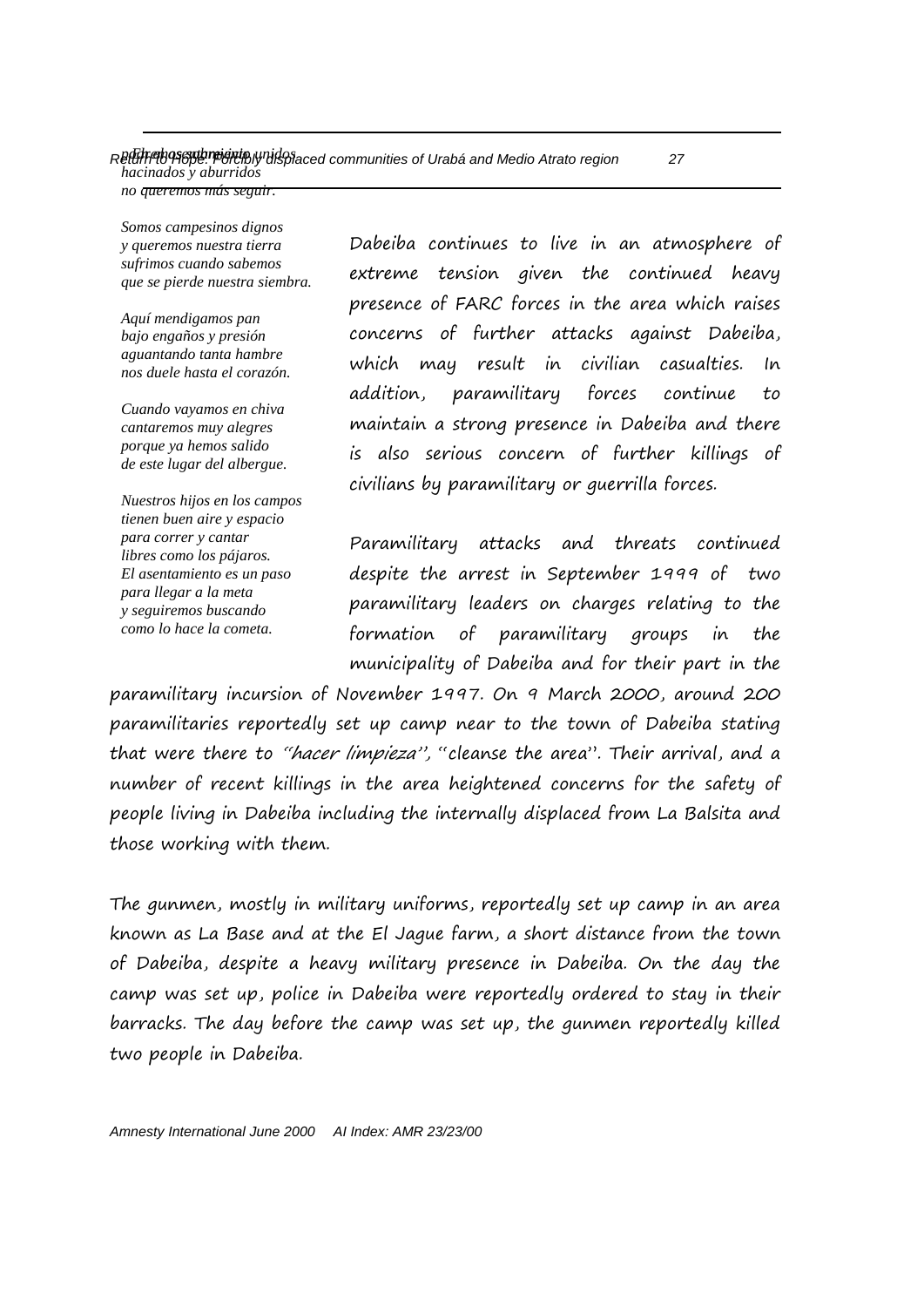It is in this context of continued and increasing insecurity in the municipality of Dabeiba that the remaining 200 members of the displaced population in Dabeiba realizing that the conditions for a safe return to La Balsita do not exist at this moment, are seeking governmental backing to permit the construction of a settlement camp in the La Clara farm situated to the north a short distance from Dabeiba Conscious of the continued dangers they face as a peasant farmer community in the middle of a conflict zone, these 100 people decided to proclaim themselves members of the Comunidad de Vida y Trabajo El Paraíso, El Paraíso Community of Life and Work, on 5 December 1999. As part of this proclamation the population demands that the parties to the conflict respect their right not to be drawn into the conflict; and seeks to secure guarantees for its safety, together with justice and reparation for the human rights violations suffered by the community. At the time of writing the displaced community remained in Dabeiba.

# **Forcibly Displaced Communities of the Bajo Atrato area of the department of Chocó**

## **A Region of Military and Economic Interest**

The department of Chocó in the northwest of Colombia is an area of significant economic interest given its rich mineral deposits, its wealth in biodiversity, wood and land. The northern area of Chocó is the area chosen for a possible inter-oceanic link between the Pacific Ocean and the Caribbean Sea and is also the site chosen for several other large-scale economic development projects. The Pan-American Highway, if completed, would cut through this region forming a road link between Colombia and Panama.

The possibility of the construction of an inter-oceanic link together with the possible completion of the Pan-American Highway which would link Colombia to Panama has increased land speculation in the region. Since 1996 it is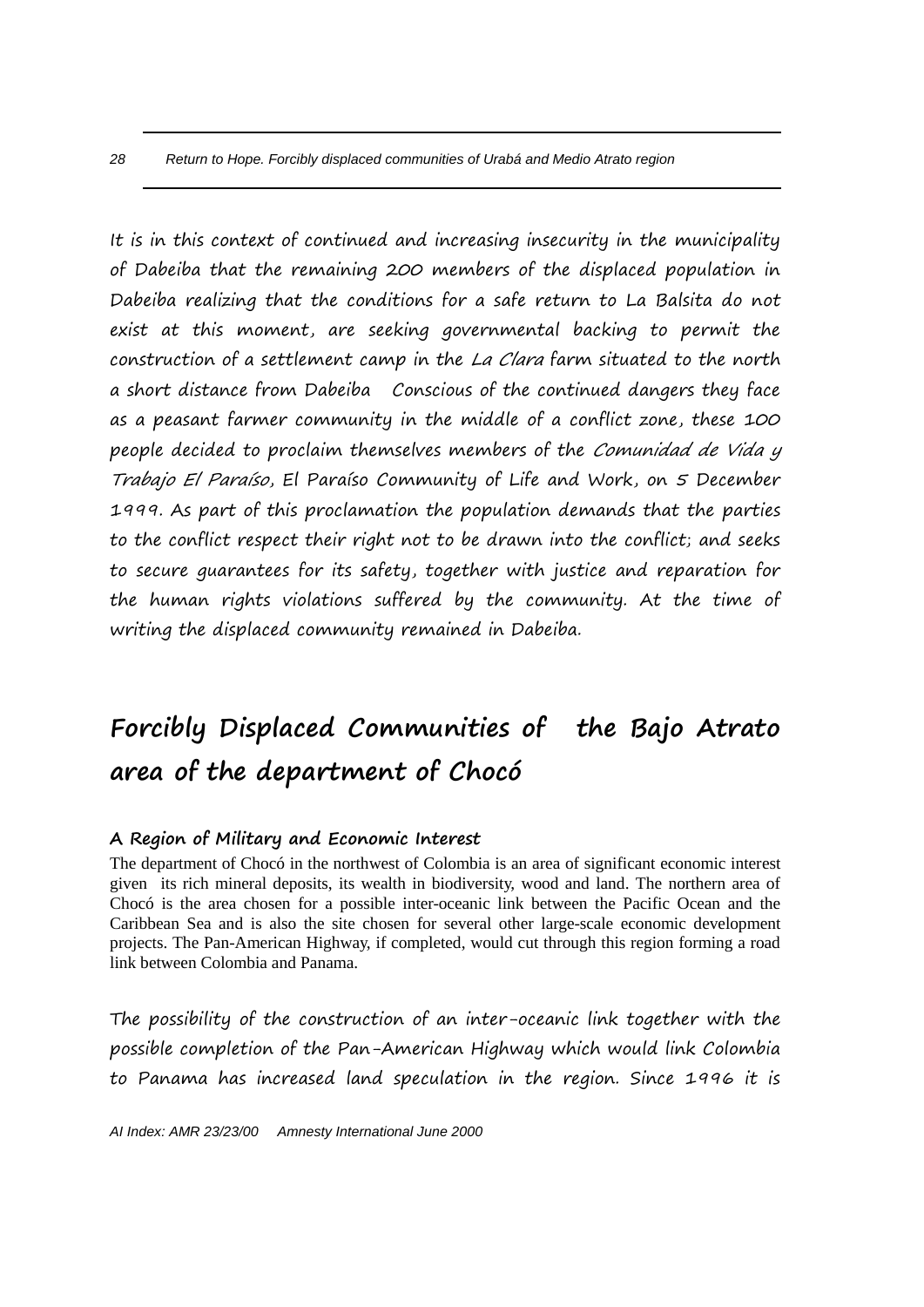estimated that land prices in the north of Chocó have risen by 1000%. It was shortly after the announcement in 1996 of the possible construction of the inter-oceanic link by then president Ernesto Samper that the army-backed paramilitary offensive in the region of Chocó began. The paramilitary offensive to a large extent represented an effort by powerful economic interests to secure possession of land in the region in advance of the construction of the canal and other communication systems and as local communities were securing land titles for the lands on which they lived<sup>19</sup>. One displaced woman from the department of Chocó described how forced displacement followed the announcement of the construction of the canal. She stated: "El interés no descansa y cuando anunciaron que por ahí iba a pasar un canal para unir el Atrato con el Truandó<sup>20</sup>, mucha gente se dio cuenta del valor de esa tierra. Como se habían ganado los titulos de propiedad, el Gobierno no podía negarlo ni podía sacarnos como colonos. Éramos propietarios y de salirnos íbamos a exigir el precio real de la tierra. Con el bombardeo la gente dejó sola la tierra ... "."Interest never goes away and when they announced that a canal was going to cut through this region to link the Atrato and Truandó, many people realized how much this land was worth. As the people had gained their land titles, the Government could not deny this and force as off as squatters. We were the owners and if we were going to leave we were going to demand the proper price for the land. When the bombing began the people left the land abandoned  $.21$ ."

- $20$  The Truandó river is a tributary of the Atrato river.
- <sup>21</sup> Displaced person quoted in: Alfredo Molano: "Me Cortaron la Raíz", *Cromos*, 25 October 1999.

1

<sup>19</sup> In 1997 *Instituto Colombiano de Reforma Agraria*, INCORA, Colombian Institute of Agrarian Reform, recognized land title of 695,864.1 hectares of state land to black communities in the department of Chocó, a larger amount of hectares than that granted over the previous seven years. Between 1990 and 1999, INCORA has granted land titles for 899,621 hectares of State land to Afro-Colombian communities and peasant farmers in the Chocó and 120,941.5 hectares to indigenous communities in the department. 58,908 families have been the beneficiaries of land reform efforts by INCORA in this period. This information provided to Amnesty International by INCORA in March 2000.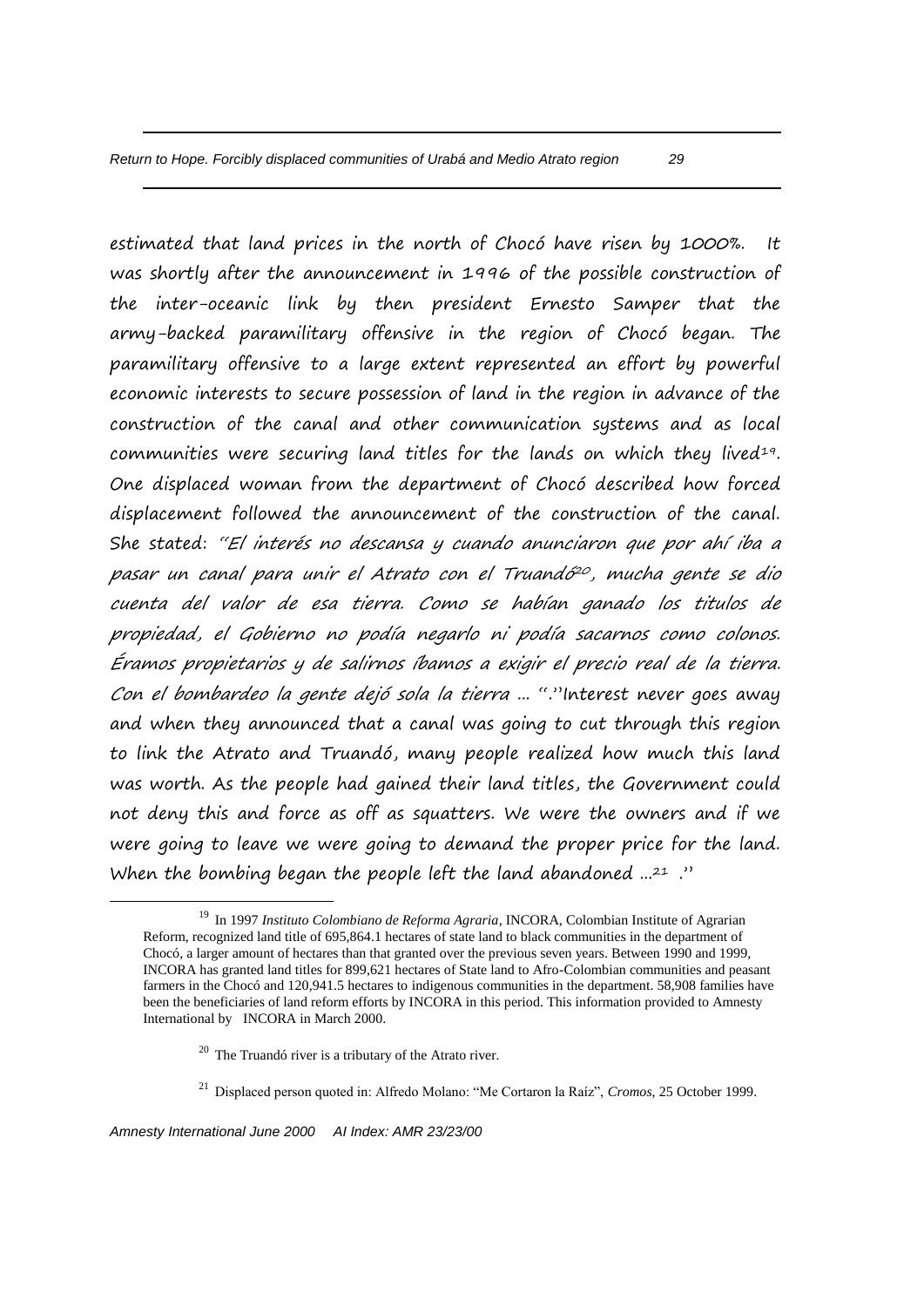The region of Chocó is also of military importance to all sides in the conflict. The region's proximity to the Panama border and the rainforest cover provided by the Darién Gap has made this region a crucial arms smuggling route for both paramilitary and guerrilla forces.

# **The Military/Paramilitary Offensive**

From mid-1996 rumours began to circulate that paramilitary forces intended to take control of Riosucio. On 6 October 1996, for example, the ACCU killed several peasant farmers in the community of Brisas de la Virgen, situated between the departments of Chocó and Antioquia. During the attack the paramilitaries stated that they would soon take control of Riosucio a strategically important town in the area. As threats of a paramilitary attack increased FARC guerrilla forces operating in the region established checkpoints at two points on the River Atrato. One checkpoint was situated in the community of Puente América to the north of the town of Riosucio, whilst another control was situated to the south of Riosucio in Domingodó, where the guerrillas confiscated food and fuel supplies. Beginning in mid-1996 paramilitary forces and the Colombian Army started enforcing an economic blockade on the municipality of Riosucio and neighbouring municipalities in the department of Chocó. The armed forces operated a checkpoint in the municipality of Unguía to the north of Riosucio at which they reportedly insisted that bills for transported food supplies required signature by paramilitary forces stationed in the area before they would be allowed through.

ACCU forces and the armed forces reportedly also set up control points to the east of Riosucio in the municipality of Mutatá, department of Antioquia, and an operations base in the community of Belén de Bajirá of the same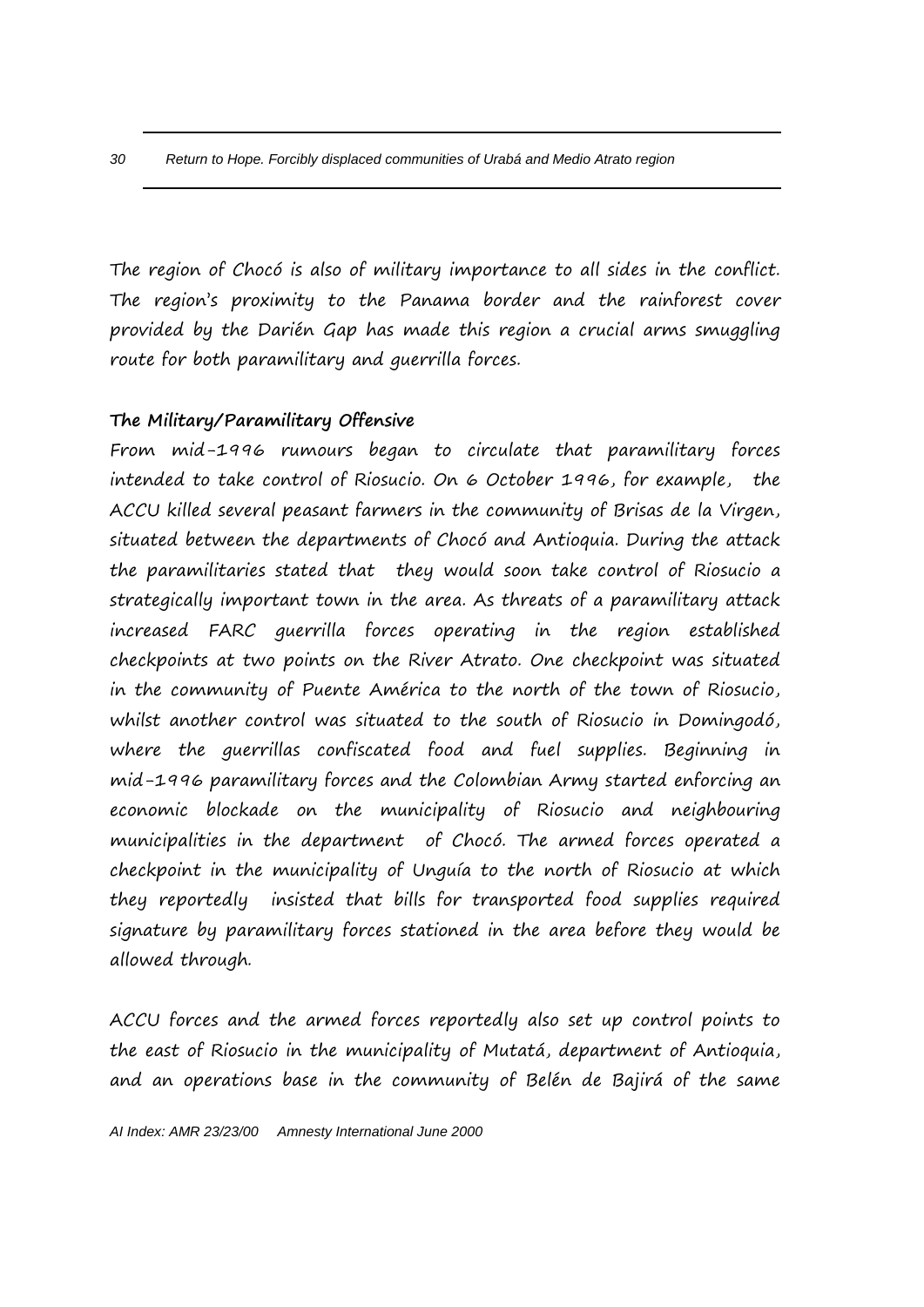municipality. The civilian population in the area was caught in the middle of the major military build up. Increasing numbers of peasant farmers started fleeing the region as a result of death threats made by paramilitary forces who accused them of being guerrilla collaborators or sympathizers or death threats made by guerrilla forces who accused them of collaborating with the armed forces or their paramilitary allies.

On 20 December 1996, at about 5:30am 80 members of a paramilitary force travelling in four speed boats arrived in Riosucio. At around 6:00am the paramilitary and police force based in the town simulated an armed confrontation by firing their guns into the air. As the simulated combat was being staged paramilitaries forced their way into the homes of **Edinson Rivas Cuesta, José Lisneo Asprilla Murillo**, **Benjamín Arboleda Chaverra** (who at the time was acting as mayor of Riosucio), **Robinson Martínez Moya** and another Riosucio resident. They were forcibly abducted and taken to the paramilitaries' boats. Of the five people who were abducted one was later released; the other four were killed and their bodies found in the cemetery and the swamp of the nearby community of Santa María del Darién.

The killings continued in the days following the paramilitary incursion in Riosucio and many headless bodies were reportedly found in the River Atrato. Some reports suggested that between December 1996 and January 1997, 70 people were killed in Riosucio, the majority by paramilitary forces. It is estimated that the incursion resulted in the forced displacement of several hundred people to several parts of the country including Barranquilla, in the department of Atlántico and Cartagena, in the department of Bolívar, Turbo, in the department of Antioquia, the frontier with Panama and the capital of Chocó, Quibdó. In response to the incursion FARC forces set up checkpoints in Vigía de Curvaradó, Curvaradó and Domingodó. All boats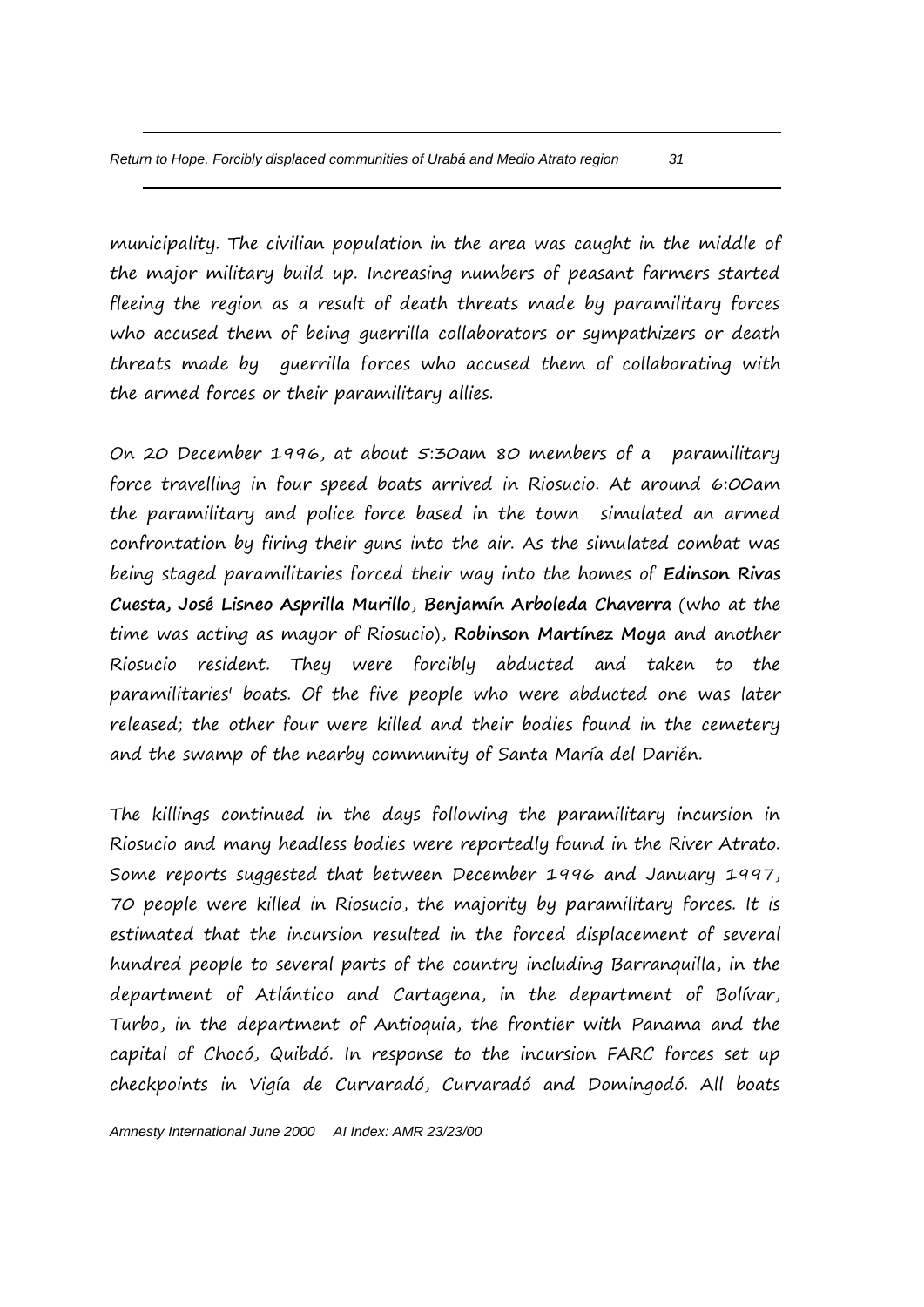travelling between Quibdó and Turbo were stopped. Food was confiscated and a number of boatmen were reportedly killed by guerrilla forces who accused them of being paramilitary collaborators. At the same time the FARC then started warning the inhabitants of Riosucio that they were going to take control of the town and that they should leave: "Queremos enfrentarnos con los paramilitares", "We want to confront the paramilitaries". The attack came on 9 January 1997 and resulted in the deaths of a number of members of the Colombian Police and paramilitaries who resisted the attack, reportedly with the support of a Colombian Air Force plane which fired flares into the sky and helped repel the guerrilla assault. At the time of the guerrilla attack only a third of Riosucio's inhabitants remained in the town.

In early January 1997, paramilitary forces stated that they would take control of the River Salaquí area. The River Salaquí is a tributary of the River Atrato which runs from the mountains to the west of Chocó. In February 1997, the Colombian Air Force together with soldiers of the XVII Brigade launched Operación Génesis, Operation Genesis, designed to root out guerrilla forces of the 57 Frente de las FARC, 57 Front of the FARC, in the municipality of Riosucio. On 24 February, the Air Force bombed the River Salaquí area where guerrillas were operating checkpoints. The aim was ostensibly to force guerrillas to retreat so the troops could be transported into the area by helicopter. For three hours bombs fell around several communities in the area including Caño Seco, Tamboral, Regaderos, La Boca, Playabonita and Arenales.

Approximately 6,500 people from 49 communities of the municipality of Riosucio livng on the Salaquí, Truandó, Quiparadó, Chintadó, Domingodó, Curvaradó and Jiguiamiandó river systems which branch from the River Atrato fled their homes. Many fled towards the municipality of Mutatá,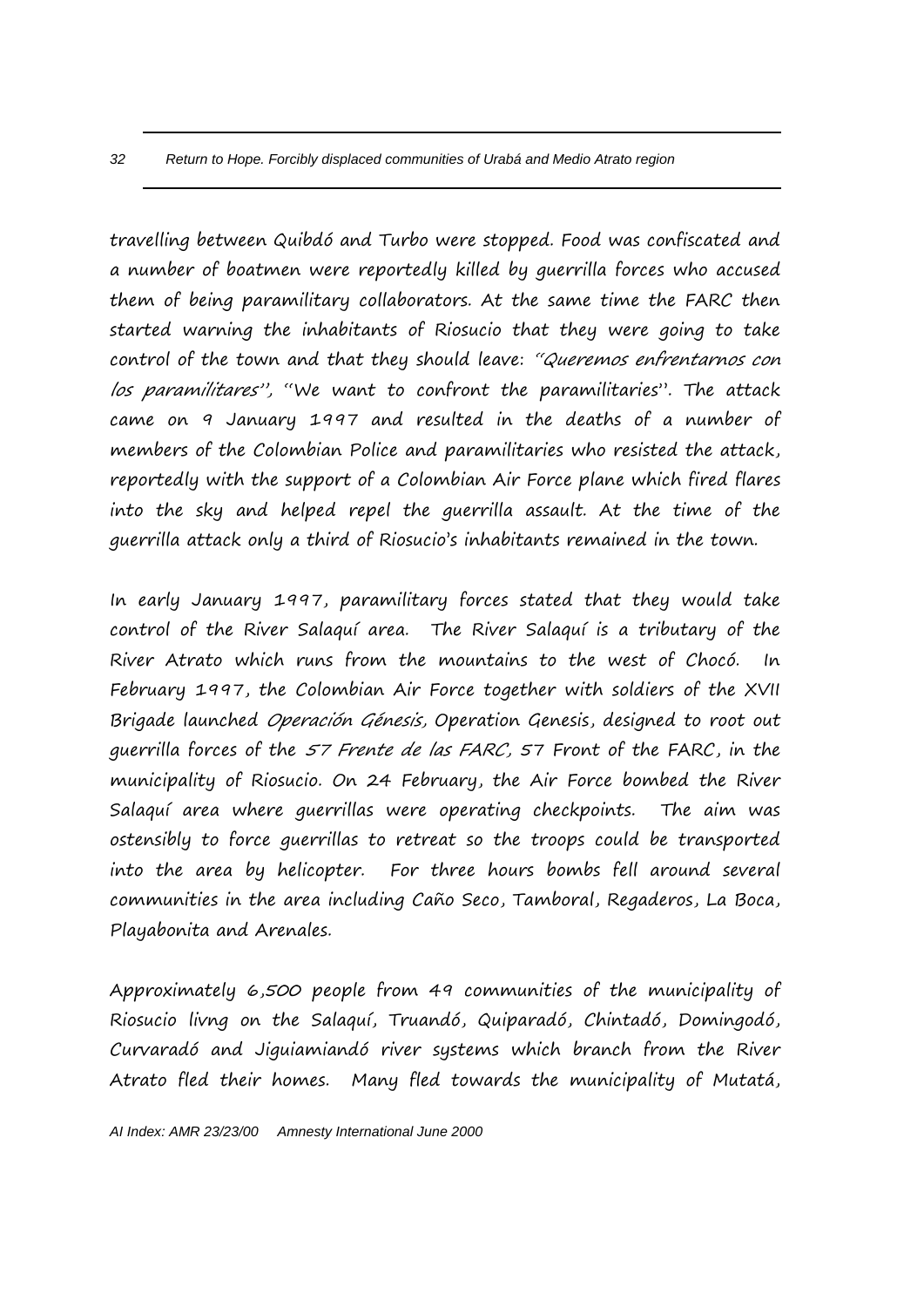department of Antioquia, where they hoped to be able to protest against the bombings and the presence of paramilitary forces in the municipality of Riosucio. In late March 1997, the displaced communities began arriving in Pavarandó, municipality of Mutatá, after an arduous trek which lasted several weeks through rainforest regions and claimed the lives of several women and children. A displaced peasant farmer recalling the flight states: "... hubo gente que quedó muerta porque se desmayó, se golpeó o se enfermó, y no tuvo quien auxiliarla ... . Así nos alejamos y nos alejamos de la tierra, caminando hacia Urabá antioqueño, pero sin saber a dóndo íbamos a salir ... . Esa travesía fue muy dura. Recuerdo que en el camino tuvimos que enterrar en el monte a una joven que se llamaba Claudia Alvarado, de 18 años. Ella tenía ocho meses de embarazo y se golpeó la barriga. Murió debido a la hemorragia que la cogió en el aborto", "... people died on the way because they fainted, they hurt themselves or they became ill and there was nobody to help them ... . In this way we left our land further and further behind, heading for the Urabá region of Antioquia ... . The trek was very arduous. I remember that we had to bury a young women called Claudia Alvarado, aged 18, in the countryside. She was eight months pregnant and had received a blow in the stomach. She aborted and died as a result of the hemorrhage".

One pregnant woman described the fear and ordeal she suffered during her flight: "Yo andaba agarrándome la barriga de tanta angustia, de no saber de mis papas ni de mis hermanos. La gente llegaba y no me daba noticias de ellos; yo creía que estaban muertos o desaparecidos. Las bombas duraron mucho tiempo porque el Ejército de a pie avanzaba muy poco; tenía miedo. Los aviones bombardeaban de día y los zancudos nos acababan de noche. Por eso duré pariendo diez días. Una tarde, pilando arroz, me sentí mal y le pedí a Dios que me ayudara a llegar a la casa para que la criatura no naciera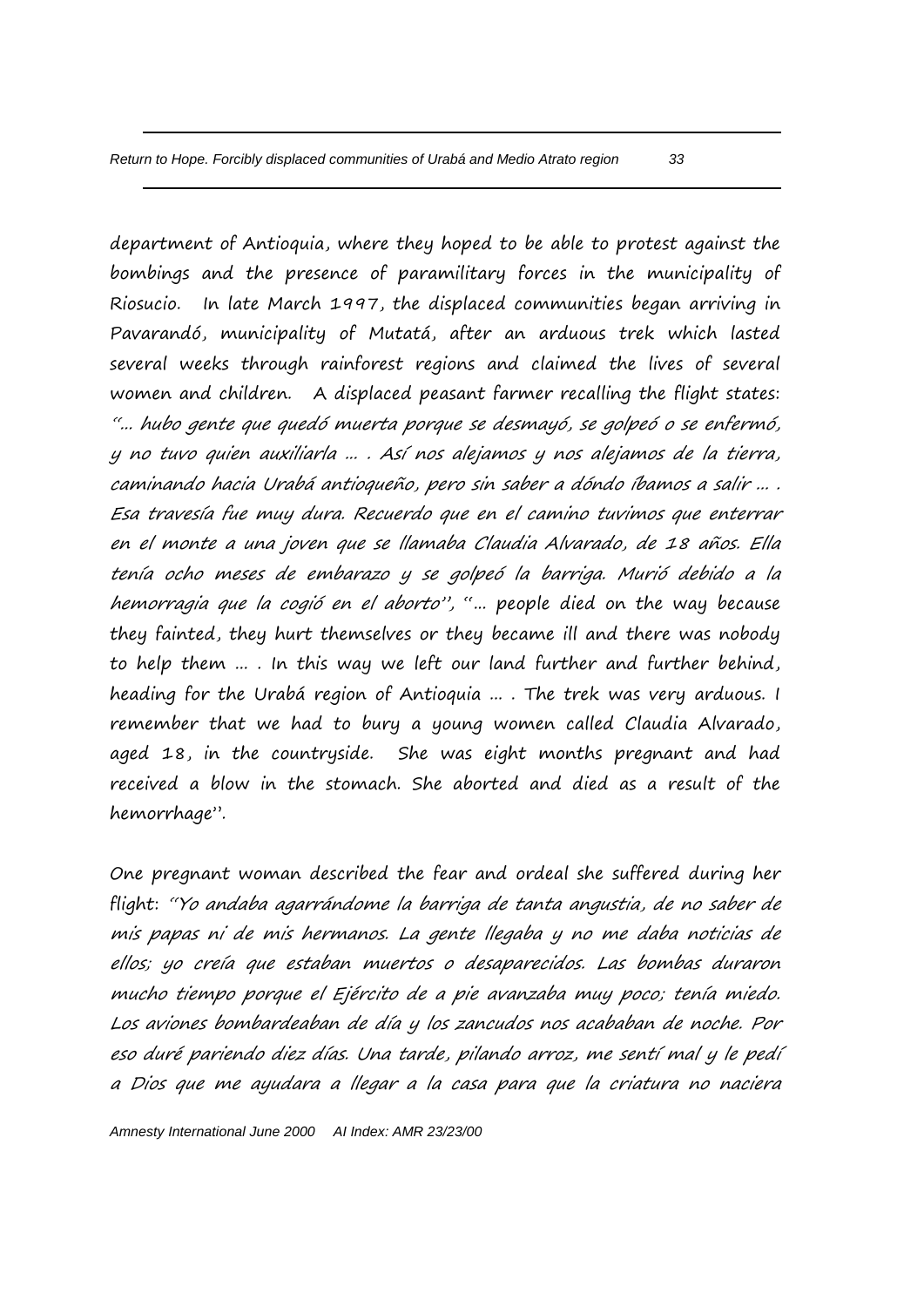entre el monte. A las cinco me cayó el dolor, y a las seis lo tuve". "I walked along holding onto my stomach, such was the pain and anxiety of not having any news about my parents or my brothers and sisters. People came but gave me no news of them; I thought they were dead or "disappeared". The bombs fell for a long time because the Army advanced on foot very slowly; the soldiers were scared. The planes bombed during the day and the mosquitoes finished us off at night. For this reason my labour lasted ten days. One afternoon, whilst husking rice, I felt ill and asked God to help me reach shelter so that the child would not be born in the countryside. At five the pain started and I gave birth at six"22. Seven children died during the march through the rainforest from exhaustion, hunger and drowning during river crossings. In Pavarandó the internally displaced communities were prevented from going further by the Colombian Army and were forced to set up camp.

Further north a joint paramilitary-military operation in the *Cuenca del Cacarica*, Cacarica River Basin was taking place. **Marino López**, a young man from the community of Vijao, was murdered on 27 February 1997 and his body dismembered in front of many of the community's inhabitants. The terror created by this and other acts of violence against the civilian population forced many inhabitants of the 23 communities in the Cacarica River Basin to abandon their homes. According to members of the communities, on 28 February, Colombian military aircraft bombed the area in order to: *"abrir el camino para que los paramilitares pudiesen entrar y dieran orden de desplazamiento ... . Ellos [los paramilitares] nos dieron orden de salir en un plazo máximo de tres días, que en realidad fueron pocas horas. Nos dijeron en la mañanita que si no salíamos no respondían por la vida de nosotros, y si no obedecíamos, detrás de ellos venían otros, esos sí no respondían"*, "clear the way so that the paramilitaries could enter and give the order to leave ... . They [the paramilitaries] ordered us to leave within three days, but in reality we were given a few hours. In the morning they told us that if we did not get out they would not be responsible for our lives and if we did not obey behind them came others who would have no qualms".

The inhabitants reportedly turned to a detachment of the Colombian Army positioned in the community of Bocachica for protection. *"Les dijeron que los que mandaban eran los de las autodefensas",* "Who told them that those in charge were the paramilitaries". The communities of the Cacarica River Basin began to flee the area. *"Las autodefensas nos dijeron que 'digan que* 

<sup>22</sup> Ibidem.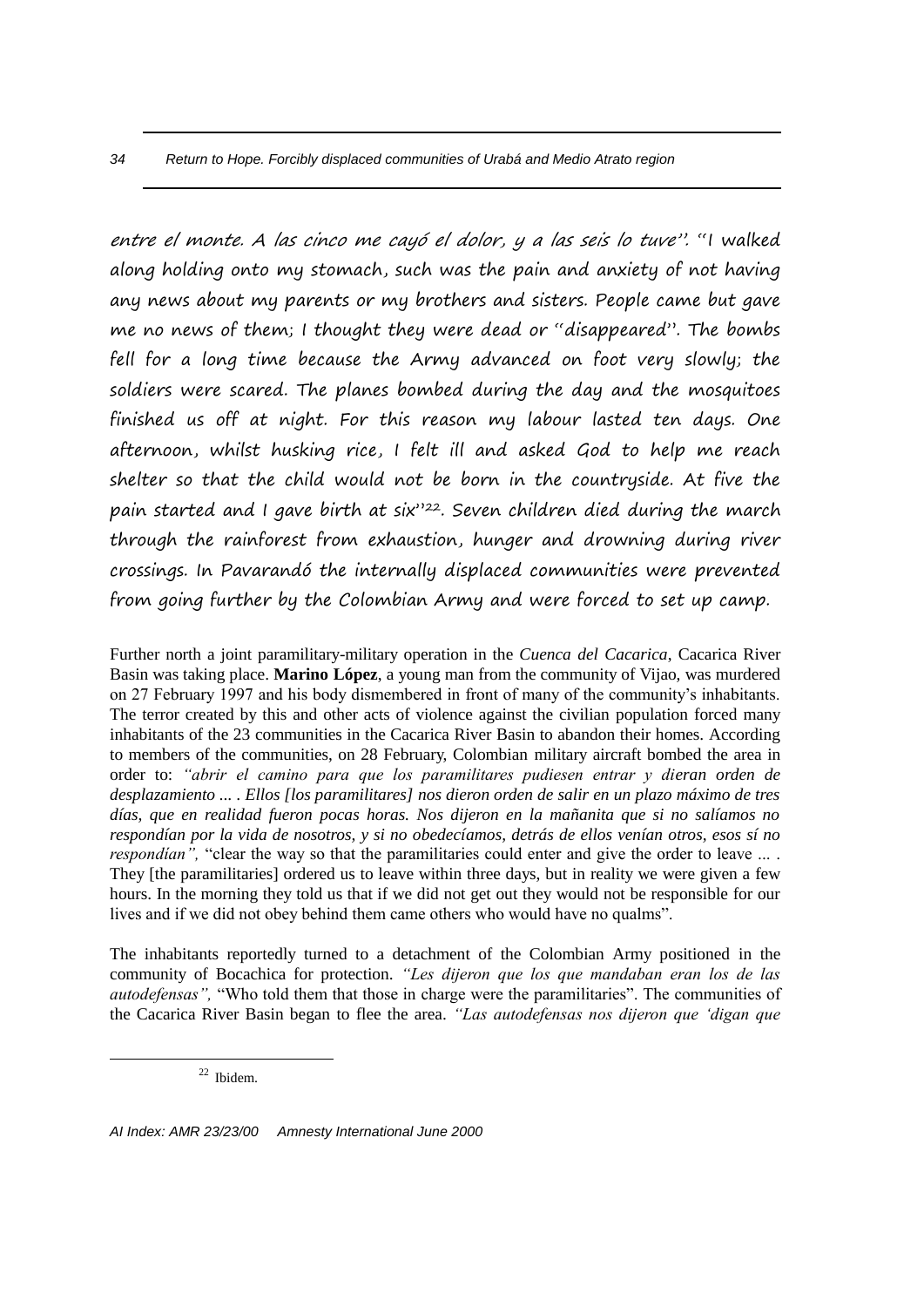*fueron nosotros que los desplazaron'",* "The paramilitaries told us to 'say it was us who made you flee'".

Since their forced displacement members of the communities of the Cacarica River Basin and the communities of the Salaquí, Truandó, Quiparadó, Chintadó, Domingodó, Curvaradó and Jiguiamiandó river systems have sought to return to their lands.

# **Communities of the Cacarica River Basin**

3,500 people were forcibly displaced from 23 communities in the Cacarica River Basin<sup>23</sup> area, during the joint paramilitary and armed forces offensive in the region in late February 1997. The displaced sought refuge in Bocas del Atrato, municipality of Turbo and Turbo, whilst others sought refuge in Panama from where they were subsequently forcibly repatriated<sup>24</sup> and taken to the  $EI$  Cacique  $\arcsin^{25}$  in the town of Bahía Cupica in the municipality of Bahía Solano. Those displaced in Turbo have

1

spent over 30 months living in the shanty areas of the town, sometimes with relatives or friends, or in the Turbo Sports Grounds (*Coliseo de Turbo*) and two displaced people's shelters that have been set up in the town.

Members of the communities sheltered in the Sports Ground sleep in the sports hall, a large building filled with beds and mosquito-nets, where there is no privacy. In the day-time the displaced families cook in make-shift tents made out of plastic-sheeting and branches, children run around playing with discarded bottle caps, adults spend their time playing dominoes or bingo. Conversation with members of the displaced communities almost inevitably turns to the rich lands

<sup>23</sup> The 23 communities of the Cacarica River Basin area are: Puerto Nuevo, El Limón, Bogotá, Barranquilla, Santa Lucía, San Higinio, Puerto Berlín, Montañita, La Raya, La Virginia, Balsagira, Bocachica, Quebrada Bonita, Vijao, Teguerre, Quebrada del Medio, Las Pajas, Balsitas, El Bendito Bocachico, Montería, La Honda, Puente América and Tumaradó.

 $24$  For more information on the forced repatriation of these refugees from Panama see **Panama/Colombia Refugees the Right to Escape from Death**, June 1997, (AI Index: AMR 44/06/97).

<sup>&</sup>lt;sup>25</sup> *El Cacique* is a ranch owned by the state.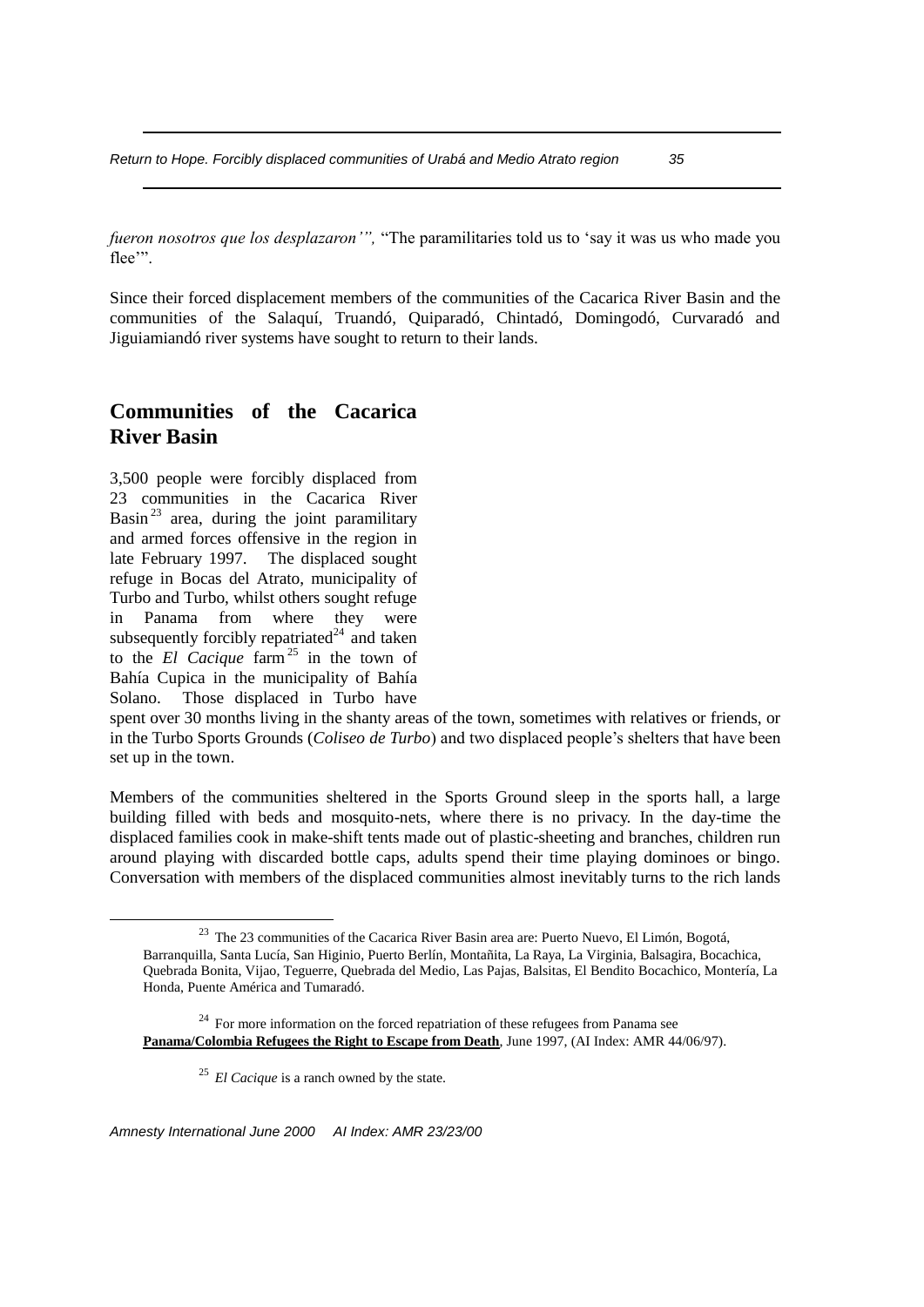they were forced to abandon. One woman laments what she has been forced to abandon: *"teníamos nuestro plátano, el chontaduro ... ."* "We had our plantains, *chontaduro ..."<sup>26</sup>* .

Another displaced person sheltered in Bocas del Atrato reminisced: *"Cómo quería la tierra de mi pueblo,, Vijao, ... . Dónde el maiz brotaba todo el año, por montones. En cambio aquí en Bocas del Atrato estamos pobres, pensando qué vamos a comer, pensando en el día de mañana que viene con más fatiga, con más hambre... . Aquí dormimos muy mal. Pésimamente.Es que tantos no cabemos en estas casitas tan estrechas".* "How I loved the land of my community, Vijao, ... . Where maize grew all year round, loads of it. In contrast here in Bocas del Atrato we are poor, thinking about what we are going to eat, thinking about tomorrow with increasing exhaustion, with more hunger ... . Here we sleep very badly*.* Terribly. It's because so many of us cannot live in these small houses."

> During the course of their displacement the communities of the Cacarica have pressed the Colombian Government to guarantee their safe return to their lands, with the support of Justicia y Paz and several international non-governmental organizations.

> Another member of the displaced community explains that their campaign to return to their lands was: "Una lucha por lo que queremos ser y no nos dejan ser. Hay un campo que nos ofrece

todas las garantías y la posibilidad de tener todas las cosas para la familia, pero hay otros que se interponen en nuestro camino para que esto no sea realidad". "This is a struggle for what we want to be and what they will not let us be. We have land which offers all the guarantees and the possibility of

<sup>&</sup>lt;sup>26</sup> *Chontaduro* is a type of fruit eaten by communities in the department of Chocó.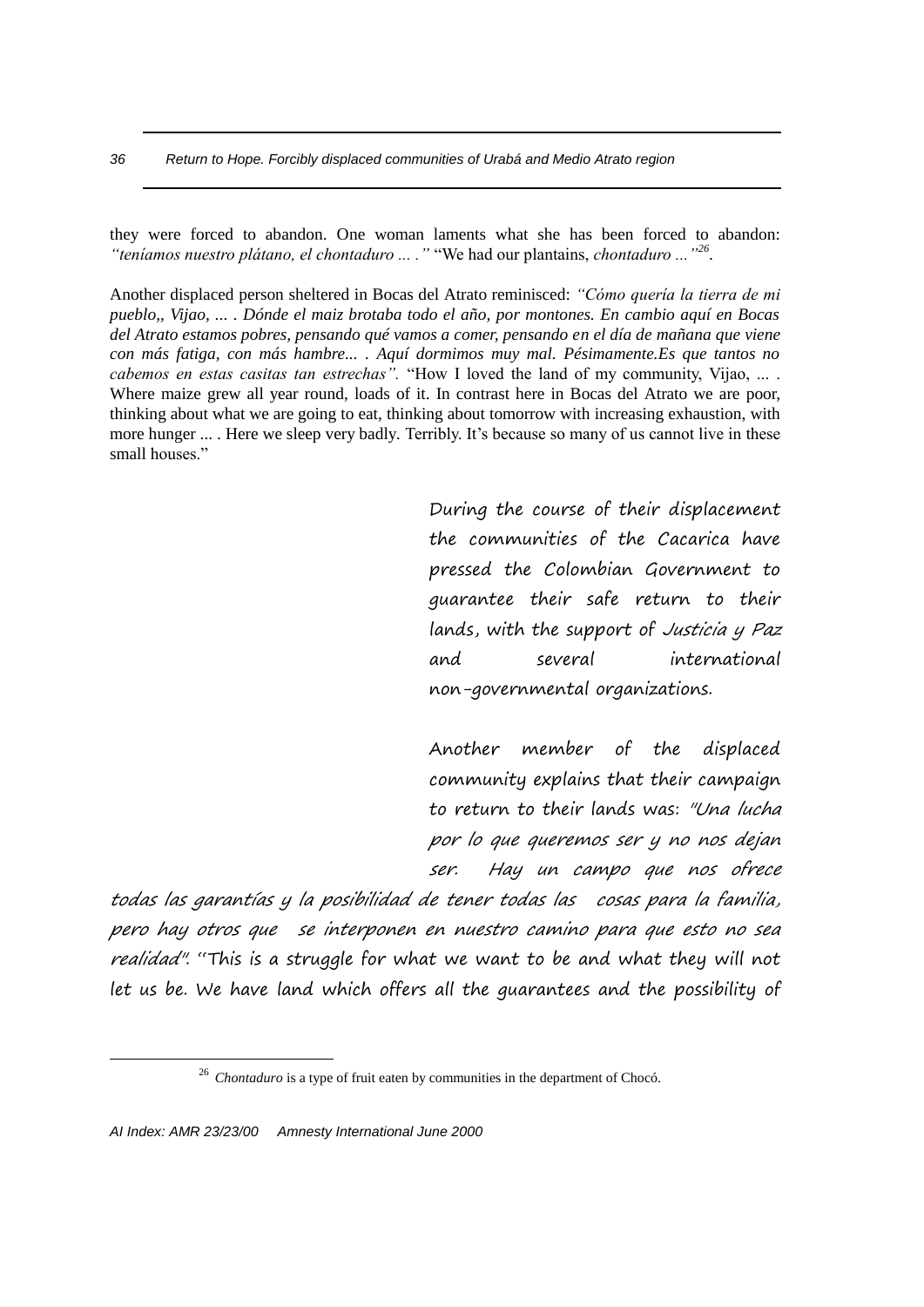|  |  | Return to Hope. Forcibly displaced communities of Urabá and <b>Hignondeals fegmunidad de Pa</b> z |  |
|--|--|---------------------------------------------------------------------------------------------------|--|
|--|--|---------------------------------------------------------------------------------------------------|--|

providing for all the needs of the family, but there are those that stand in our way so that this cannot become reality".

### **Returning in the midst of war**

Of the forcibly displaced in the municipalities of Turbo and Bahía Solano approximately 2,500 seek to return to the Cacarica River Basin. The remaining members of the Cacarica communities, over 80 families, have sought to be resettled on farm land or in a town. Those seeking to return to their land are not planning to return directly to their *es la unica salida* individual communities but to two resettlement camps in the Cacarica River Basin. One of these camps, Esperanza en Dios (Hope in God), is being situated in the community of El Limón and will provide shelter for 250 families. other, Nueva Vida (New Life), is being situated in the community of Puerto Nuevo and will shelter 200 families.

*que abrio la lus brillante de la neutralida vamos todos apollados del uno con el otro rescatando los valores de gran sibilidad.*

*Gloria al sendero de paz*

*Vamos todos adelante con cariño y mucho amor con los suyos y los nuestros y toda la humanidad (bis).*

*Es la enseñansa brillante del profeta nuestro dios que ilumina nuestro mente de los que queremos paz.*

*Vamos todos adelante en defensa de la vida la justicia y el pan y el derecho de la gente y la libertad.*

*Vamos todos campesinos para ir fortaleciendo la comunidad de paz a la reconciliacion.*

*Acordemonos hermanos de los muertos que hemos puesto y brindemosle homenaje con cariño y mucho amor.*

*Vamos todos campesinos para ir fortaleciendo la comunidad de paz.*

The return is taking place over several phases in order to enable the communities to call a halt to the return process if they consider that the Colombian Government is not meeting the commitments made to them in terms of security or aid.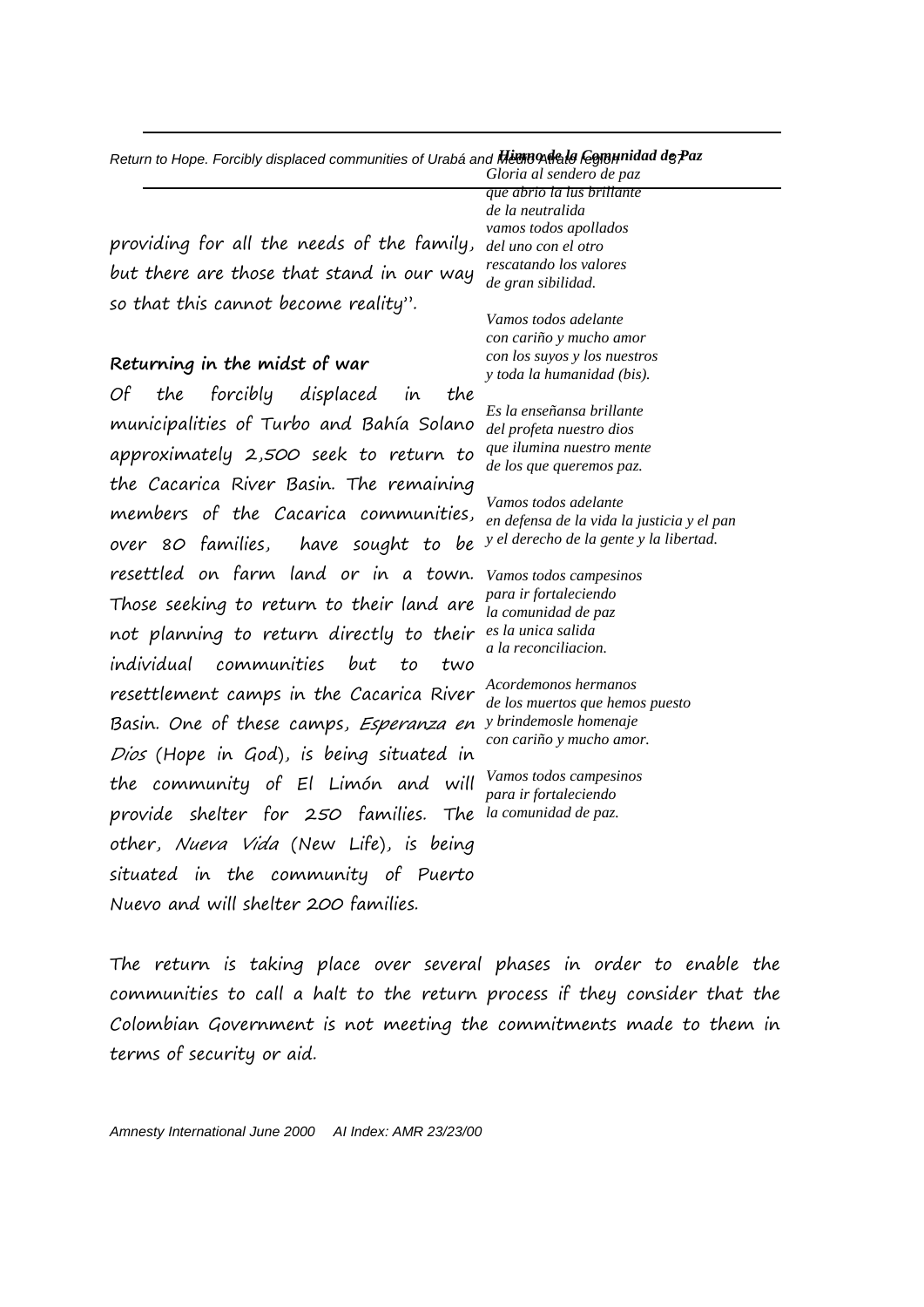The communities are aware that they are returning in the midst of war, that there is strong presence of both guerrilla forces and paramilitary forces in the area and that their security depends on the parties in the conflict respecting their rights as civilians. It also depends on a commitment by the Colombian authorities to guarantee their security. With the support of the Colombian non-governmental organization Justicia y Paz, and other non-governmental organizations the 23 communities have been negotiating with the Colombian Government the conditions for their safe return which are contained in their "Propuesta de Retorno Digno", "Proposal for a Return with Dignity".

The communities want state authorities to take measures to guarantee their safety, and are calling for a commitment on the part of the security forces to control strategic access points to the Cacarica River Basin in order to prevent incursions by paramilitary or guerrilla forces. As part of their demands for the Colombian authorities to guarantee their safe return the communities are calling for those responsible for human rights violations against members of the community to be brought to justice. The communities are also calling for the civilian judicial and law enforcement bodies to be present in the Cacarica River Basin. Specifically, they wish the Defensoría del Pueblo, Office of the Human Rights Ombudsman, Fiscalía General de la Nación, Office of the Attorney General and the Procuraduría General de la Nación, Office of the Procurator General<sup>27</sup>, to help prevent and investigate possible human rights

1

<sup>27</sup> The *Defensoría del Pueblo* was created in the 1991 Constitution and forms part of the Public Ministry. The *Defensor* is elected by members of Congress from a list of candidates proposed by the President. According to the Constitution one of the Procurator General's functions is to "protect human rights and ensure their effectiveness with the assistance of the People's Defender", *"Proteger los derechos humanos y asegurar su efectividad, con el auxilio del Defensor del Pueblo."* The Role of the Defensor is to oversee the promotion, exercise and dissemination of human rights, (*"velará por la promoción, el ejercicio y la divulgación de los derechos humanos, para lo cual ejercerá las siguentes funciones."*). It has no investigative role.

The *Procuraduría General de la Nación* investigates allegations of misconduct, including human rights violations by public officials. Its power is limited to establishing responsibility and imposing disciplinary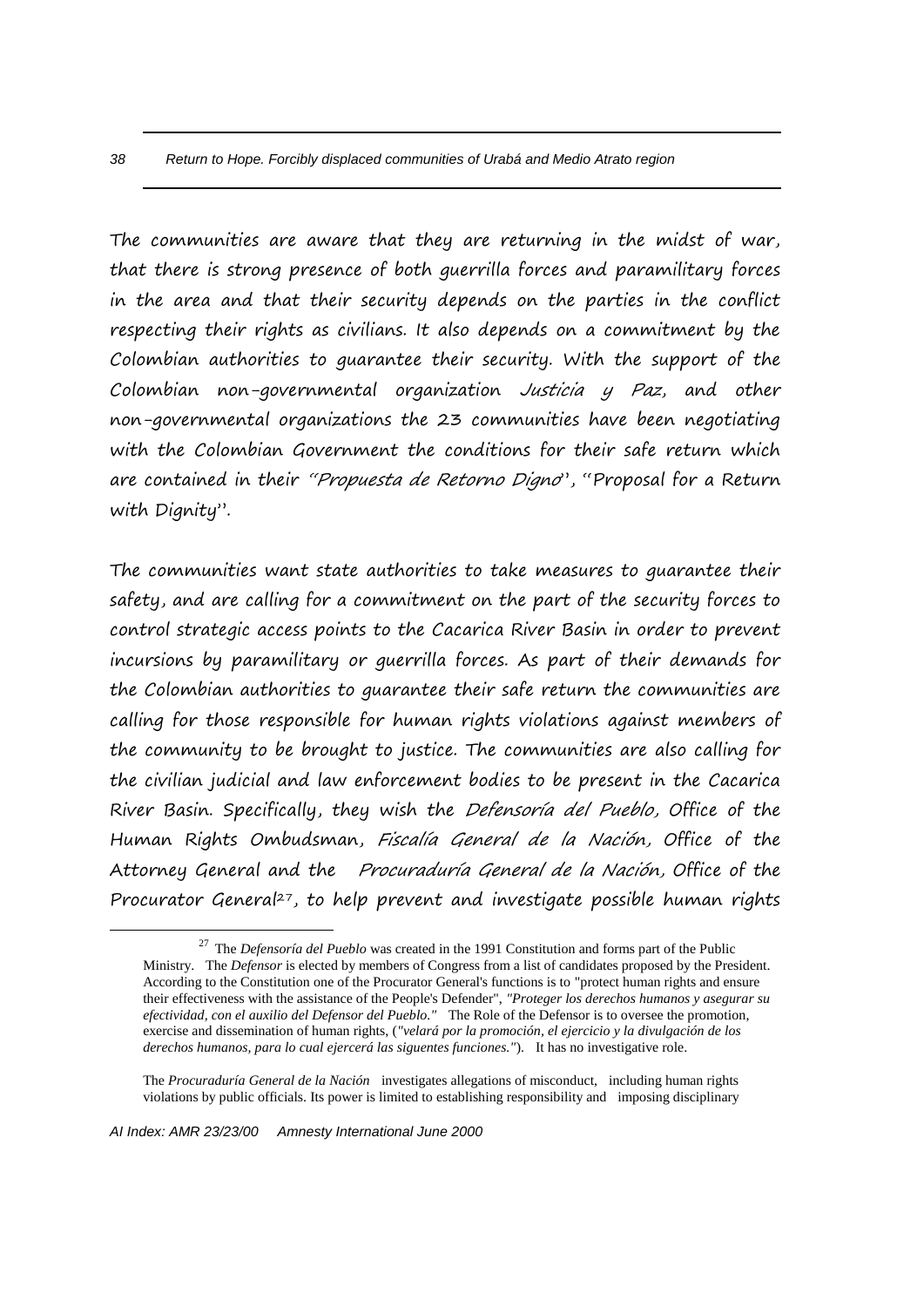violations or violations of international humanitarian law by the security forces, their paramilitary allies or armed opposition groups. The granting of a collective title to the land of the 23 communities, support for the resettlement of the communities in two camps; the dredging of the Cacarica River Basin to permit the communities to leave in case of an emergency; support for community development projects and reparation for the communities' forced displacement and the human rights violations to which they have been victim are amongst the other demands made by the communities. The return to two resettlement camps is key to a safe return, safety will be sought in numbers, the unity of the communities is considered essential to enable them to better withstand the pressures of the parties to the conflict to force them to take sides in the conflict.

As a result of the displaced communities' lobbying efforts a Comisión Mixta de Verificación de Turbo, (CMVT), Turbo Joint Verification Committee, was set

sanctions, it cannot bring criminal charges but can pass cases on to judicial authorities for investigation. It has played an important role in exposing patterns of human rights violations committed by the security forces and has imposed disciplinary sanctions on some members of the security forces responsible for serious human rights violations.

*Amnesty International June 2000 AI Index: AMR 23/23/00*

1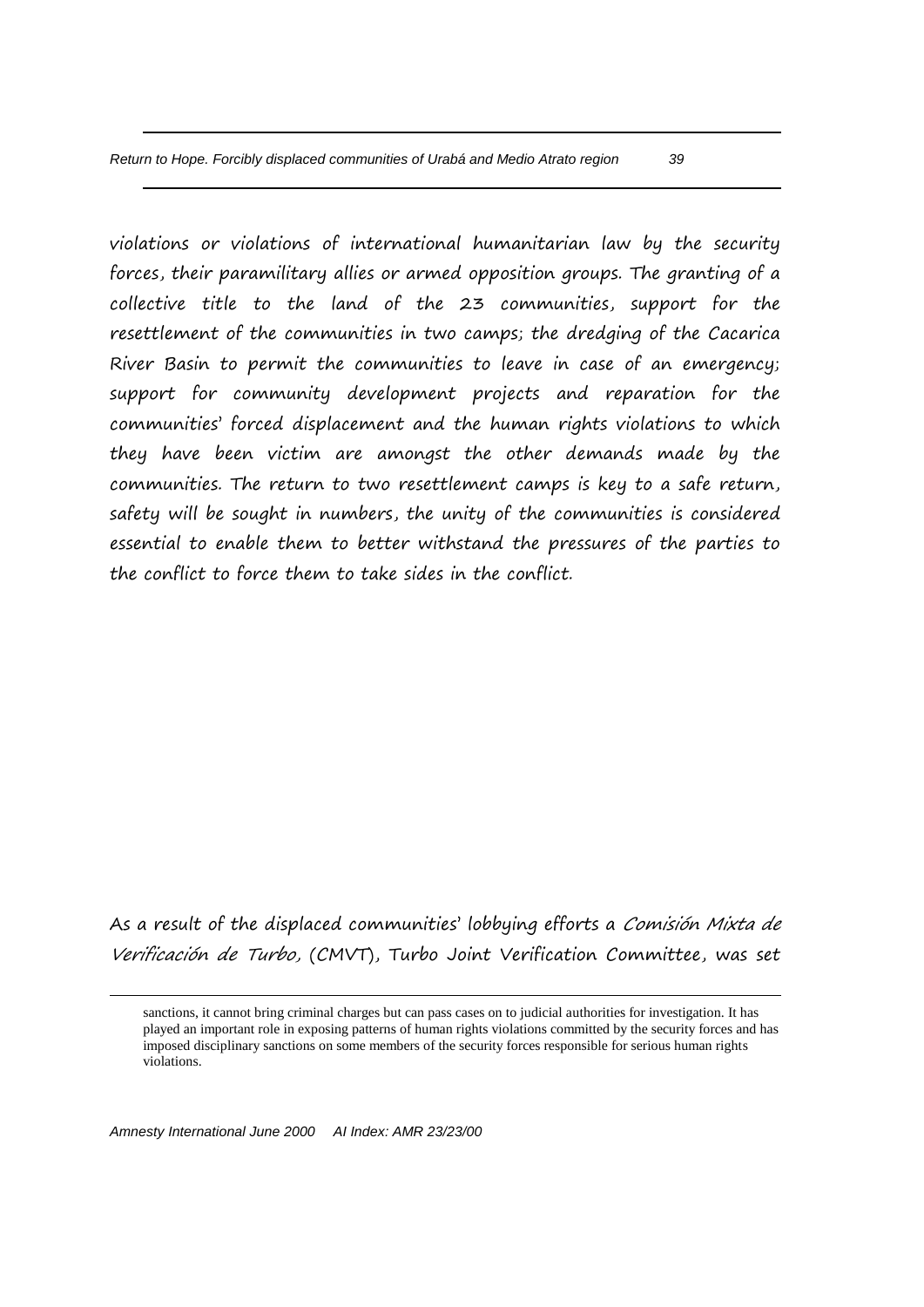up in May 1998. Made up of government representatives from the Ministries of Interior, Health and Agriculture and other governmental representatives, national and international non-governmental organizations, including Justicia y Paz, representatives of the displaced communities and a delegate from the Canadian Embassy, the CMVT is charged with monitoring the implementation of agreements reached between the displaced communities and the Colombian Government. Despite the CMVT's creation and the commitment made by the government of then President Ernesto Samper Pizano on 3 August 1998 to prioritize the return of the displaced population, it was only on 6 October 1999 that representatives of the communities signed provisional agreements with the government of President Andrés Pastrana. The Colombian Government committed itself to the formal hand-over of the communities' global land title together with some other measures of support which would permit the communities to initiate their process of return.

That the communities are embarking on a return in the midst of conflict and despite powerful interests pitched against them is a mark of the strong organization, unity and determination of their campaign to return.

# **Economic Interests and the Armed Forces' suspicion of the returning communities**

Apart from the potentially strong interest in the land in this region detailed above, the Cacarica River Basin is rich in timber resources. Inhabitants of the region indicate that before their forcible displacement, the main timber company in the region was showing an interest in exploiting these resources.

Following the forced displacement, commercial logging interests moved into the Cacarica River Basin. This was confirmed by an investigative

*AI Index: AMR 23/23/00 Amnesty International June 2000*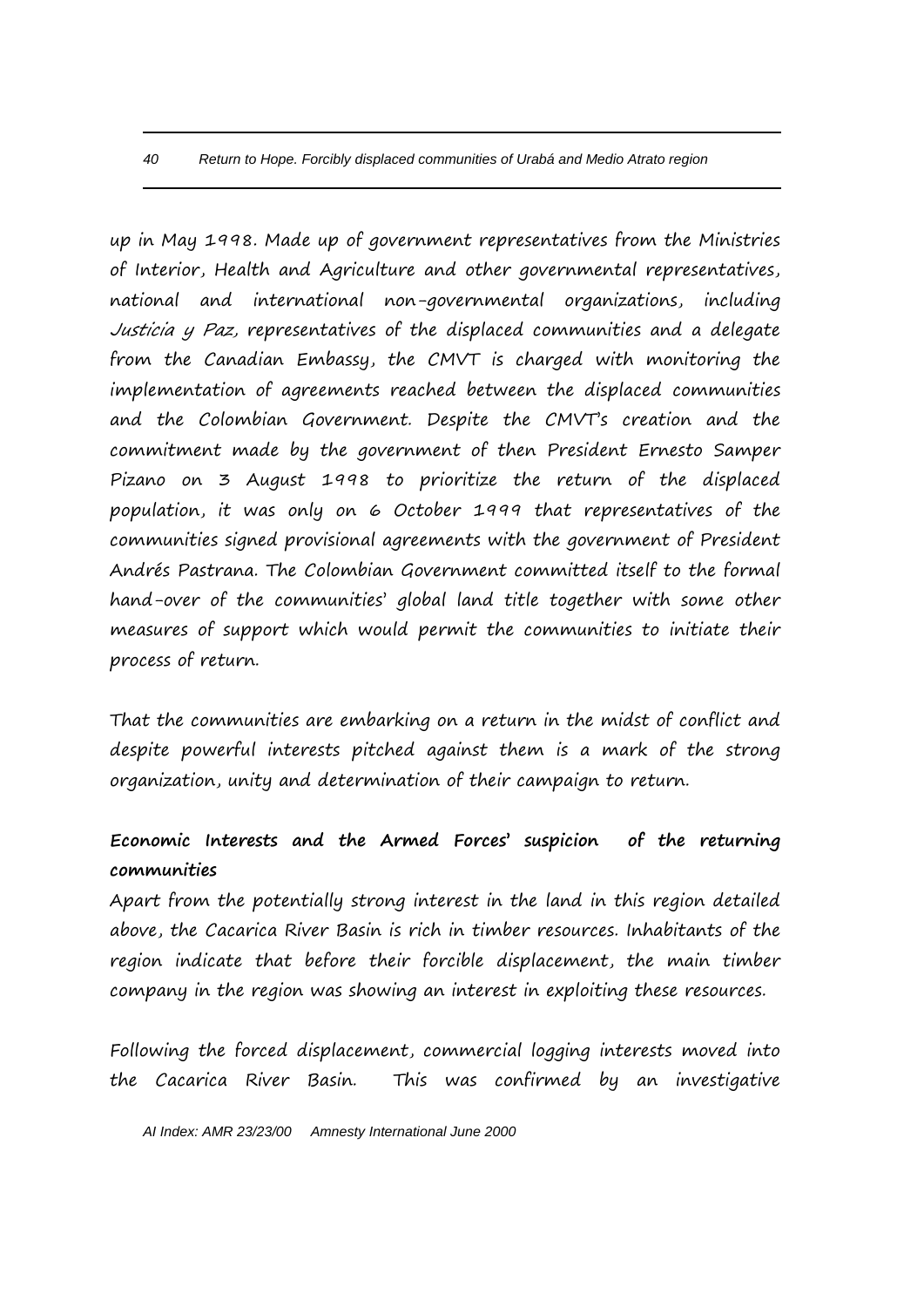commission carried out under the auspices of the CMVT between 19 and 20 August 1999. The commission found that a logging company calling itself the Empresa Asociativa de Trabajo "Dios Proveerá" or "Jirek<sup>, 128</sup> was operating in the communities of Puerto Nuevo and Montañita. The company is a cooperative employing members of these two communities and has strong links with Maderas del Darién (or Madarién) a large timber company operating in the department of Chocó. The commission found that the cooperative hired the heavy machinery employed from Madarién and sold the logged wood directly to the company.

The commission also found that the logging operation, which had begun in May 1999 was illegal. The cooperative had only applied for logging permits from regional environmental authorities two months prior to the Commission's visit. The August commission called on the authorities to halt logging operations in Montañita and Puerto Nuevo immediately $^{29}$ . The Commission also found that logging was also taking place in the community of Puerto Berlin, this time apparently directly by Madarién.

> The communities' efforts to put an end or to limit commercial logging operations on land to which they have title has pitched them

1

<sup>28</sup> *Jireh* is Hebrew for *Dios Proveerá* (God will Provide).

<sup>&</sup>lt;sup>29</sup> The ownership of the land included in the Cacarica River Basin has been granted to its communities as a "global land title" (*titulación global*) as such any exploitation of the natural resources of the area cannot be authorized by an individual community's council (*Consejo Menor)*, it can only be approved by the general council (*Consejo Mayor)* which groups all the communities covered by the land title and regional environmental authorities. In the case of the Cacarica River Basin, since the title had not been officially handed to the community at this time, then authorization for commercial logging should have been sought from a *Comisión Técnica*, Technical Commission, made up of the *Consejo Mayor,* representatives of the *Instituto Colombiano de Reforma Agraria,* (INCORA), Colombian Institute of Agrarian Reform and regional environmental authorities.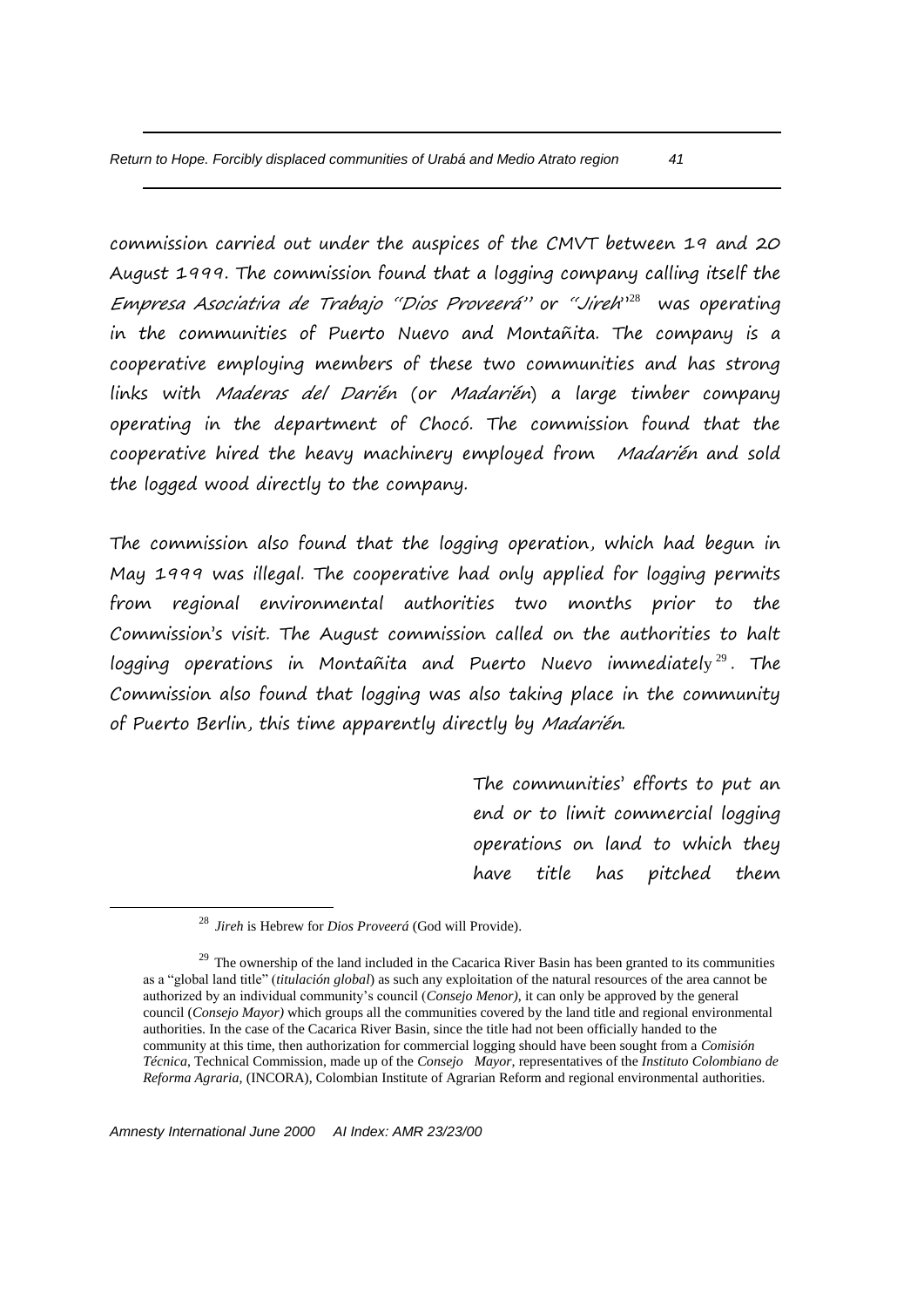directly against powerful economic interests. These logging companies have reportedly been involved in efforts to destroy the unity of the returning communities.

## **Death threats and human rights violations to block an organized return**

Throughout the communities' displacement numerous cases of serious human rights violations have been denounced and documented by Amnesty International.

On 1 December 1997, an ACCU paramilitary reportedly came to the Albergue Campesino "Unidos Retornaremos", one of the displaced communities refuges in Turbo and abducted **Herminio Palomeque Mosquera**. According to witnesses he pleaded with his abductor not to harm or kill him as he was led away. Herminio Palomeque's tortured body was found on 2 December in an area a short distance from the town of Turbo called La Caleta reportedly located close to a paramilitary base which at the time of writing apparently continues to operate in the area<sup>30</sup>.

On 10 September 1998, **José Osorio Montoya**, a member of the displaced communities of Cacarica, was reportedly killed by two members of the ACCU. The killing took place as he travelled from the farm where he had been working in the municipality of Unguía, department of Chocó, to the municipal capital. José Osorio was allowed to pass through a military checkpoint on the Las Vegas bridge and minutes later was attacked by two members of the paramilitary group who had pursued him on a motorcycle. He was reportedly tortured and shot 17 times.

1

<sup>&</sup>lt;sup>30</sup> A military base attached to the XVII Brigade is situated in Turbo, La Caleta is approximately 3km from the centre of Turbo.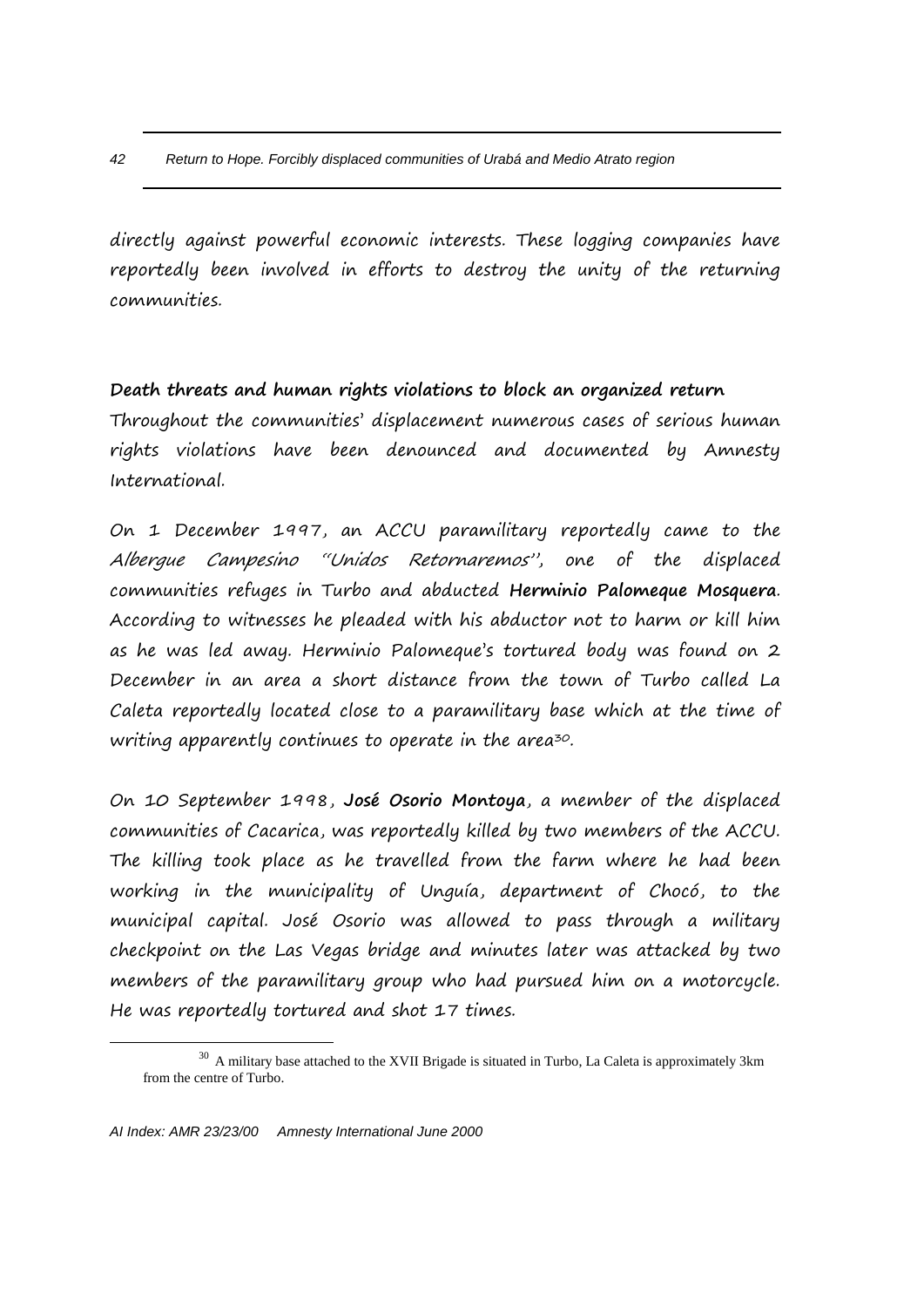The attack took place approximately a kilometre from the military checkpoint and a further military contingent which was situated at a similar distance in the opposite direction. No effort was reportedly made by the armed forces to intervene and the two gunmen were allowed to pass unhindered through the military checkpoint on their return. Despite the heavy presence of the armed forces in the area, the body was left abandoned on the road-side until relatives of José Osorio arrived on the scene on 14 September.

In a meeting in Turbo on 9 December 1998 at which members of the Colombian Army and Police, the Fiscalía General de la Nación, Office of the Attorney General, CONVIVIR members, town councillors and several paramilitaries were reportedly present, an army officer allegedly accused the displaced people in the *Coliseo* of being guerrilla collaborators and stated that several displaced communities' representatives were guerrilla commanders and implied they were involved in a guerrilla strategy to launch an assault on Turbo: "La guerrilla está a punto de meterse en Turbo ... y la gente que les informa está dentro del Coliseo, y uno de los jefes de la guerrilla está allí ... y existen otros cuatro líderes ... otros que llevan y traen información son los desplazados que se van al caño y eso lo debemos parar, hay que golpear ... los desplazados se quieren ir para las veredas pero los líderes no los han dejado." "The guerrilla is on the verge of attacking Turbo ... and the people that act as their informers are in the *Coliseo*, and one of the guerrilla commanders is there ... and there are four other commanders there ... there are also those displaced people that travel to the  $ca\tilde{n}o^{31}$  and bring and take information

<u>.</u>

<sup>&</sup>lt;sup>31</sup> The *caño* refers to the tributaries of the River Atrato and here refers of the Cacarica River Basin.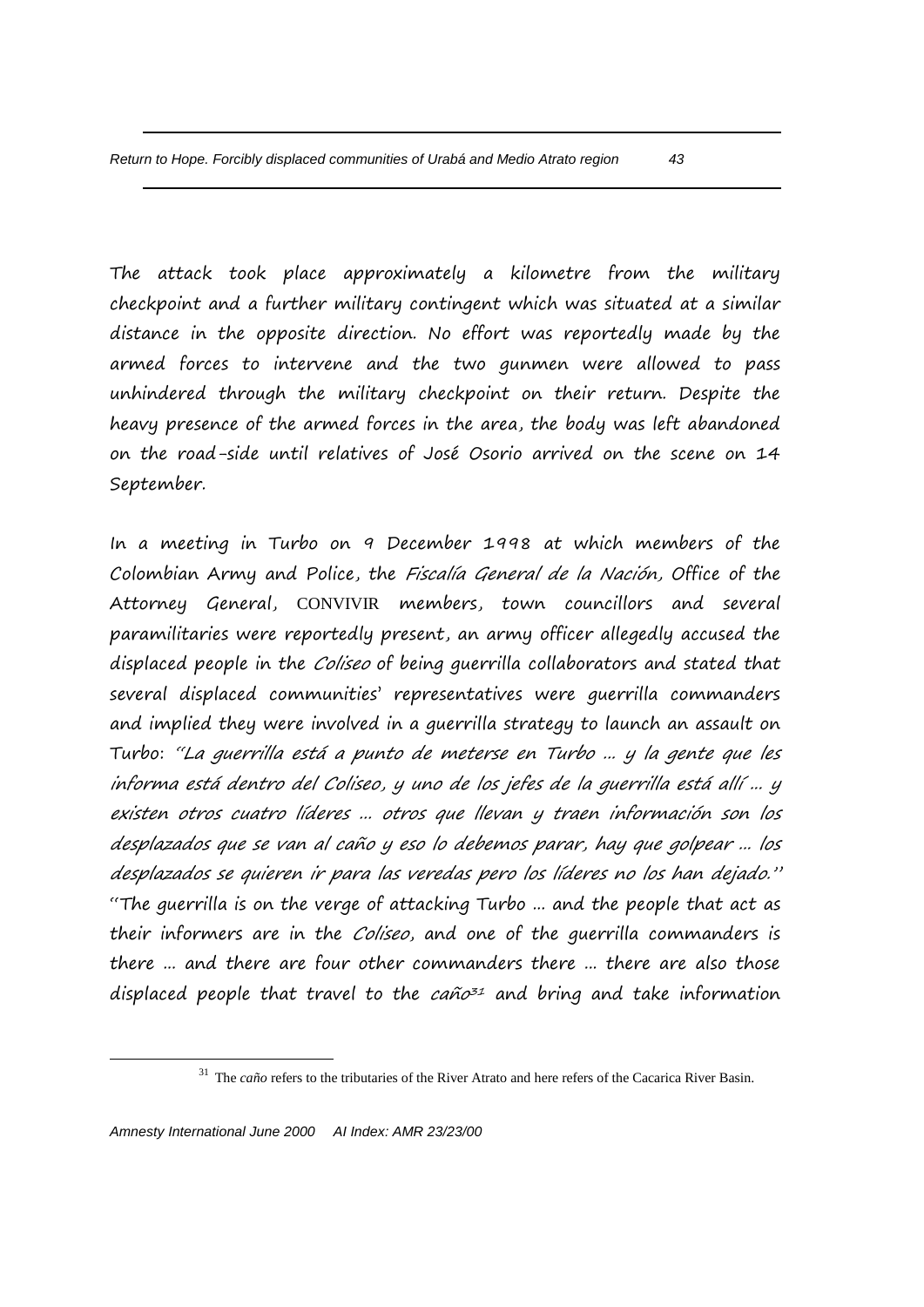and we must put an end to this, we have to strike... The displaced people wish to return to their communities but their leaders have not let them."

In the weeks which followed these accusations, not only did the members of the displaced communities receive numerous death threats but the accusations were followed by several further serious human rights violations.

On 17 January 1999, **Juan Villegas Arguello**, a member of the displaced community of La Raya in the Cacarica River Basin, was reported to have been forcibly abducted by four armed men thought to have been members of paramilitary groups operating in the area. Juan Villegas was travelling on a bus that was forced to stop by the gunmen near to the "Las Garzas" petrol station a short distance outside the town of Turbo. The four men forced him off the bus and reportedly took him in the direction of La Caleta. 14-year-old **Hernán Vergara**, a member of the displaced communities of the Cacarica River Basin, and **Rafael Antonio Muñoz** were last seen on 29 January in Bocas del Atrato. On 5 February, the dismembered body of Rafael Antonio was found in Leoncito an area near to Nueva Colonia, municipality of Turbo. The body was found headless and with no legs. Hernán's whereabouts has remained unknown since his forced abduction.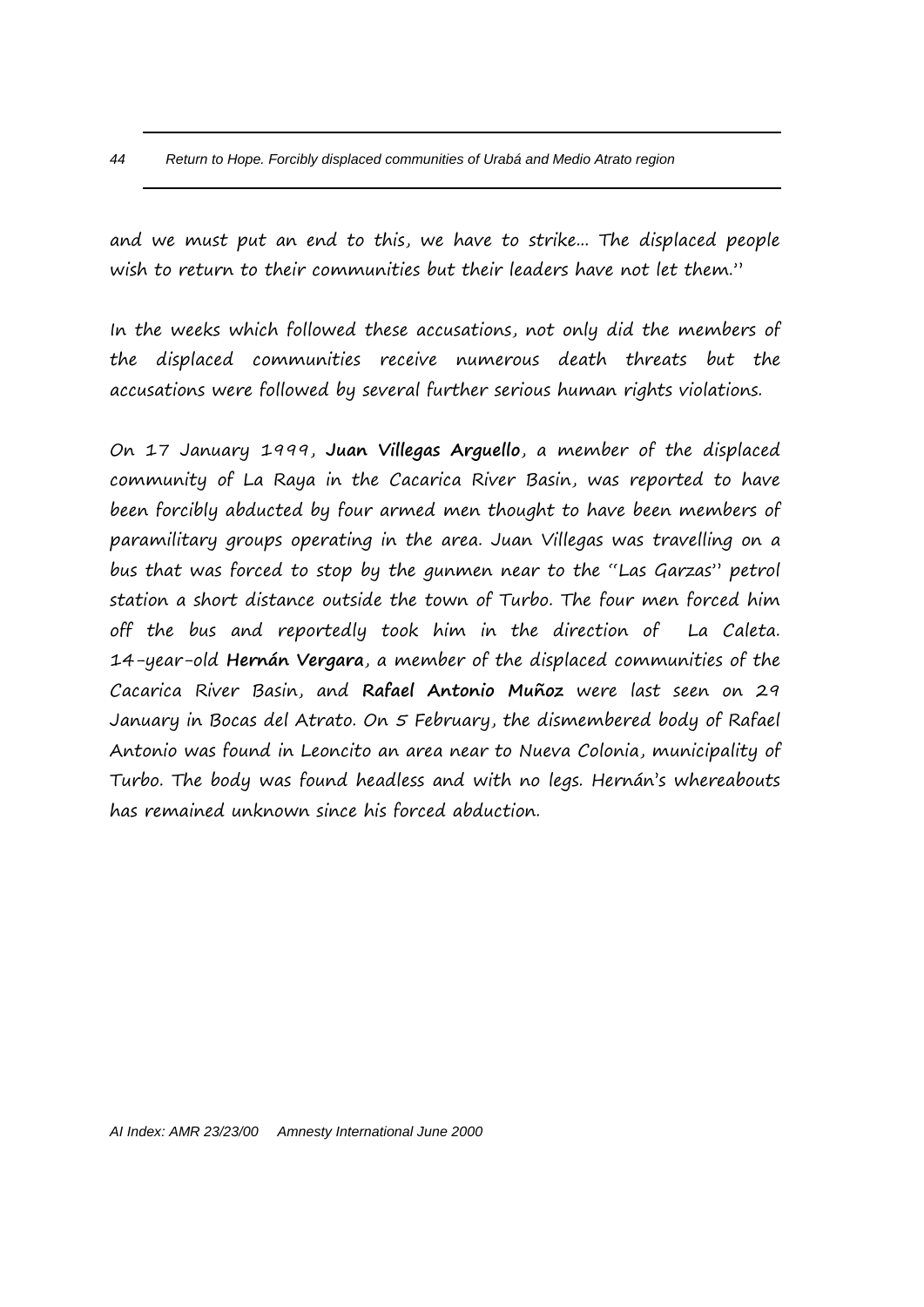Despite these human rights violations and repeated death threats the communities continued in their determination to return to their lands under their own conditions. The paramilitaries operating in the region reportedly held a meeting in an area known as Casanova in the municipality of Turbo in May 1999 in which they agreed to "golpear a los líderes, antes del retorno al Cacarica", "to attack the leaders before the return to the Cacarica".

The meeting was followed by a spate of incidents in which paramilitaries or members of the CONVIVIR group which operates in the Turbo area threatened the displaced population and their representatives, entered the displaced people's shelters or were seen in the vicinity of the shelters. In the case of the *Coliseo*, police patrols, which operate there constantly, have consistently failed to prevent the entry of these individuals into the displaced people's shelter.

The paramilitaries also made death threats against the architect employed to work on the two resettlement camps, and members of Justicia y Paz in an apparent attempt to disrupt plans of return. A written ACCU death threat was received in the *Justicia y Paz* offices on 14 July 1999: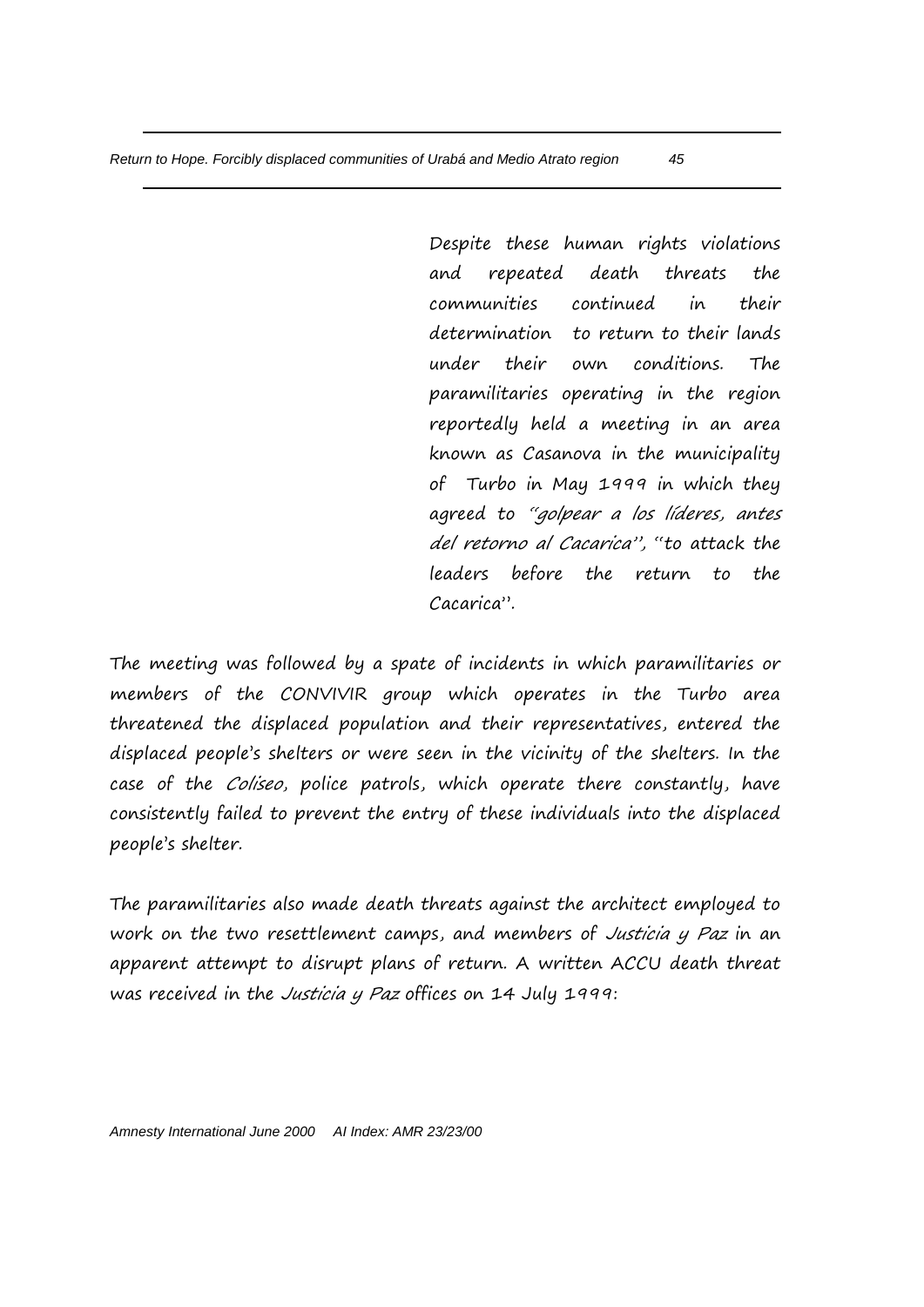"LAS AUTODEFENSAS CAMPESINAS DE CORDOBA Y URABA NO PERMITIRAN QUE ORGANIZACIONES PARAGUERRILLERAS COMO JUSTICIA Y PAZ QUE CUENTAN CON EL APOYO DE PELIGROSOS SUJETOS ... PRETENDAN RETOMAR TERRITORIOS LIBERADOS POR NUESTRAS FUERZAS DE LOS HIJUEPUATAS (sic) ... FARC Y EL ELN ATRAVEZ (sic) DE SUPUESTAS PROPUESTAS DE RETORNO QUE NO PRETENDEN OTRA COSA QUE CAMUFLAR LAS OSCURAS INTENSIONES (sic) DE LOS GRUPOS SUBVERSIVOS ... . ACCU"

"THE PEASANT FARMER SELF-DEFENCE GROUPS OF CORDOBA AND URABA WILL NOT TOLERATE THAT GUERRILLA FRONT ORGANIZATIONS LIKE JUSTICIA Y PAZ THAT COUNT ON THE SUPPORT OF DANGEROUS INDIVIDUALS ... SHOULD PRETEND TO RETAKE TERRITORIES LIBERATED BY OUR FORCES FROM THE SONS-OF-BITCHES ... FARC AND ELN THROUGH SUPPOSED PROPOSALS FOR RETURN WHICH DO NOT SEEK ANYTHING BUT TO CAMOUFLAGE THE DARK INTENTIONS OF SUBVERSIVE GROUPS ... .ACCU."

Throughout the period that Justicia y Paz has worked with the displaced people of the Cacarica, the organization has faced frequent death threats and accusations that its workers are subversive. On 1 April 1999 one Justicia y Paz worker accompanying the Cacarica communities received an anonymous telephoned death threat when he was in the capital, Bogotá: "por querrillero te vamos a matar", "because you are a guerrilla we are going to kill you".

#### **Returning to the Cacarica River Basin**

On 13 October 1999, following the signature of provisional agreements with the Colombian Government on 6 October, a group of 80 members of the Cacarica communities travelled to the Cacarica River Basin to prepare the area for the rest of the displaced people to return to the two settlements in four phases beginning on 28 November.

*AI Index: AMR 23/23/00 Amnesty International June 2000*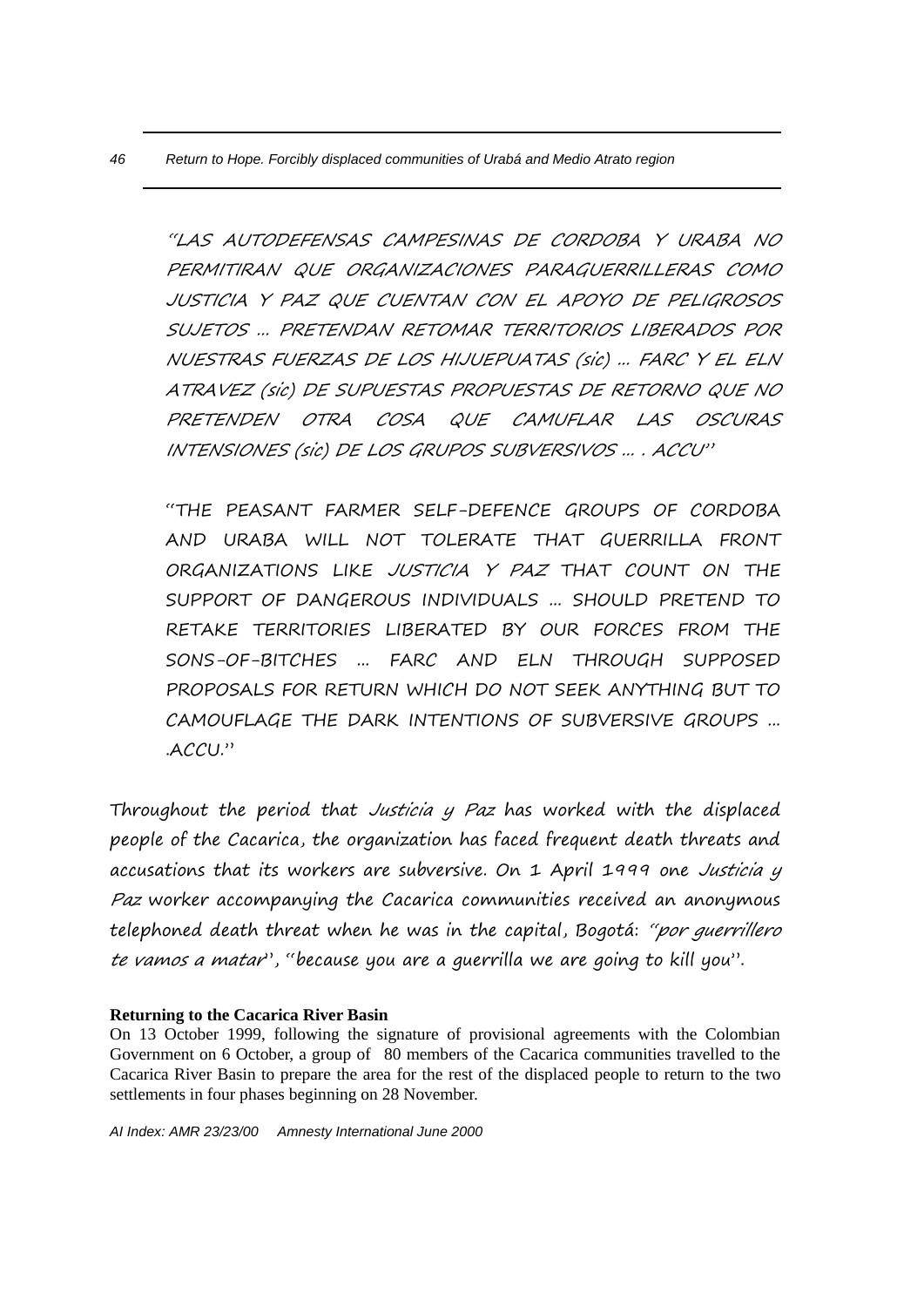The process of return was called off several weeks later as the communities considered that the government had failed to move forward in implementing agreements that had been reached: commercial logging continued on the communities' lands despite the fact that regional environmental authorities had issued a resolution on 7 September calling for these operations to cease. On the other hand the process was halted because of fears for the security of the returning communities. In an open letter dated 31 October 1999, the *Autodefensas Unidas de Colombia*  (AUC)*,*, alleged that there were cocaine processing plants near displaced communities in the department of Chocó. It claimed this was proved by the seizure of "*insumos para el procesamiento de alcaloides en una de las embarcaciones que suministra ayuda humanitaria a estas comunidades",* "a cargo of chemicals for the processing of alkaloids on one of the boats supplying the communities with humanitarian aid".

Following the discovery of the boat between 20 and 21 October, reportedly in the Cacarica area, the commander of the *Batallón Fluvial 50 de la Armada,* Riverine Battalion No 50 of the Colombian Navy, is reported to have suggested to the media that the aid supplies and the chemicals were intended for members of the communities of the Cacarica River Basin. The *Red de Solidaridad,* Solidarity Network, a government relief agency and the communities denied this was the case.

Insecurity was heightened by the killings of two members of the communities by the FARC. On 3 November **Robinson Serna** and **Wilson Palacio Mosquera** were reportedly shot dead by FARC militiamen in the *Argelia* farm situated in the community of La Raya in the Cacarica River Basin.

The communities' global land title was formally handed over on 15 December 1999 by the Colombian Government and the preparatory phase of the return was scheduled to take place between 31 January and 25 February 2000, whilst the first phase of the return was scheduled to take place on 28 February 2000.

The first group of displaced people returned on 28 February at a time when concern for the safety of the displaced communities has been further heightened by the killing of a number of family members of the displaced communities of Cacarica seeking resettlement and to return.

On 18 January **Martín Becerra Mena** one of the displaced people seeking resettlement, was reportedly killed by paramilitaries in the Uber Quintero district of Turbo together with another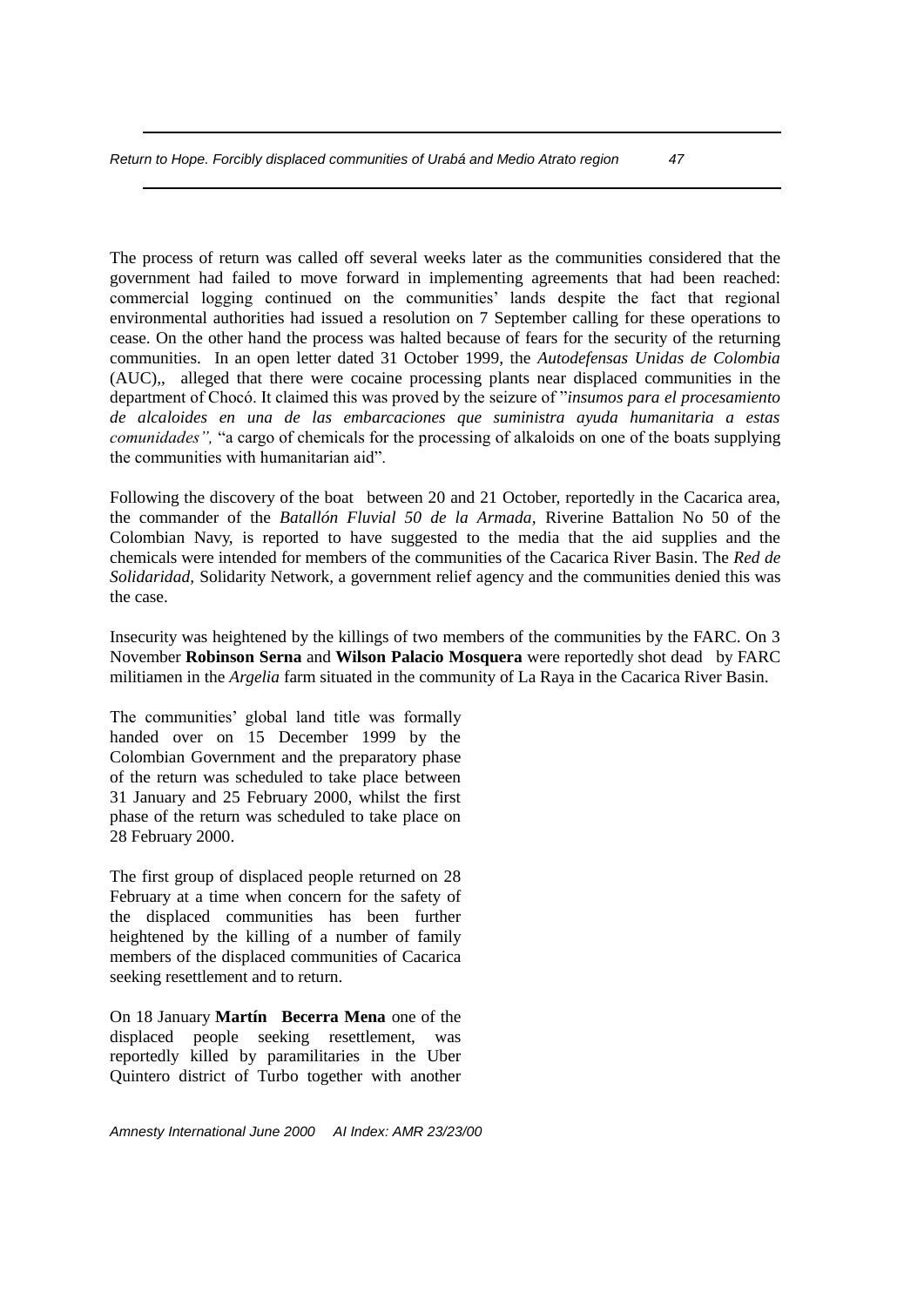individual whose identity, at the time of writing, had not been established.

**Otoniel Bautista Mantilla**, another member of the displaced Cacarica communities was shot dead in his home in the Uber Quintero district of Turbo early in the morning of 22 March 2000 by two gunmen who demanded to see his identity papers and searched his house. They shot him in front of his wife and daughter after, refusing to lie on the floor, he said to them: *"Si me van a matar, mátenme de pie",* "If you're going to kill me, kill me standing". **Ricardo Antonio Goes Restrepo**, who was involved in the displaced communities' process of return, was killed in the same district of Turbo later that day by two gunmen believed to be members of the same paramilitary group. He reportedly died instantly after being shot several times in the face. He had been sitting on his verandah at the time. Earlier that day he had attended Otoniel Bautista's wake. On 24 March, 21-year-old, **Antonio Hinestroza**, another forcibly displaced person of the Cacarica River Basin was reportedly killed in the Uber Quintero district by a paramilitary gunman. The gunman reportedly questioned Antonio Hinestroza demanding to know if he was linked to displaced communities of the Cacarica before shooting him dead.

# **The Experience of the Peace Communities of San Francisco de Asís, Nuestra Señora del Carmen, Natividad de María and La Grande**

Over 4,000 internally displaced people in the Pavarandó camp faced up to two years living in squalid and cramped conditions with limited access to health care. Four children died in a two-week period in May 1997. The displaced communities survived with humanitarian aid support from national and international non-governmental aid organizations and state support. The internally displaced of the Pavarandó camp also faced constant accusations of being guerrillas levelled at them by paramilitary groups operating in the area. These accusations were accompanied by death threats and serious human rights violations.

Between 27 and 28 May 1997, a group of 30 to 40 heavily-armed men, believed to be paramilitaries killed four members of the community of Llano Rico, municipality of Riosucio in the department of Chocó, about 45-minutes' drive from Pavarandó. Before leaving the community the paramilitary group warned that they were going to the Pavarandó camp because, they said:*"allí sí habia guerrilleros para matar",* "there were many guerrillas to kill there". At the time of these events Amnesty Internatonal received reports that displaced people sheltering in the Pavarandó camp had denounced the presence of uniformed members of the paramilitary group within the camp, openly patrolling together with army personnel who were ostensibly protecting the refugees.

On 19 October 1997, the displaced communities in Pavarandó backed by the Diocese of Apartadó and the *Centro de Investigación y Educación Popular,* (CINEP), Research and Popular Education Centre, a Colombian non-governmental organization, declared itself to be the *Comunidad de Paz San Francisco de Asís*, Peace Community of San Francisco de Asís<sup>32</sup>. The declaration followed

*AI Index: AMR 23/23/00 Amnesty International June 2000*

<u>.</u>

<sup>32</sup> The *Comunidad de Paz de San Francisco de Asís* is made up of 49 communities forcibly displaced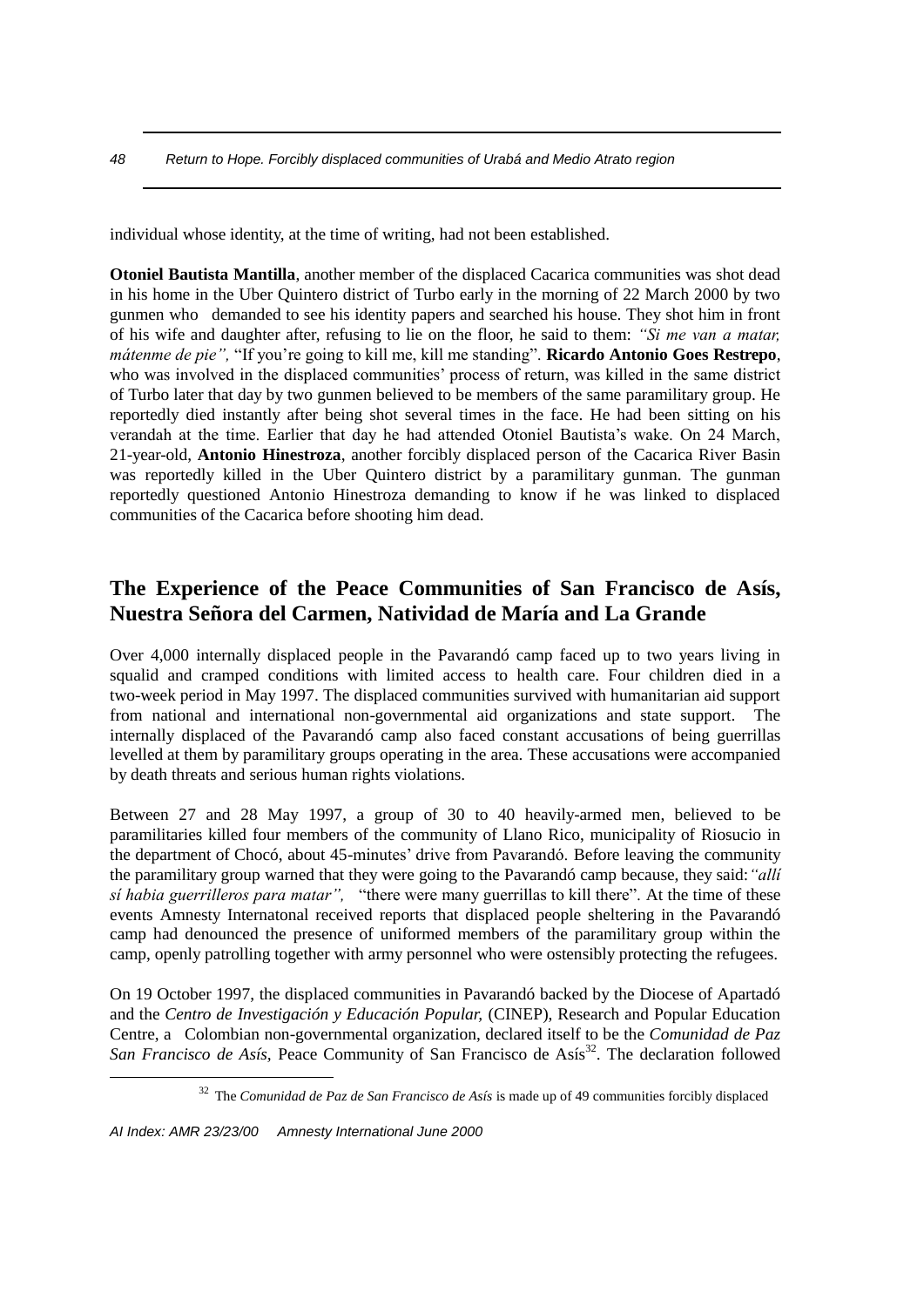agreements reached with the Colombian Government to ensure that the security forces should guarantee the security of the areas to which they would return whilst demanding that armed groups respect the boundaries of the communities and not enter them. The communities' declaration as a *Comunidad de Paz,* together with the agreements reached with the Colombian Government, gave the displaced population the confidence to initiate a process of return, initially to resettlement camps, combining the inhabitants of several communities situated in or near their lands.

Between November 1997 and August 1998, the internally displaced in Pavarandó began the return to the resettlement communities of Villahermosa, Clavellino, Puerto Lleras, Nueva Esperanza, Caño Seco, Montaño, Domingodó and Buenavista. As the return process gained momentum the communities faced continued serious human rights violations, reportedly committed principally by paramilitary forces. In December 1997, threats that paramilitary groups were to launch an incursion against the displaced communities in Pavarandó accompanied a spate of paramilitary killings of inhabitants of communities situated close to the camp.

On 23 February 1998, paramilitary forces reportedly set up a checkpoint between the communities of Pavarandó, department of Antioquia and Llano Rico in the neighbouring department of Chocó a short distance from the displacement camp and reportedly close to a military detachment. The paramilitaries took several peasant farmers aside. The victims: **Ramiro Mena**, **Clímaco Serpa**, **Jhon Jairo Tordecillas**, **Luz Stella Oquendo**, **Leyson Arturo Franco**; **Jorge Iván Franco** were accused of being guerrillas, tortured and killed, at least some in front of their families. The remaining peasant farmers were later released with a warning to the displaced communities: *"... triste desplazado que se encuentre por aquí, lo matamos ...",* "... sad case that of the displaced person we find around here, we will kill him". Despite the threats and human rights violations the communities continued to return to the areas from which they had fled.

Between December 1998 and February 1999, CINEP and the Parish of Riosucio backed similar initiatives in the area by displaced communities to declare themselves Peace Communities. These

from the Salaquí, Truandó, Quiparadó, Chintadó, Domingodó, Curvaradó and Jiguiamiandó river systems. The communities are: Grito, Corobosal, Nueva Esperanza, Truandó Medio, Pueblo Nuevo II, Pavas,Villahermosa, Caño Seco, Salaquí, Villa Flor Remacho, Pueblo Nuevo, Guamal, Mesopotamia, Camelia, La Nueva, Bracito, Agua Dulce, Canapó, Buenavista, Playa Bonita, Santa Rosa, Montaño, Clavellino, Apartadocito, Laguna, Santa Fe, No Hay Como Dios, Apartadó, Caño Seco II, Andalucía, Taparal, Vergel, Limón, Quiparadó, La Madre, Nuevo Horizonte, Chintadó Medio, Platanillo, San José, Urada, Jengadó Medio, Chicao, Urama, Domingodó, Vigía de Curvaradó, Tortuga, Dos Bocas, Costa de Oro, Arenal.

*Amnesty International June 2000 AI Index: AMR 23/23/00*

<u>.</u>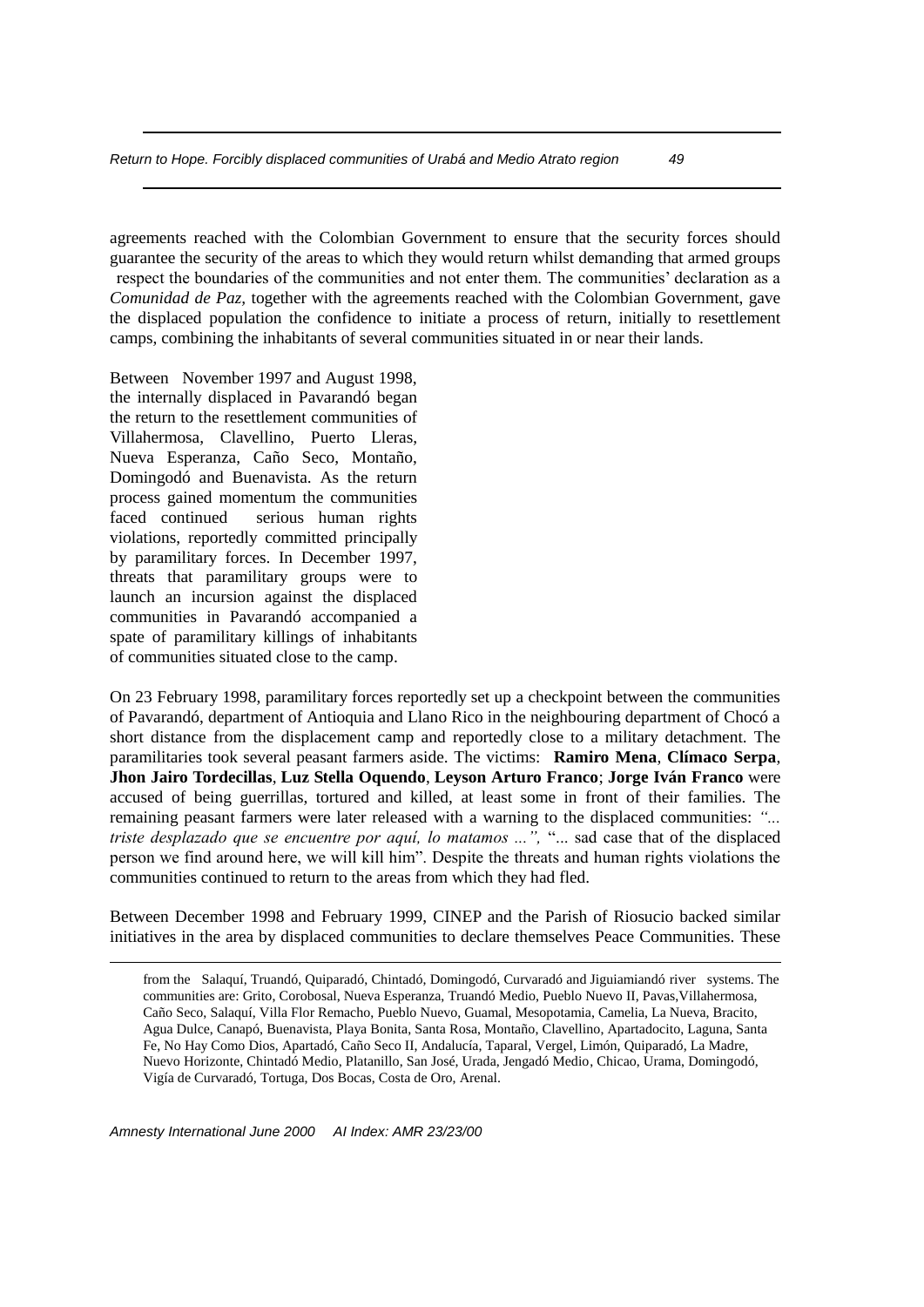initiatives included: *Comunidad de Paz Natividad de María* (Curvaradó), *Comunidad de Paz Nuestra Señora del Carmen,* Community of Nuestra Señora del Carmen (made up of communities of the River Salaquí) and *Comunidad de la Cuenca Ancestral del Río Jiguamiandó,* Community of the Ancestral River Basin of the Jiguamiandó River (La Grande).

The *Comunidad de Paz Natividad de María* has approximately 105 families which together make up the communities of Curvaradó, Despensa Media and Despensa Alta. The majority of the members of these communities fled their homes in April 1998 fearing a FARC attack and sought refuge in the town of Riosucio. They reportedly returned when the security forces set up a base in the area in August 1998 but fled once again to Riosucio when the base was removed in November 1998. The *Comunidad de Paz Natividad de María* declared itself a Peace Community on 4 December 1998 and returned to their lands on 19 December.

> The *Comunidad de Paz Nuestra Señora del Carmen* is made up of approximately 250 families from the communities of Tamboral, Salaquicito, Playa Bonita, Caño Seco II, Coco-Arenal, Quiparadó-Platanillo, Truandó Medio and Pedeguita situated in the Salaquí River Basin and the River Atrato. A number of members of these communities fled to Pavarandó in March 1997 and joined the process of the *Comunidad de Paz de San Francisco de Asís.* Many others fled to the town of Riosucio where they declared themselves the *Comunidad de Paz Nuestra Señora del Carmen* on 14 February 1999 and began their process of return in March 1999.

#### **The attacks continue**

Following the 1996 to 1997 military/paramilitary offensive in the municipality of Riosucio described above, control of the section of the Atrato river which cuts through the municipality remained firmly in the hands of the security forces and their paramilitary allies, whereas the FARC and some ELN units maintained control of the Atrato's tributaries. Many of

the resettlements are situated along the tributaries. As a result, although the communities have

*AI Index: AMR 23/23/00 Amnesty International June 2000*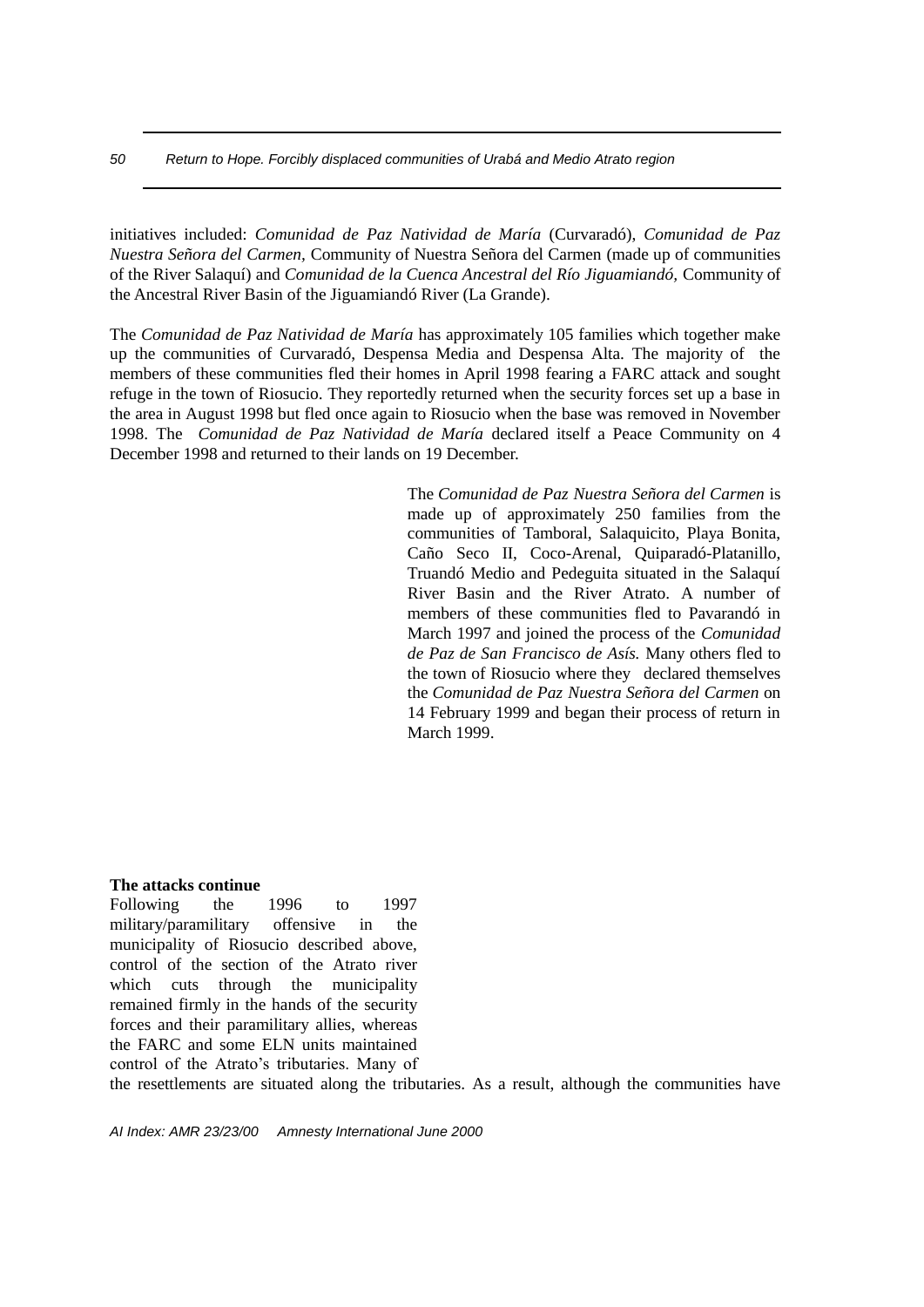pretext that these supplies are maybe intended for guerrilla forces.

insisted that parties to the conflict respect their rights as a civilian population and have committed themselves not to provide any logistical or tactical support to them, Peace Community members are frequently labelled subversives. The army and their paramilitary allies consider that these communities may provide guerrilla units with renewed logistical and intelligence support. Since their return, army control posts on the outskirts of the town Riosucio have sought to impose strict limits on the amount of fuel or other essential provisions required by the communities, on the

It was in this context of deep suspicion against the returned communities and accusations levelled against Peace Communities that a paramilitary offensive was launched against San Francisco de Asís in April 1999.

On 7 April 1999, paramilitaries attacked the settlements of Villahermosa and Caño Seco, part of the San Francisco de Asís Peace Community and a neighbouring community, Arenal. The paramilitary group was made up of between 300 and 600 men at least some of whom are thought to have travelled unhindered from the department of Antioquia across the Gulf of Urabá and southwards down the River Atrato despite the fact that the area was heavily-militarized. In Caño Seco **Victor Girón**, **Belarmino Salas** and **Macario Córdoba** were killed. **Jorge Ramos** and his six-year-old son were killed in the nearby community of Arenal, and another person wounded.

> **José Angel Cárdenas**, **Jorge Enrique Murillo** and **Luis Felipe Lamberti** were abducted from the Villahermosa settlement. Their bodies, showing signs of torture, were found the following day, a short distance from the settlement. On 9 April, the bodies of **Jesús Arias, Jorge Correa, and Floriberto Hurtado** who had also been abducted from Villahermosa were found in the area. Reportedly they had been tortured before they had been killed. José Angel Cárdenas was a leader of Villahermosa; Jorge Enrique Murillo and Luis Felipe Lamberti were in the process of joining the Peace Community. At least 12 people were killed during the paramilitary incursion.

The paramilitary group also abducted seven community leaders from the settlements of Villahermosa and Caño Seco, and took them to the department of Córdoba. After a national and international outcry they were released and handed over to a commission made up of Catholic Church leaders on 20 April.

Church and other organizations which support the communities reacted by condemning the attacks and mass killings of community members by paramilitary forces and attempts by FARC guerrillas to infiltrate the communities.

Fearing further attacks, several hundred members of the community of San Francisco de Asís, fled to the town of Riosucio and spent several weeks sheltered in the church buildings. Eventually the majority returned to their settlements.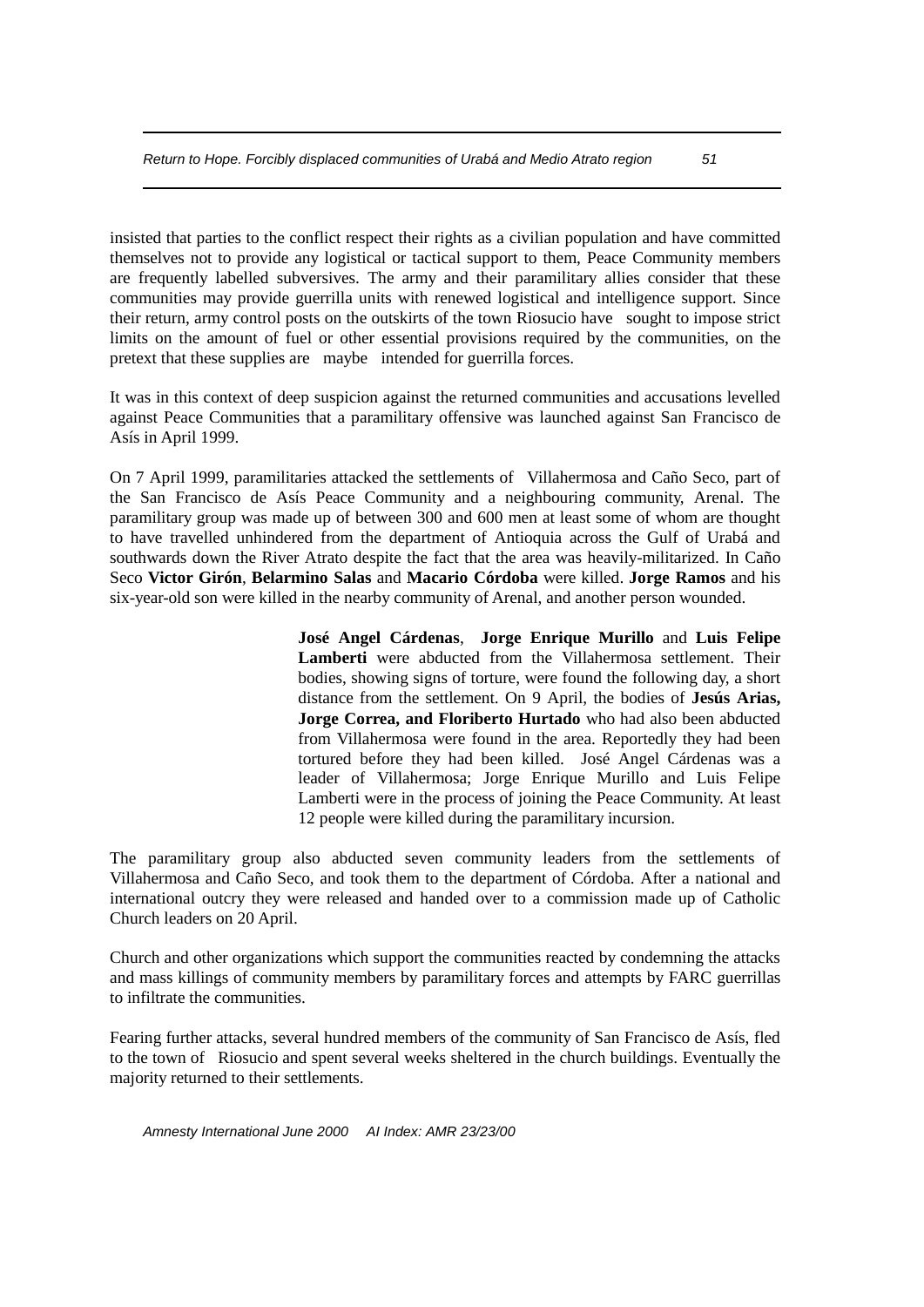In the months that followed the massacre rumours continued to circulate in the region of further paramilitary attacks and paramilitary death threats against members of the community. It is reported that these have led to a number of members of San Francisco de Asís leaving the Peace Community and moving to Riosucio and other parts of the country.

At the same time, the community is also facing pressure from guerrilla forces in the area who have been reluctant to accept the civilian communities' attempts to remain outside the conflict. In the months following the massacre several of its members, considered by the FARC to be paramilitary or security force collaborators, were killed.

On 1 May 1999, **José Ramírez**, a member of the *Comunidad de Paz de Nuestra Señora del Carmen* was reportedly abducted and killed by FARC members as he travelled along the River Truandó. On 10 May, **Abraham Ramírez** a member of the resettlement of La Nueva was killed by FARC guerrillas.

On 22 September, FARC militia forces reportedly stopped three members of the Peace Community of San Francisco de Asís, near to the settlement of Villahermosa. They forced the three to lie on the ground and then shot dead **Arnulfo Torres**. The next day FARC militia went to the house near Villahermosa of a man called **José**. They tied him up and ordered his 14-year-old son to go to Villahermosa and inform the community that they were going to kill his father. That afternoon community members found his body.

On 27 September, **Alejandro Palacio** was resting with other members of the Nueva Esperanza resettlement when FARC guerrillas abducted and later killed him. They reportedly accused him of having links with the paramilitaries.

Despite the threats and attacks by armed opposition groups and paramilitaries linked to the security forces,

the *Comunidad de Paz de San Francisco de Asís* and the other Peace Communities in the region have pressed ahead with their determination to return to their lands. On 23 October, two years since the creation of the *Comunidad de Paz de San Francisco de Asís,* the community publicly renewed its commitment to its declaration as a Peace Community.

But the threats and human rights violations have continued. Caño Seco, Villa Hermosa, Clavellino, Domingodó, La Marina, Montaño, and the *Comunidad de Paz de Nuestra Señora del Carmen*, were all communities singled out in a military intelligence report made public in January 2000 which alleged these communities were used by armed opposition groups as bases from which to

*AI Index: AMR 23/23/00 Amnesty International June 2000*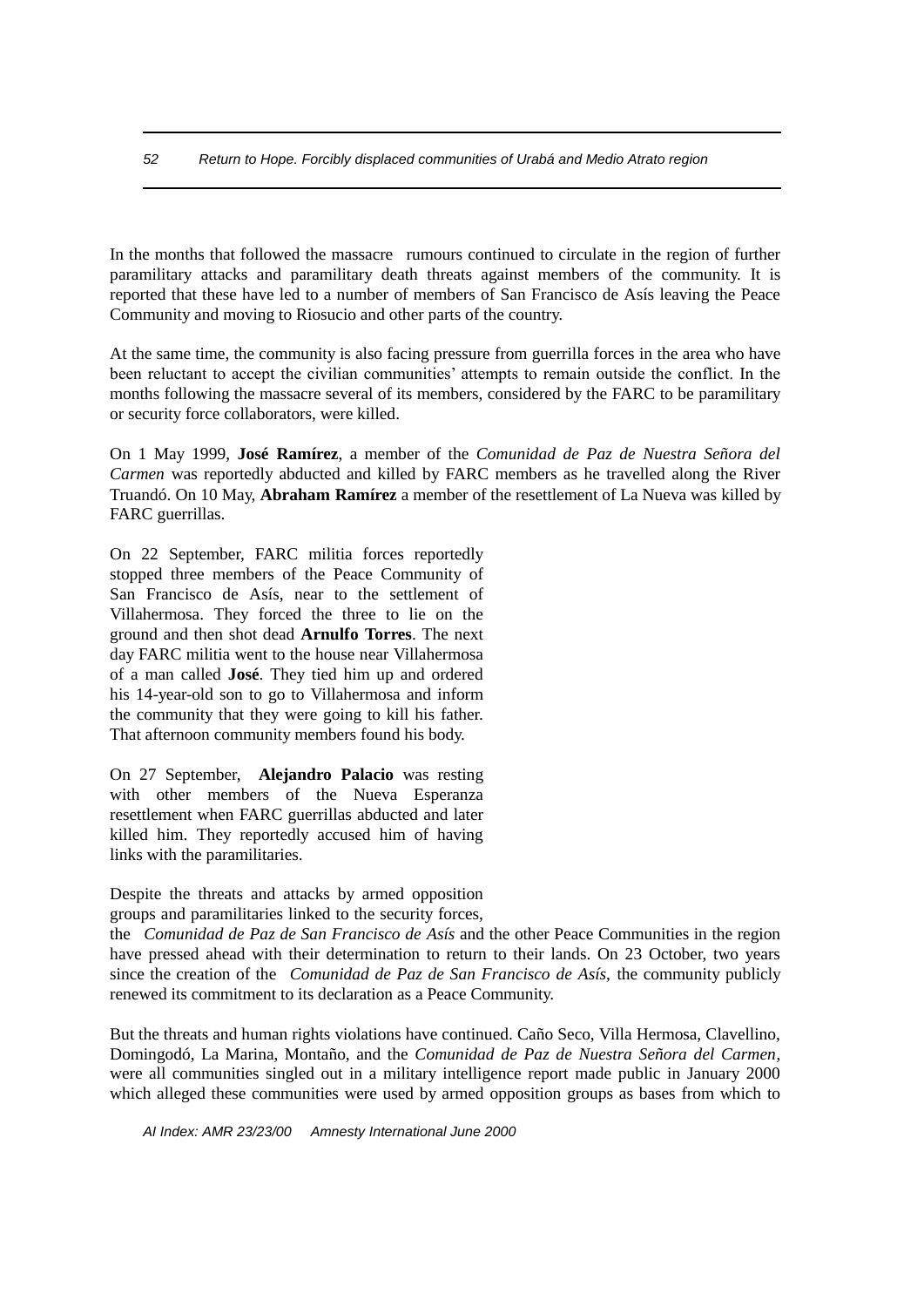launch attacks. The unsubstantiated allegations in the military intelligence report has left the Peace Communities of San Francisco de Asís, Nuestra Señora del Carmen and Natividad de María exposed to further attack. According to reports received by Amnesty International in February 2000, paramilitary checkpoints had been operating frequently in the previous months along the River Atrato close to Riosucio, despite the fact that the Colombian Army maintains a heavy presence in the town. It was reported that paramilitaries at the checkpoints had confiscated food, tools and petrol, some of which had been donated to local communities by national and international aid agencies.

On 12 February 2000, guerrilla forces marched through the Villahermosa resettlement in complete disregard of the communities call on parties to the conflict not to encroach on their lands.

On 18 February, **Eusebio Perea** a member of the *Comunidad de Paz San Francisco de Asís* from the resettlement of Clavellino was reportedly forcibly abducted and subsequently killed by paramilitary forces when he was travelling by boat along the River Truandó towards Clavellino.

# **Communities of the Medio Atrato - Resisting Mass Displacement**

The Medio Atrato section of the River Atrato stretches between Vigía de Curvaradó in the north (south of the municipality of Riosucio) to communities south of the departmental capital, Quibdó and covers municipalities in both the departments of Chocó and Antioquia. The majority Afro-Colombian population of the approximately 45,000 inhabitants of the Medio Atrato are represented by the *Asociación Campesina Integral del Atrato,* ACIA, Peasant Farmer Association of the Atrato. The Association is made up of approximately 120 *Consejos Comunitarios,*  Community Councils. ACIA was set up in the 1980s gaining legal recognition in 1987, as a means for the Afro-Colombian communities in the Medio Atrato to press for their land, cultural, political and social rights.

The FARC and the ELN have maintained several fronts in the Medio Atrato region for several years, but following joint army and paramilitary offensives in 1996 and 1997 in the region the conflict intensified.

In December 1997, ACIA secured a *Titulación Colectiva*, global land title for almost 700,000 hectares of the 800,000 hectares which make up the Medio Atrato region. But in advance of the concession of the land title, large-scale paramilitary offensives threatened to drive the population from their lands and put at risk ACIA's efforts to secure tenure of the lands. The paramilitary *Bloque Urabá - Autodefensas Campesinas del Atrato,* Urabá Block - Peasant Farmer Self-Defence Groups of the Atrato, of the ACCU issued a statement in January 1997 which made clear that the paramilitaries' sights were set on seeking control of the fertile lands of the region.

The statement referred to the region's poor infrastructure and poverty: *"La manera más viable de solucionar estos problemas es impulsando la entrada de inversionistas ganaderos o*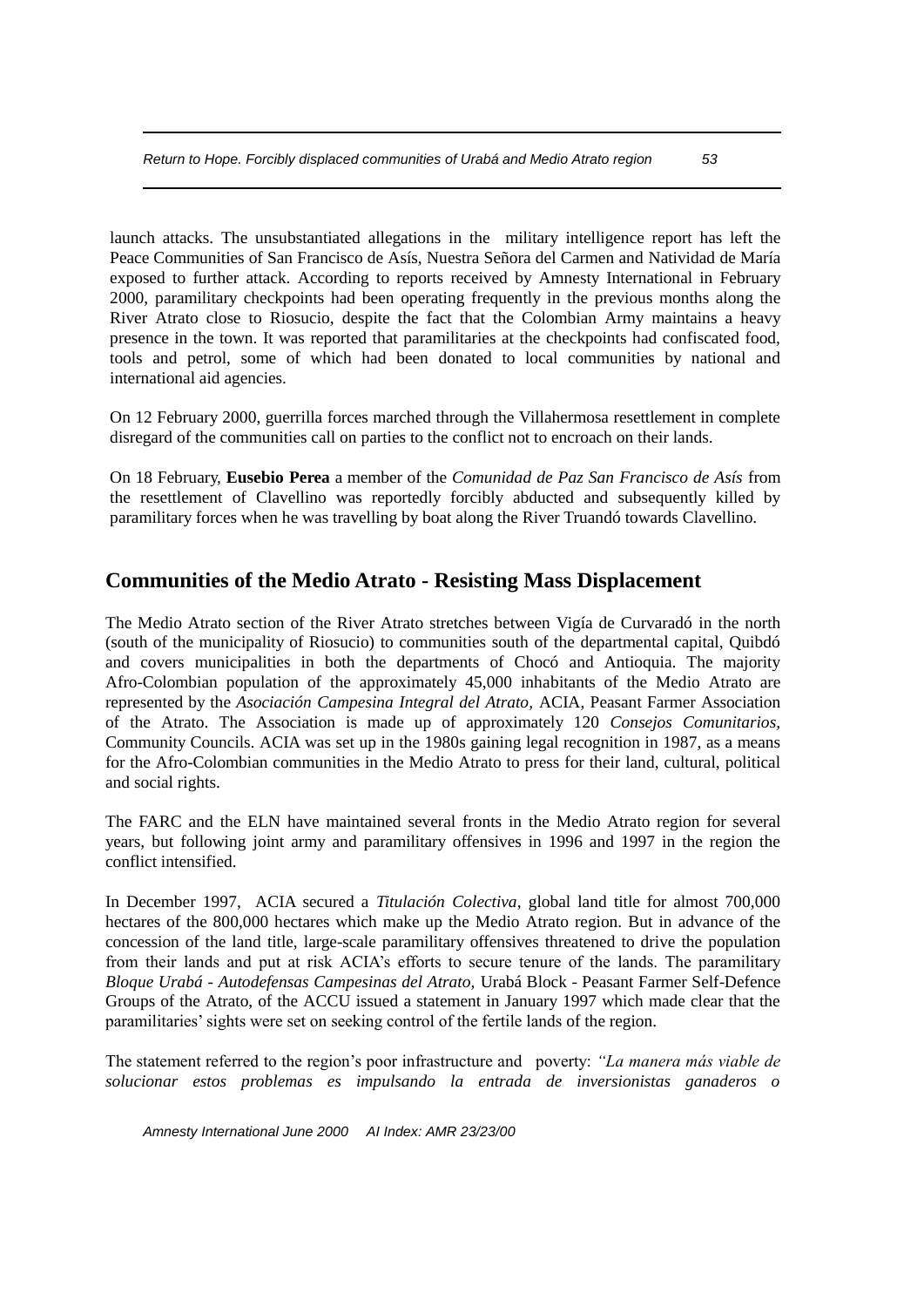#### *54 Return to Hope. Forcibly displaced communities of Urabá and Medio Atrato region*

*agroindustriales, produciendo así mayor estabilidad económica y regularizando el empleo y el ingreso. Pero la presencia de la guerrilla, atemoriza a los inversionistas",* "The most viable manner of solving these problems is by promoting cattle-ranching and agroindustrial investment, thus producing greater economic stability and improving employment opportunities and income. But the presence of guerrillas, scares off investors... ."

On 22 May 1997, a group of over 100 paramilitaries entered the village of Vigía del Fuerte, Antioquia Department, firing shots into the air. The local police reportedly did nothing to confront the paramilitary group who identified themselves as ACCU members and forced the inhabitants to assemble for a meeting. The inhabitants were told that the paramilitaries had a list of names of those they considered had links with the guerrilla and gave them a chance to surrender. After the meeting the paramilitaries openly patrolled the community with the local police.

On 23 May at approximately 10a.m. three military patrol boats reportedly arrived in Vigía del Fuerte and the soldiers patrolled the community for two hours. They were reportedly seen conversing with paramilitaries before departing. The paramilitary incursion was followed by numerous human rights violations in Vigía del Fuerte and other communities in the Medio Atrato area in subsequent days.

#### **Cases of Human Rights Violation in the Medio Atrato Region between May and July 1997**

**Euclides Cuesta** was reportedly killed by paramilitaries on 22 May in the village of Tadía, in the department of Antioquia.

**Samuel Rengifo Mosquera** was reportedly abducted by the paramilitaries on 22 May in Vigía del Fuerte. His whereabouts have remained unknown since his abduction although members of the community believed that he was killed in the night after hearing the sounds of screams and machete blows in the area close to the school.

**Francisco Romaña**, a teacher who worked in the nearby community of Murrí La Loma, was reportedly abducted by ACCU forces on 23 May and killed near to the community of San Martín.

On 24 May, **Eligio González Blandón** was forcibly abducted by a paramilitary group in the community of Bellavista, municipality of Bojayá, department of Chocó. Eligio González, a boatman, lived in the community of La Boba, municipality of Bojayá. The Bishop of Quibdó, Monseñor Jorge Iván Castaño, reportedly travelled to Vigía del Fuerte to intercede on Eligio González's behalf with the paramilitary commander. He was told that it was too late, Eligio González's name was on a death list in their possession since they accused him of being a member of the *V Frente de las FARC*, V Front of the FARC. His whereabouts remain unknown.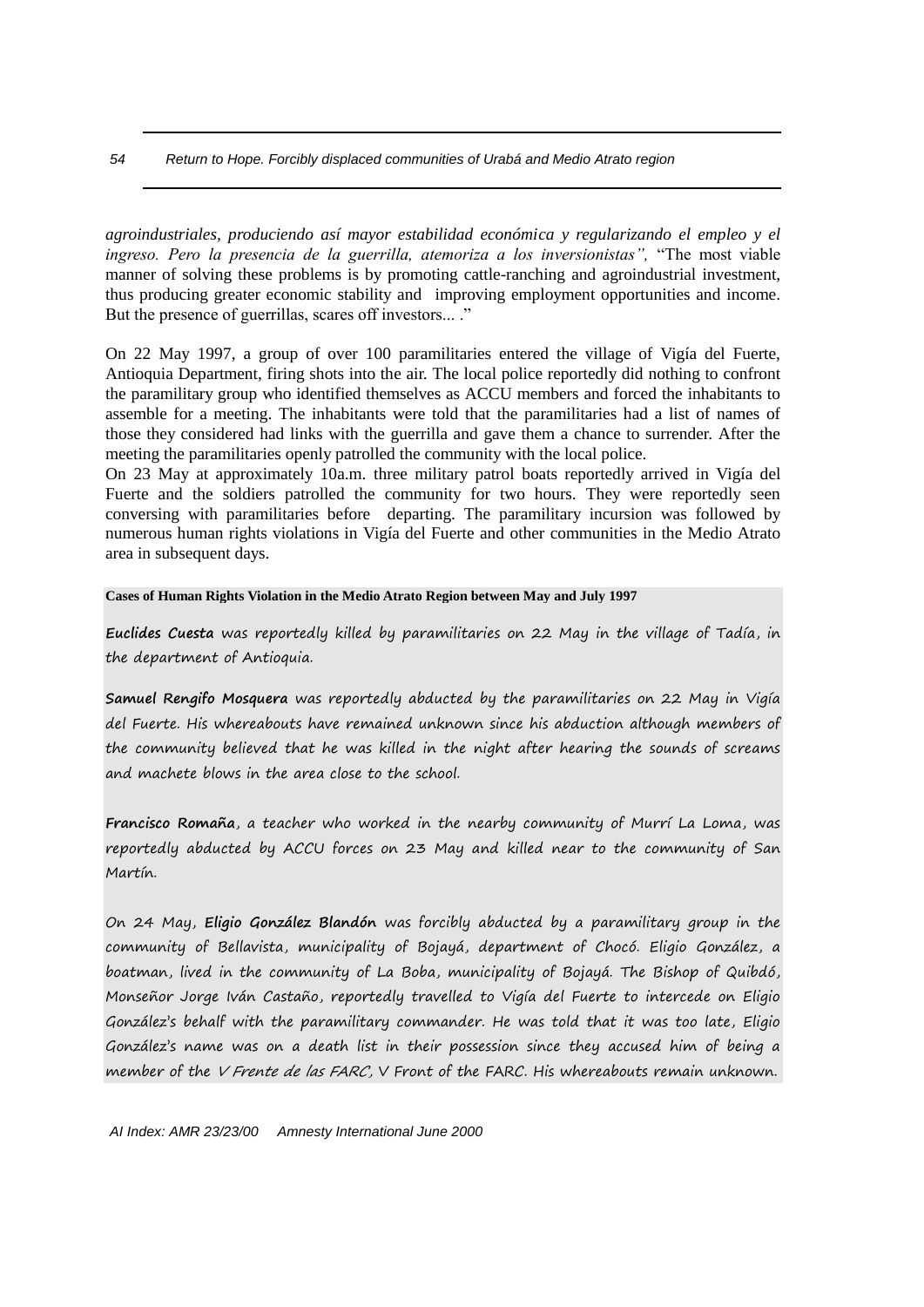**José Henry Hinestroza**, was reportedly forcibly abducted by paramilitary forces as he travelled by boat on the River Munguidó towards the community of Campo Bonito on 27 May. They reportedly accused him of telling the guerrilla about their presence in the area and forced him to take them by boat to the Atrato river. The paramilitaries subsequently tortured and killed him and left his body on the banks of the River Atrato. The paramilitaries refused to allow José Henry's family to retrieve the body.

On the same day, paramilitary forces reportedly killed **Nicomedes Rentería** who was travelling towards Villa Nueva, along the Munguidó river, to attend his son's funeral. Paramilitary killings along the River Munguidó and reports that the paramilitaries were in possession of a death list of names of people they accused of collaborating with the guerrilla, forced many members of the communities along the River Munguidó to flee to Quibdó.

**Wilmer Mena Mena,** was abducted by members of a paramilitary force in the community of Napipí, Chocó Department, on 7 June. His whereabouts have since remained unknown.

**Carmelo Bayter**, who worked as a woodcutter, was forcibly abducted by paramilitaries in the community of Corazón de Dios on the River Bojayá on 8 June. His whereabouts have since remained unknown.

**Those attempting to transport food supplies to the communities were often the target of death threats and human rights violations:**

**Concepción Perea Perea** was a member of ACIA and president of family welfare committee working with communities along the River Arquía, and the communities of Palo Blanco and Santa María on the River Atrato. On 26 July, while attempting to deliver provisions to needy families in these communities he and his assistants were reportedly forced to stop by paramilitaries in the community of Las Mercedes and forced to leave the provisions. When he returned to Las Mercedes on 28 June to recover the provisions the armed group reportedly forced him to take them to Quibdó. Later that day he was reportedly seen bound and being escorted in a boat by paramilitary gunmen to the north of Quibdó. His whereabouts have remained unknown since his abduction.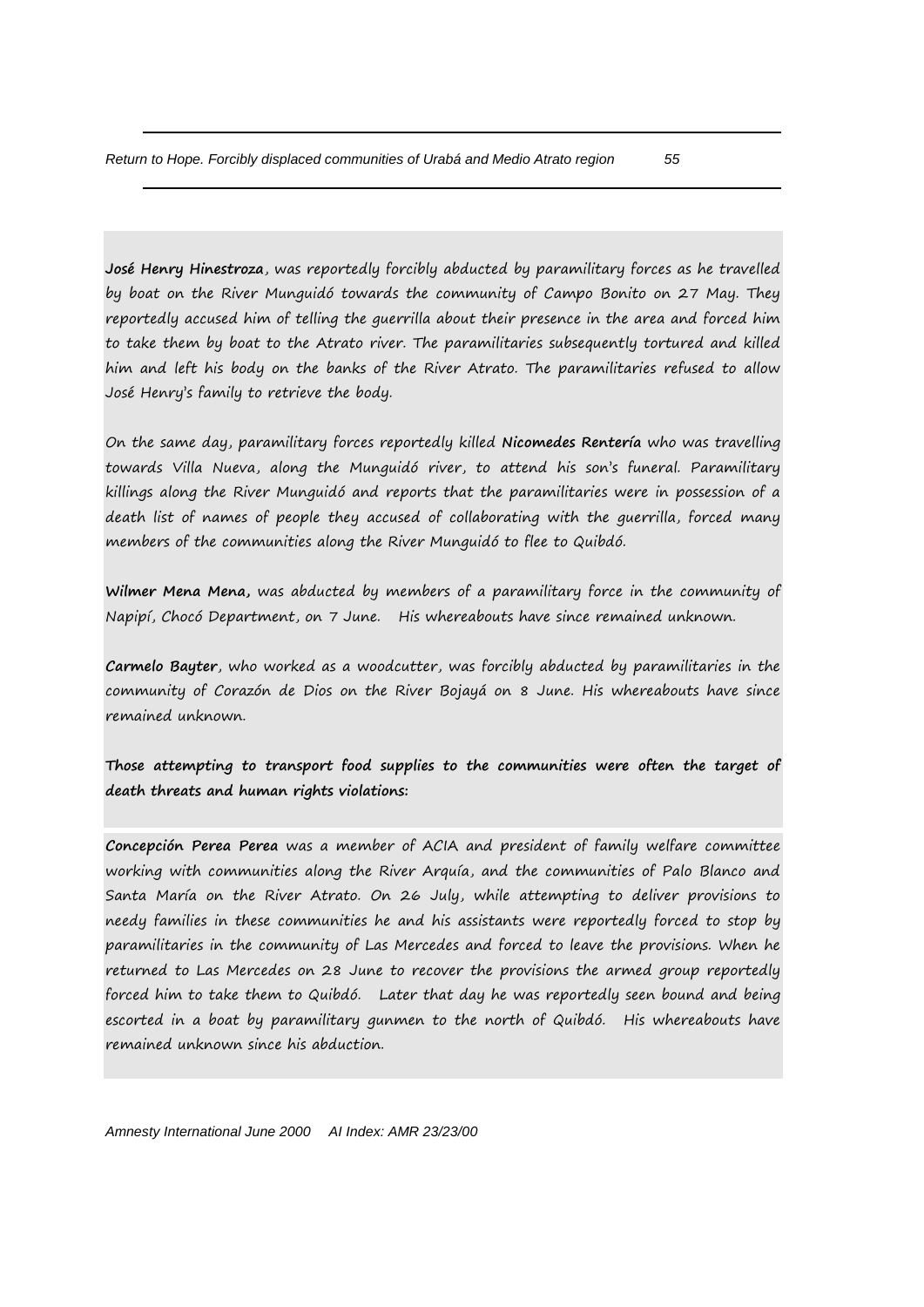**Domingo Santos Córdoba** and **Ricardo Hernández García** were reportedly abducted by three unidentified men in the municipality of Quibdó, on 23 July. The two men had reportedly been accused by paramilitaries of supplying merchandise to guerrilla forces from the community shop they managed. On 30 July, it was reported that the badly disfigured bodies of two men were found on the road which leads from Quibdó to the community of Guayabal, though last reports received by Amnesty International did not confirm that these two bodies were those of the two men.

The paramilitary group set up river checkpoints controlling access into the River Bojayá, Vigía del Fuerte and Bellavista and at different points along the River Atrato and began imposing strict limits on the amounts of food and petrol transported by the local inhabitants whom they accused of transporting supplies to guerrilla forces.

As the attacks on Vigía del Fuerte began, guerrilla forces retaliated by killing at least six people whom they accused of collaborating with the paramilitary and the armed forces in the municipality of Murindó, department of Antioquia, and the community of Montaño, municipality of Riosucio. Local inhabitants were reportedly threatened by the guerrilla, who ordered them not to denounce the killings.

#### **Forced Displacement of Indigenous Communities**

#### It is not only the Afro-Colombian

communities of the Medio Atrato region whose security has been increasingly at risk as the conflict has intensified. As paramilitaries have consolidated their hold over the region indigenous communities, which make up approximately 20 per cent of the population of Chocó Department, have also been increasingly affected.

On 28 May 1998, a paramilitary force attacked the community of El Bartolo in Murindó municipality, department of Antioquia. This attack was followed by eight days of intense fighting between paramilitary and guerrilla forces in the area, forcing much of the local population to flee and seek safety in the village of La Isla. The fighting also forced 200 residents of the Embera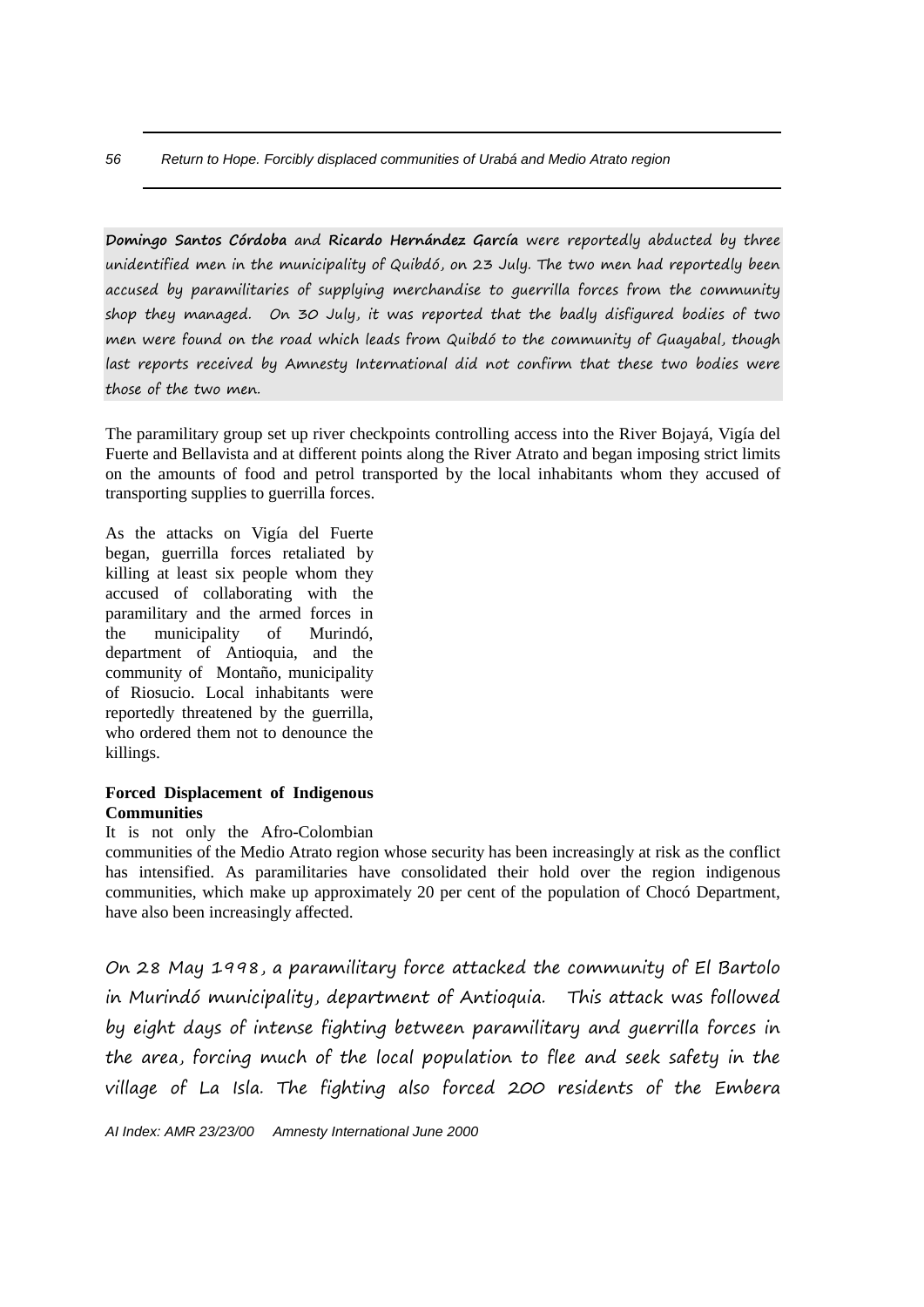indigenous community of Guaguas to flee their homes and seek refuge in La Isla. Several people were reported missing in the days after the paramilitary incursion in the area and were presumed "disappeared": **Casilda Sapia, Fidel Pernía**, **Alirio Sapia**, **Jesús Majoré**, **Albeiro Jumí**, **Atencio Sinigüí**, **Trina Carupia**, **Francia Carupia**, **Celia Pipicay**, **Reiniero Sapia**, whilst **Gloria Domicó, Carlos Domicó**, **Olga Domicó**, **Emiro Domicó**, **Evelio Bailarín**, **Belarmina Bailarín**, **Lina Domicó**, **Emilio Bailarín**, and **Gilma Domicó** were reported "disappeared" from the Embera indigenous community of La Isla. On the same day, Otoniel Bailarín, a resident of La Isla, was reportedly killed by paramilitary forces when he passed through El Bartolo on his way to Murindó. The governor of La Isla Embera indigenous community, reported at the time that at least 300 people had sought refuge in the community.

On 11 June 1998, ten members of a paramilitary group arrived in El Diez (situated in the hamlet of Sabaleta in the municipality of El Carmen de Atrato, department of Chocó) and began to fire indiscriminately, killing two people. They then informed the 350 inhabitants that, unless they left their homes within 24 hours, they would be killed and their homes and the surrounding mountains bombed.

The same paramilitary group allegedly intimidated other members of nearby indigenous communities, accusing them of being guerrilla sympathizers. Although the Colombian Army was reportedly aware of the location of the paramilitary group's base, in a place known as Alto El Veinte, they failed to take any action against the paramilitaries. At the time a detachment of the Batallón Nutibara, Nutibara Battalion attached to the IV Brigada, IV Brigade was camped approximately 20 kilometres distance from the community.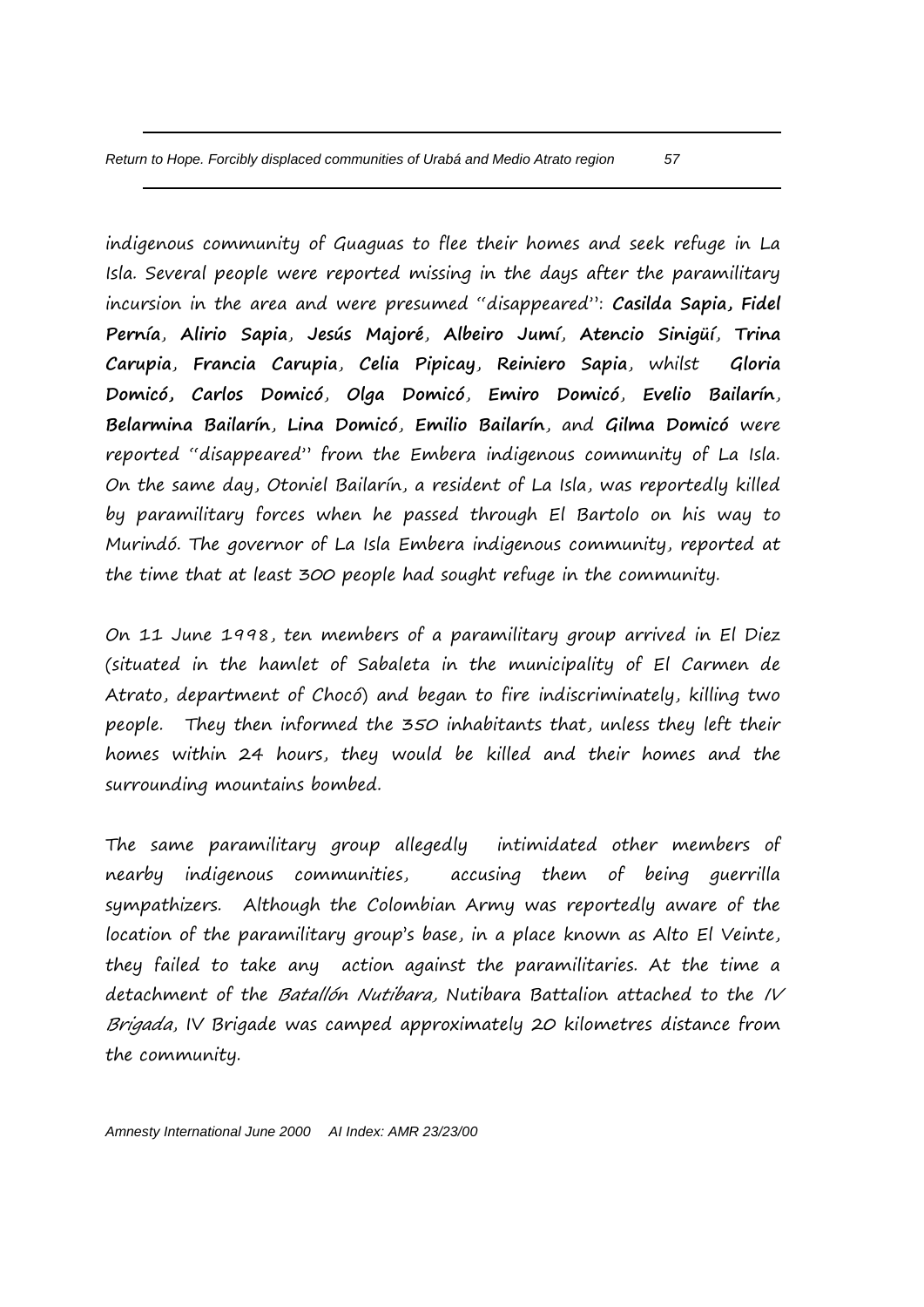A Colombian Army captain acknowledged the presence of paramilitary groups in the area in a meeting he attended on 13 June 1998 with the Organización Indígena Regional Embera Wounaan (OREWA), Embera Wounaan Regional Indigenous Organization<sup>33</sup>, and the mayor of El Carmen de Atrato. However, he claimed the army did not have the capacity to act.

According to witnesses later that day a group of 50 paramilitary group members travelling towards Sabaleta forcibly abducted **Samuel Velásquez** and **Carlos Alberto Tanugama**, two members of the Sabaleta indigenous community. Their bodies were found abandoned on the road which runs between the departmental capital, Quibdó and El Carmen de Atrato in the morning of 14 June. The paramilitary attack resulted in the forced displacement of approximately 200 members of the indigenous community to the municipal capital, El Carmen del Atrato. The displaced returned to their communities at the end of the year and denounced the fact that their forced displacement was an attempt to confiscate their lands from them.

According to OREWA, the issue of the forced displacement of indigenous communities in the region has frequently gone unrecognized. This, OREWA states, is because many indigenous people who are displaced seek refuge in other indigenous communities rather than large urban centres.

### **Stifling the Economy**

 $\overline{a}$ 

Since the large-scale paramilitary incursion into the Medio Atrato region in 1997, civilian communities have faced constant threats and serious violations of human rights and international humanitarian law. Civilian communities

<sup>&</sup>lt;sup>33</sup> OREWA represents the Embera, Wounaan, Katío, Tule, Chamí indigenous ethnicities who live in the department of Chocó.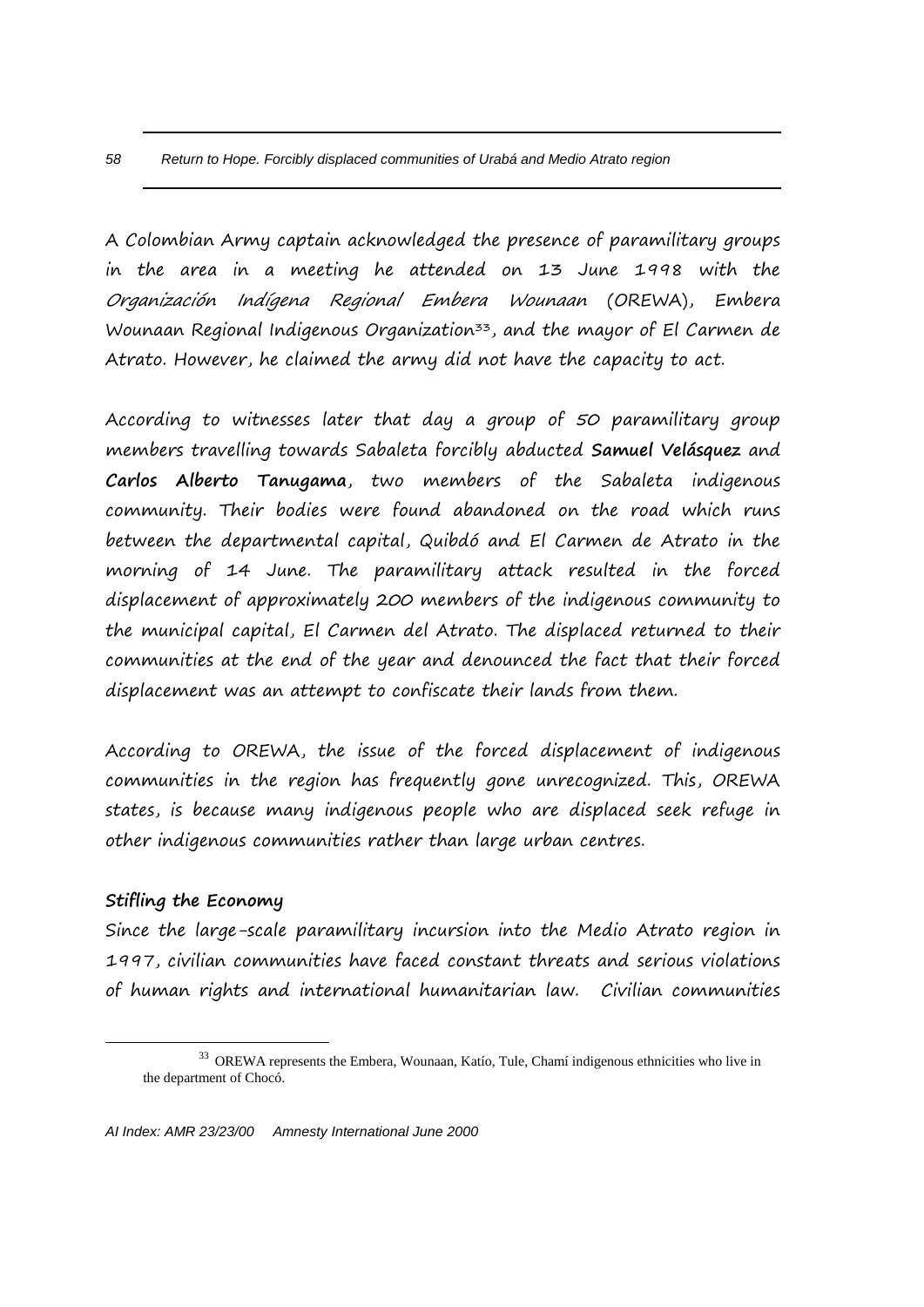are threatened by both sides in the conflict. Since 1997 not only has ACIA faced human rights violations committed by paramilitaries but has also, on occasion, been accused of collaborating with the paramilitaries by guerrilla forces operating in the area. Furthermore, guerrilla forces have been responsible for the deliberate and arbitrary killing of those they consider collaborate with the security forces or their paramilitary allies. Guerrilla forces have also been responsible for numerous arbitrary detentions and kidnappings in the region. On 25 June 1999, ELN guerrillas belonging to the Frente "El Boche", "El Boche" Front reportedly abducted **Fiorentino Bejarano Mena**, a peasant farmer and father of seven children who they accused of being a paid ACCU collaborator. His body was subsequently found to the south of the community of San Miguel; he had been shot in the head.

> The Diocese of Quibdó and ACIA have denounced how in recent years the civilian communities have faced increased threats from both paramilitary and guerrilla forces. Both sides have been responsible for restricting the transport of essential supplies for the civilian inhabitants and have frequently stolen outboard motors, medicines, fuel and other goods. This has reportedly had a serious impact on the region's economy. The Diocese of Quibdó drew attention to the fact that throughout May, June and July 1999 there had been a succession of incidents in which the

parties to the conflict had stolen supplies transported by the civilian communities by river.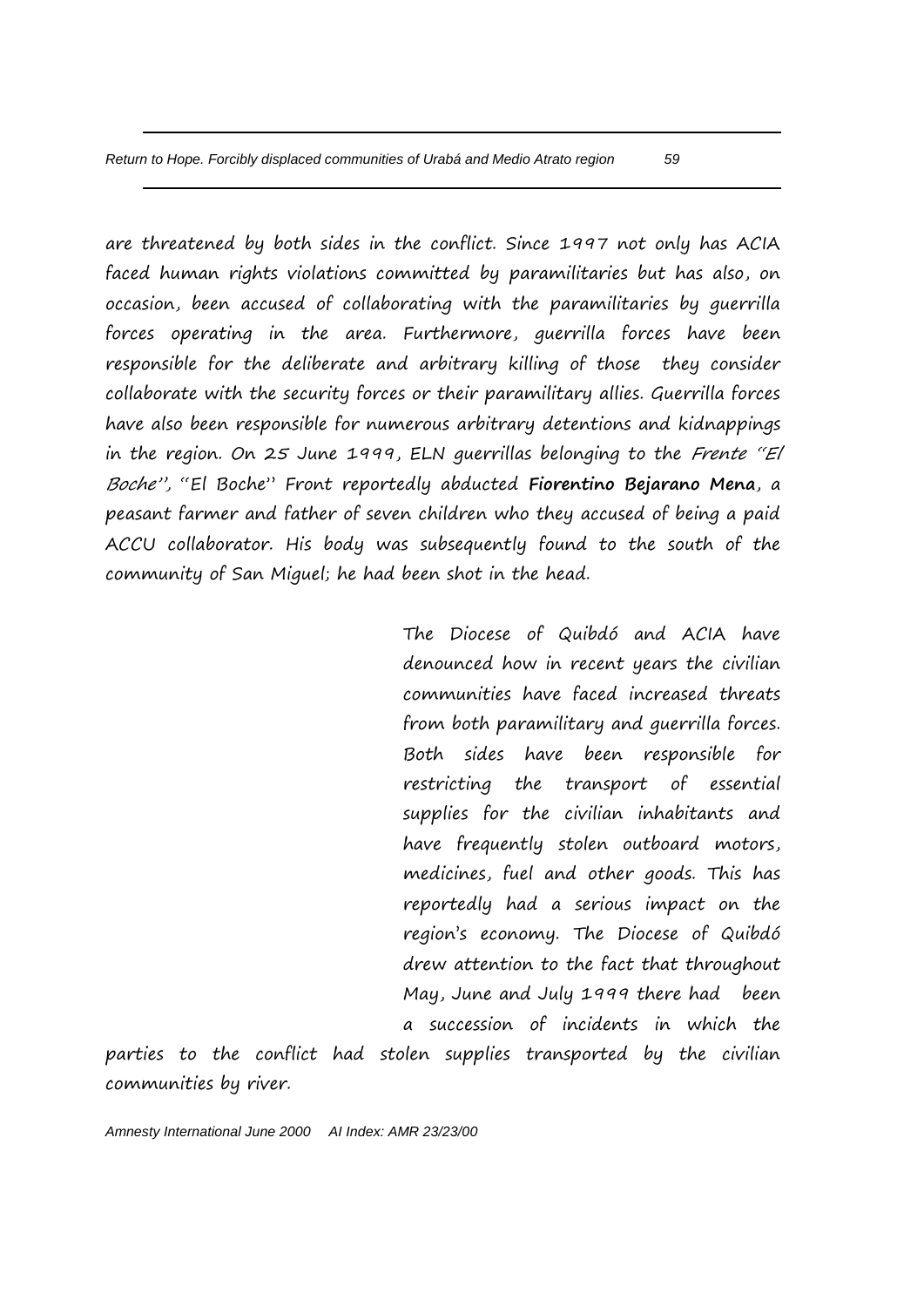On 29 July 1999, the Diocese of Quibdó stated:

"Los atropellos suceden en diversos lugares por diferentes actores como [sic] 34 frente de las FARC, el frente "El Boche" del ELN, paramilitares de las ACCU y grupos sin identificar ... . La situación se ha vuelto tan grave que casi nadie se atreve a transportar mercancías y/o víveres por el Atrato en el trayecto entre Quibdó y Vigía del Fuerte".

"The assaults take place in different areas and are carried out by the different parties to the conflict such as the 34 Front of the FARC, the "El Boche" Front of the ELN, paramilitaries belonging to the ACCU and unidentified groups ... . The situation has become so serious that almost nobody dares transport merchandize and/or foodstuffs along the Atrato between Quibdó and Vigía del Fuerte".

The economic blockade on the communities threatens to force the peasant farmers in the region to abandon their homes. Communities in the region have sought to resist the worst effects of the blockade by ensuring supplies are delivered to a network of tiendas comunitarias, community shops<sup>34</sup> throughout the region. On 27 July 1999, however, paramilitaries prevented the delivery of provisions to the community shop in Buchadó which was part of humanitarian assistance programs provided by the Diocese of Quibdó and non-governmental organizations working in the area. The paramilitaries

 $\overline{a}$ 

<sup>&</sup>lt;sup>34</sup> The network of Tiendas Comunitarias was set up in the 1980s as a means to control prices in basic food and other essentials. As conflict in the Medio Atrato region has intensified the network of *Tiendas Comunitarias* has provided a means for the communities of the region to resist the economic blockade imposed by the guerrillas and the paramilitaries. From May 1997 paramilitary forces started restricting the amount of food which could be transported by peasant farmers in the region. From August 1998 guerrilla forces began to attack boats transporting food and other items along the Atrato and stealing the merchandize. Many private shops in the area were forced to close as a result of the actions of the armed groups and communities in the area left with nowhere to buy essential provisions, sought the support of the Diocese of Quibdó to develop the network of *Tiendas Comunitarias.*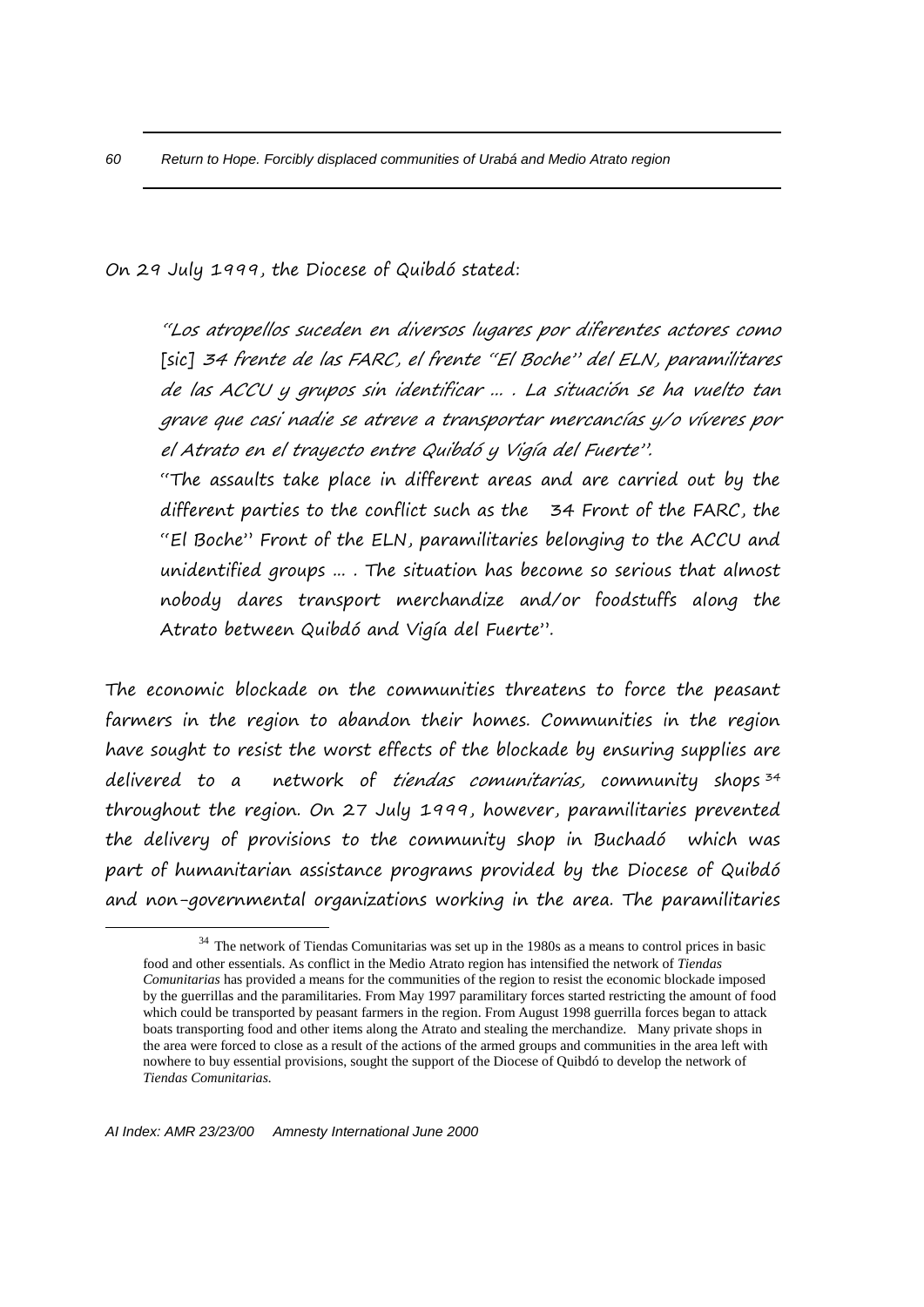argued that the supplies were intended for the guerrilla. The Diocese of Quibdó reacted stating:

"Al continuar las ACCU con esta posición irracional y aberrante, los 45,000 habitantes del Medio Atrato se verán privado [sic] de su último recurso de víveres, lo cual producirá inevitablemente su desplazamiento masivo a Quibdó en los próximos días".

"If the ACCU continue acting in this irrational and abhorrent manner, the 45,000 inhabitants of the Medio Atrato will be deprived of their last means of accessing essential foodstuffs. This will lead to inevitable large-scale displacement to Quibdó in the next few days".

To help ensure that food-supplies could continue to be delivered unhindered, the Diocese of Quibdó, ACIA and national and international non-governmental organizations accompanied a boat delivering supplies from Quibdó to the network of community shops in the Medio Atrato region between 11 and 15 August 1999. During the trip the boat was forced to stop on three occasions, once by the FARC and twice by the ACCU who informed the travellers that in future they would be obliged to report to the checkpoint on each journey. At a checkpoint the paramilitaries established on 14 August at the mouth of the River Murrí, peasant farmers were informed they would only be allowed to transport food to the value of \$50,000 Colombian pesos (approximately US\$25). The Diocese of Quibdó underlined that this was an indication that the economic blockade was tightening and since August 1999 Diocese of Quibdó together with national and international non-governmental organizations as continued to accompany boat delivering supplies the network of community shops in the Medio Atrato region on a monthly basis.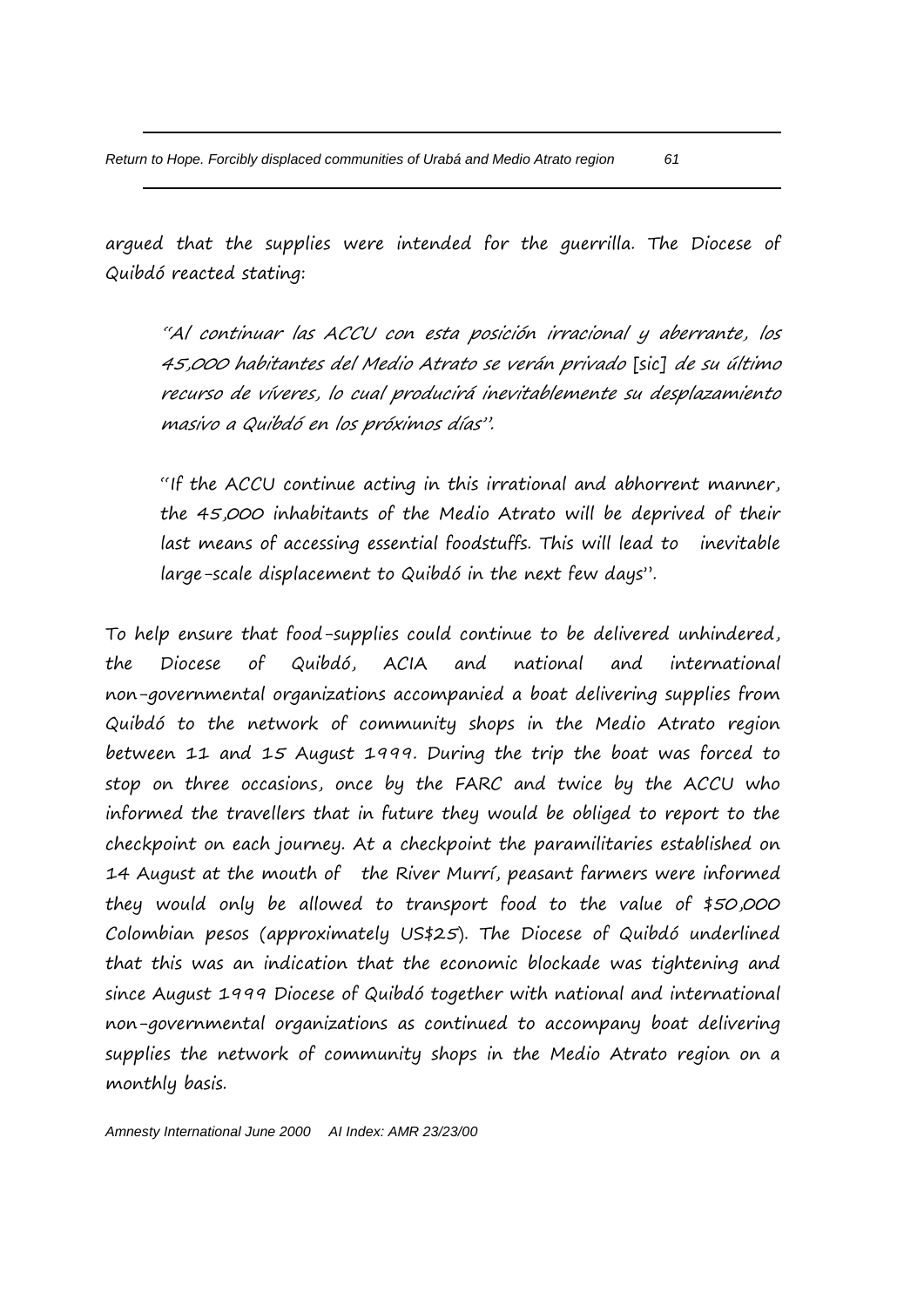#### *Canto a la Vida*

*Nosotros los atrateños Vivimos atormentados, Porque esta violencia A muchos a desplazdo*

Chorus: *La vida es un regalo Que hay que cuidar Defendiendo el territorio Lo vamo' a lograr.*

*La violencia en nuestro pueblo Es caso de destrucción, Los violentos aquí llegaron Sembrando en todos horror.*

Chorus.

*La situación es muy dura, A Dios claman estos pueblos Porque unos roban mercado Otros le imponen el bloqueo . ... .*

The fact that paramilitary forces have managed to increase their military control of the region is due to their continued strong alliance with the security forces. Amnesty International has received reports which indicate that paramilitary forces not only maintain a permanent presence in the town of Vigía del Fuerte but that between the incursion in May 1997 and February 2000, they operated a permanent river checkpoint approximately one kilometre from the police station in the direction of Bellavista. Despite repeated denunciations made to the Colombian authorities concerning paramilitary activity in the region, this paramilitary checkpoint operated unhindered until February 2000. In

this month police reportedly took action to confront paramilitaries operating in Vigía del Fuerte. However, paramilitaries reportedly continued to operate in the area. In July 1999, department of Chocó police authorities reportedly acknowledged receiving reports of the existence of the paramilitary checkpoint but argued lack of resources had prevented them from taking effective action.

# **Threats and Human Rights Violations for Defending Human Rights**

The Diocese of Quibdó, together with national and international non-governmental organizations operating in the region have frequently denounced violations by army-backed paramilitary forces and armed opposition groups and have supported the civilian communities in their efforts

*AI Index: AMR 23/23/00 Amnesty International June 2000*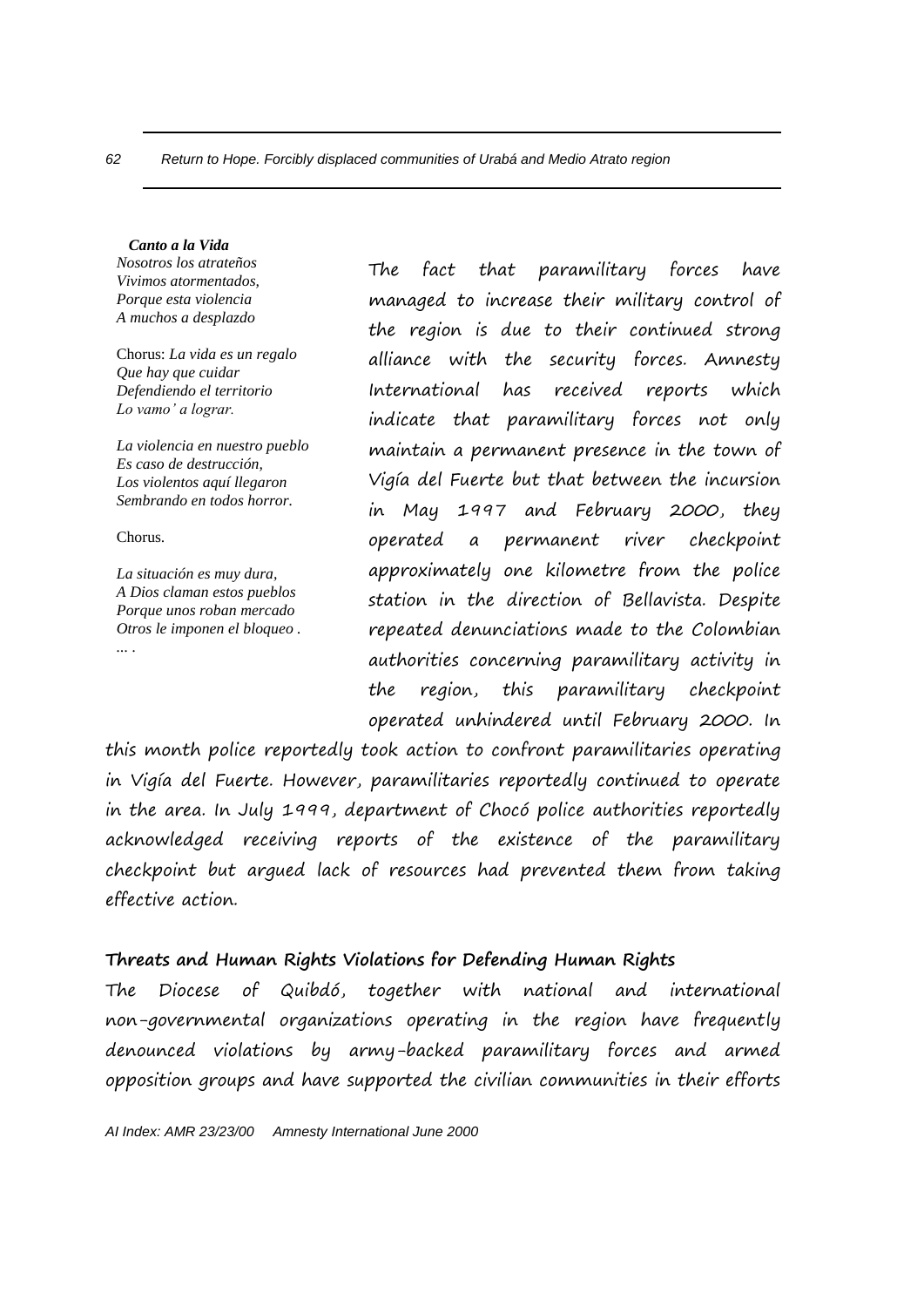to resist forced displacement. These denunciations, together with reported accusations made by paramilitary forces that the work of non-governmental organizations working with communities in the Medio Atrato is supportive of guerrilla forces, has left the Diocese and non-governmental organizations vulnerable to attack.

On 18 November 1999, a paramilitary high-speed launch rammed and sank a boat in which members of a humanitarian aid commission were travelling on the Atrato river near to the community of Las Mercedes. **Iñigo Eguiluz**, a Spanish aid worker with the non-governmental organization Paz y Tercer Mundo (PTM), and **Jorge Luis Mazo**, a Colombian Catholic priest working with the Diocese of Quibdó, were both killed. The commission was returning from a visit to local communities as part of a humanitarian aid program

> supported by the European Commission's Humanitarian Office (ECHO).

> According to reports received, the launch used in the attack had been stolen by paramilitary forces over two years before but has since been used openly to control river traffic and set up illegal checkpoints. Despite being repeatedly informed of this, neither the police nor

armed forces have taken action to seize the vessel or arrest the paramilitaries.

On 24 November, after intense international and national pressure, nine paramilitary members were detained near Las Mercedes in connection with the killings. In apparent reprisal for the arrests, paramilitaries entered the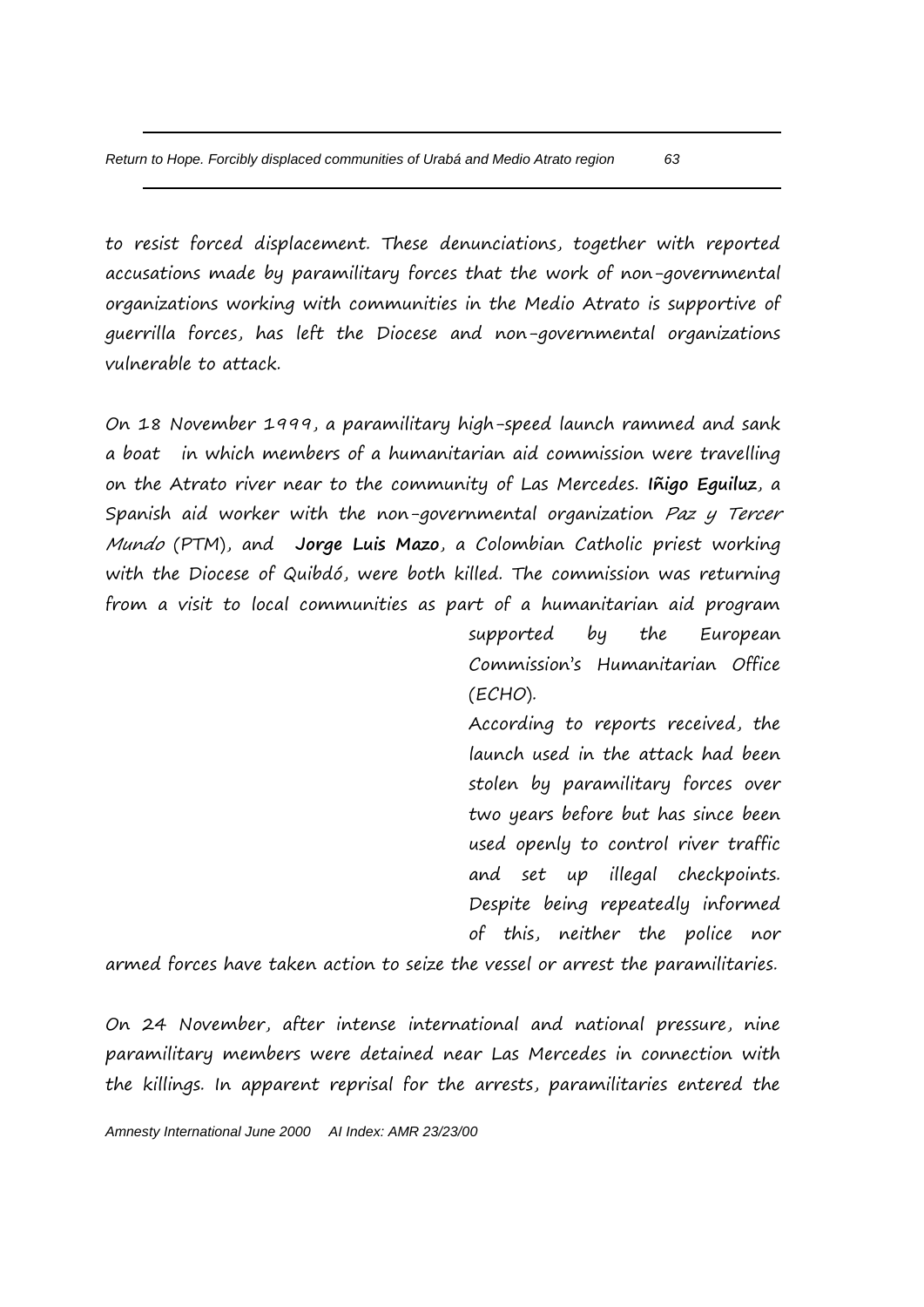community of Las Mercedes on the River Atrato on 28 November 1999 and threatened to kill the inhabitants unless they left the community. Around 500 inhabitants fled to Quibdó<sup>35</sup>. On the same day regional police and army authorities were reportedly informed of the threats but took no action to confront the paramilitaries despite the fact that Las Mercedes is approximately 25- minutes distance by speed-boat from security force bases in Quibdó.

On 30 November, AUC commander, Carlos Castaño, wrote to the bishop of the Diocese of Quibdó claiming that AUC craft had crashed into the boat by accident. In his letter he appeared to confirm the presence of a paramilitary base in Vigía del Fuerte. He stated that the paramilitaries were transporting "víveres para las ACCU entre Quibdó y Vigía del Fuerte", "foodstuffs for the ACCU between Quibdó and Vigía del Fuerte".

In his reply of the same day, the Bishop of Quibdó, drew attention to this apparent confirmation: "En primer lugar nos satisface que su carta ponga en evidencia ante todo el mundo la existencia de una base paramilitar en la población de Vigía del Fuerte, hecho que siempre había sido negado por las autoridades civiles y militares", "Firstly we are satisfied that your letter publicly confirms the existence of a paramilitary base in the community of Vigía del Fuerte, a fact which had always been denied by civilian and military authorities".

The Bishop rejected the assertion of the paramilitary commander that the killings had been accidental and drew attention to the fact that paramilitaries

 $\overline{a}$ 

<sup>&</sup>lt;sup>35</sup> Amnesty International was later informed that despite the continued paramilitary presence in the region the inhabitants of Las Mercedes decided to return to their community on 16 February 2000. 217 of 67 families returned to Las Mercedes.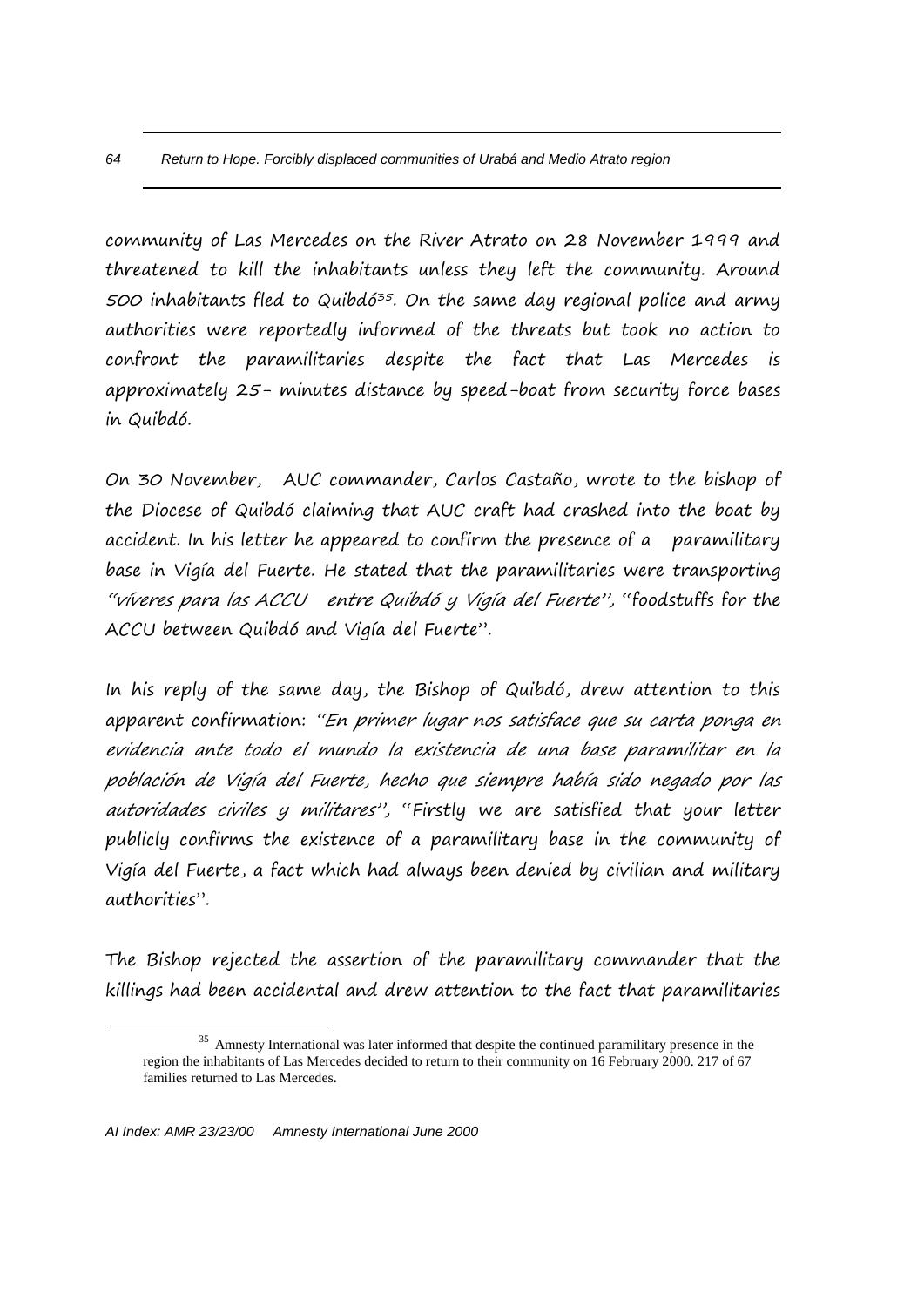operating in the region had been circulating accusations against PTM: "Este trabajo ya había provocado comentarios peligrosos en las Autodefensas, quienes hicieron correr el rumor de que los botes de PTM abastecían a la guerrilla y que surtían por medio de las Tiendas Comunitarias", "This work [of PTM] had already provoked dangerous comments made by the paramilitaries who circulated the rumour that PTM's boats were providing the guerrilla with supplies distributed via Community Shops". Previously, the Diocese of Apartadó and Quibdó had denounced paramilitary accusations against all humanitarian aid work in the region and had said that the accusations were putting the lives of humanitarian aid workers in danger.

## **Seeking Conditions for Return**

Although many inhabitants in the Medio Atrato region have managed to remain in their communities and resisted forced displacement others have been forcibly displaced either to neighbouring communities or to Quibdó, to which numerous inhabitants of the Bajo Atrato region have also fled in recent years. Over 6,000 displaced people are sheltered in the Coliseo de Quibdó, Quibdó Sports Stadium, and the shanty areas of the city. During the more than two-years that many of those displaced have spent in the city, they have made a series of demands on the Colombian authorities to guarantee their security and protection once they return. These demands include a call on the parties to the conflict to remain outside their communities and reparation for their forced displacement. The displaced communities have also called upon the authorities to bring those responsible for human rights violations and violations of international humanitarian law to justice.

The displaced from the Medio Atrato have been planning to return to at least four resettlement sites: Carrillo, to the north on the Brazo de Montaño of the River Atrato; Boca de Napipí and Boca de Opogadó and Mesopotamia also to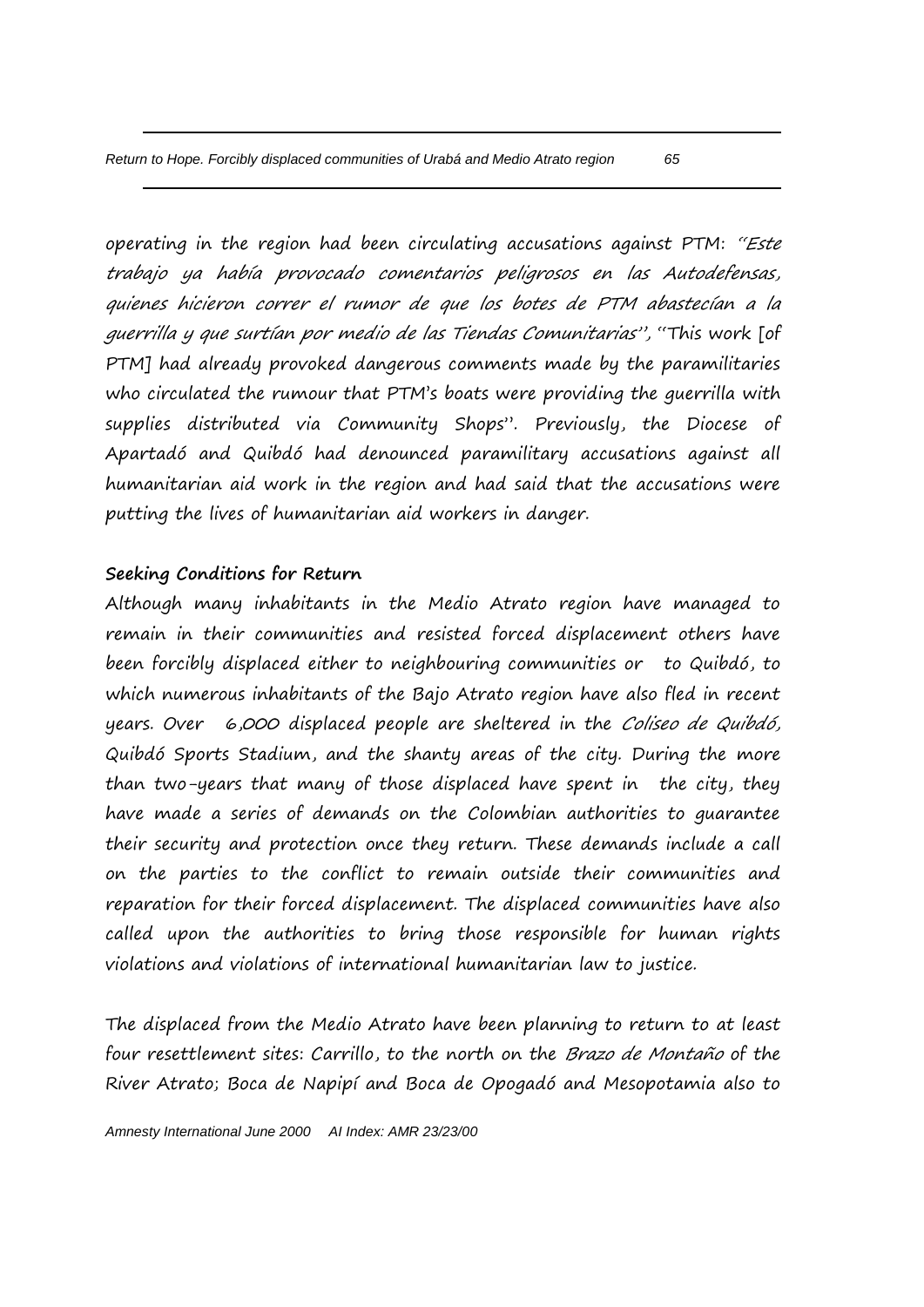the north of the region. As with the processes of other displaced communities wishing to return to their homelands, the idea of resettlement camps is to enable communities to return together to their areas of origin and, when they assess security conditions to be favourable, to then return to their individual communities. On 16 March 2000, 85 people who had been displaced in neighbouring communities returned to the Mesopotamia area.

The demands of the internally displaced are similar to those communities who have resisted forced displacement. Communities of the Medio Atrato have called for action to be taken to dismantle paramilitary groups and for the authorities to investigate their close links with the security forces operating in the region. They have also called upon all parties to the conflict not to involve the civilian population in the conflict and to remain outside of their territories. Indigenous organizations for their part have condemned the fact that the security forces and paramilitaries do not respect the neutrality of their territories and the efforts of guerrilla forces to involve the indigenous population in the conflict. Indigenous communities have also called for investigations into human rights violations and violations of international humanitarian law.

## **Security Forces Inaction against Paramilitary Groups**

Despite the numerous denunciations made by the civilian communities, church leaders and international organizations such as the UN and national and international human rights organizations regarding the presence of paramilitary forces in the region, to date the authorities have taken no effective measures to combat these groups. Although several paramilitary members were arrested in Las Mercedes following the killing of Iñigo Eguiluz and Father Jorge Luis Mazo no action was taken to confront paramilitaries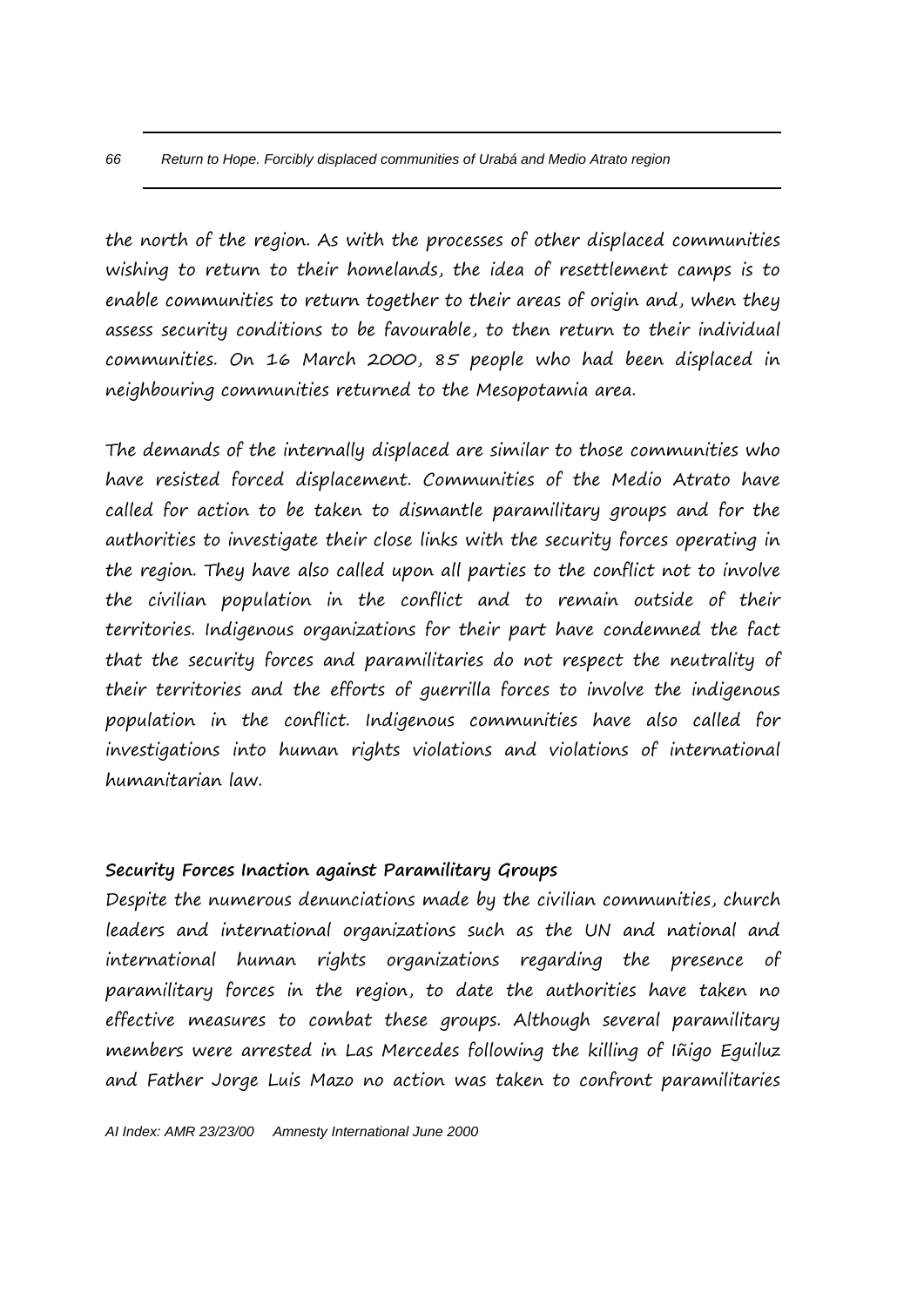when they threatened the community of Las Mercedes. According to reports received, a military commander of the Batallón Manosalva Florez, Manosalva Florez Battalion attached to the *IV Brigada*, IV Brigade, told delegates of a human rights commission to the Medio Atrato region that between 23 October 1998 and July 1999 the security forces had captured four paramilitaries and claimed that they had dismantled the paramilitary base in El Dieciocho, thought to be a base used by the paramilitary group involved in the attack on the Sabaleta communities. However, given the large-scale presence of paramilitary forces in the Medio Atrato region and the fact that paramilitary activity has continued unchecked these appear to be little more than attempts to placate public opinion.

## **FARC attack on Vigía del Fuerte**

On 25 March 2000, FARC forces attacked the communities of Vigía del Fuerte and Bellavista. In the attack on Vigía del Fuerte over 20 members of the police were killed. Nine civilians also died amongst them was a woman and her two small children. The attack has raised concerns for the safety of the civilian inhabitants of the region and the importance of all sides in the conflict of respecting the principles of international humanitarian law.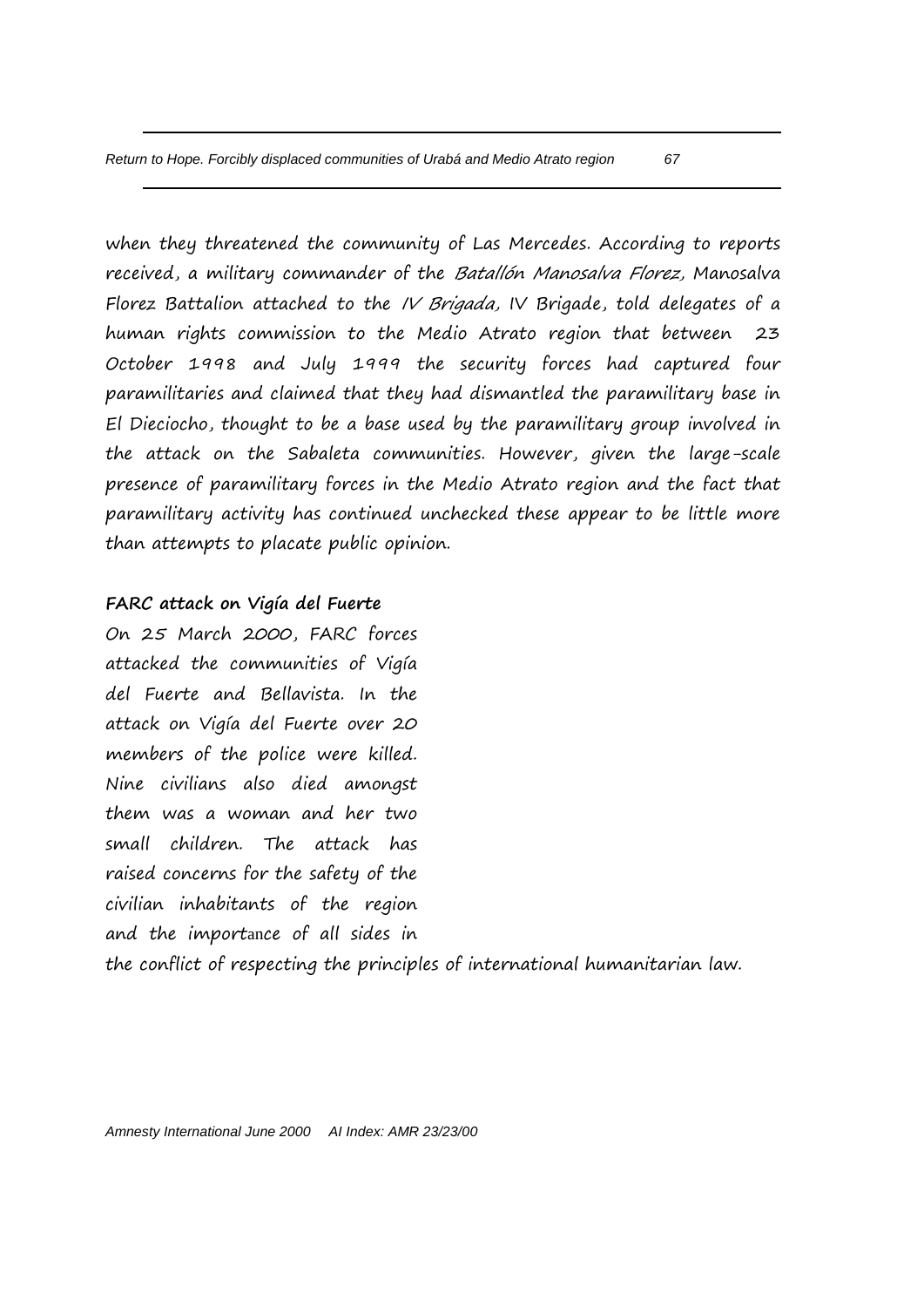# **Little Support from the Colombian Government**

Law 387 of 1997 recognizes the Colombian Government's responsibility in preventing forced displacement and in providing protection for the forcibly displaced. Despite the approval of the law increasing numbers of people have been forced to abandon their homes and lands and live under constant threat. Francis Deng, United Nations Representative of the UN secretary-general on internally displaced persons has said: "Since 1994, when I first visited Colombia, the government has enacted legislation and created institutional frameworks intended to help the displaced. But the laws are not implemented, the displaced receive little or no protection, and only an estimated 20 percent in 1997 received a combination of food aid, housing, and health care. Only 15 percent of displaced children are reported in school, in part because the parents cannot pay for books and uniforms and lack documentation<sup>356</sup>. According to Francis Deng's report: Profiles in displacement: follow-up mission to Colombia only 20 per cent of displaced children have access to medical assistance<sup>37</sup>.

The fact that the communities documented here continue to face threats and serious violations of human rights and international humanitarian law committed by both sides in the conflict is indicative of the failure by the Colombian Government to protect displaced persons. Whilst Francis Deng's report acknowledges that the Colombian Government has made progress in accepting its responsibility for the internally displaced "The continuing increase in the numbers of displaced persons provides a clear sign of the insufficient efforts to provide protection against arbitrary displacement"<sup>38</sup>.

In a policy document laying out its strategy on internal displacement, the Colombian Government acknowledges the importance of guaranteeing the human rights of the displaced population: "Protection of human rights and building social capital in areas where the displaced people reside both temporarily, while receiving assistance, and more permanently ... will be key to IDP [Internally Displaced Persons] policy". To do this the Colombian Government intends to deploy "officials charged with human rights protection in each area where the displaced people are to be established", such measures appear to be in line with the demands of some of the displaced communities for the non-armed presence of the State's civilian law enforcement agencies as a means to help guarantee their security. The policy document states that the "physical presence of members of the international community helps deter violent acts by combatants towards the civilian population" and therefore calls on the international community to mobilize "to support human rights on the ground,

<sup>37</sup> E/CN.4/2000/83/Add.1 op. cit.

<sup>38</sup> Ibidem.

1

*AI Index: AMR 23/23/00 Amnesty International June 2000*

<sup>&</sup>lt;sup>36</sup> Francis M. Deng, "Don't Overlook Colombia's Humanitarian Crisis", *Christian Science* Monitor, 6 October 1999.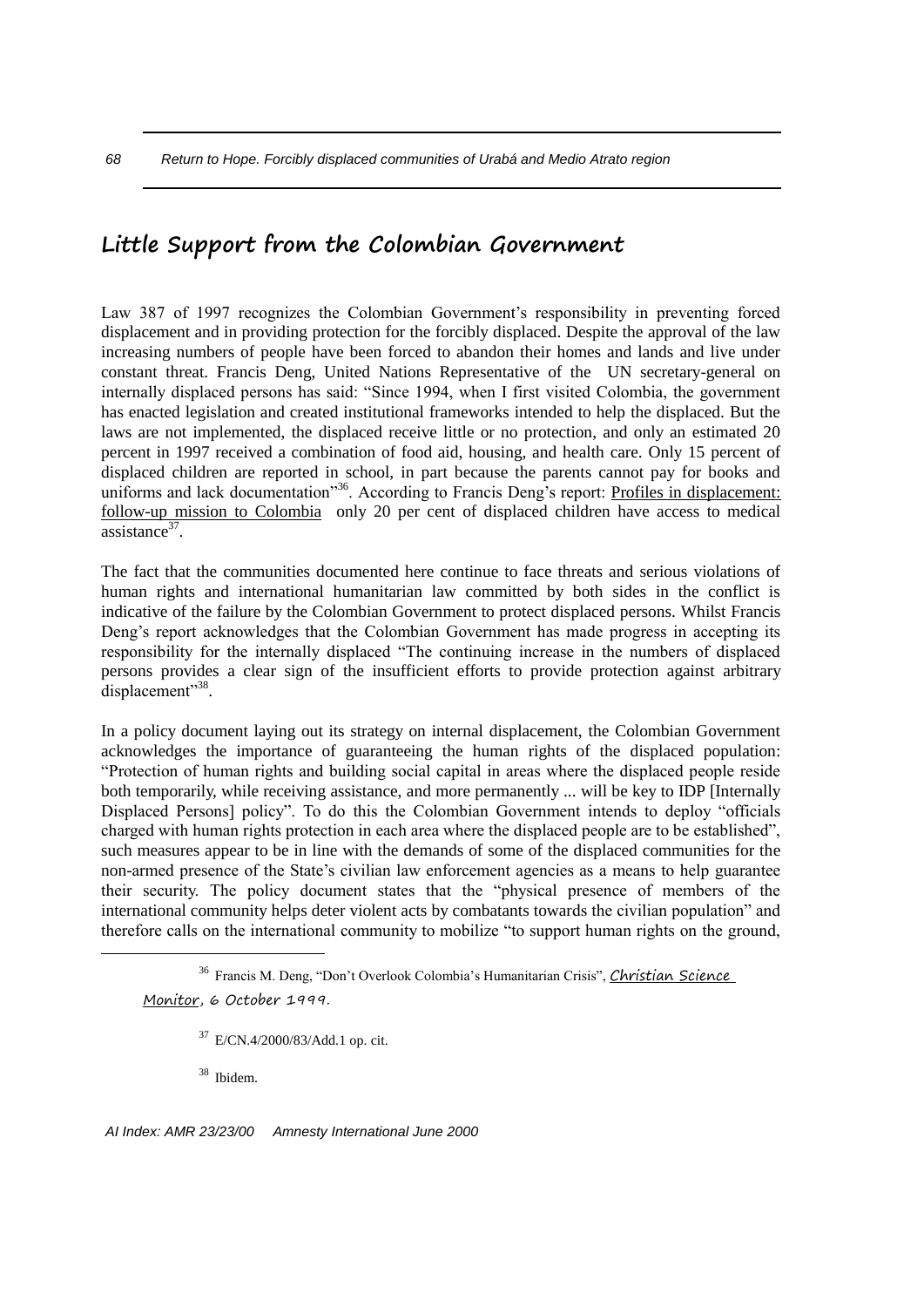by establishing a physical presence and technical support in the new settlement areas, in the "peace communities", where the displaced people will be rebuilding their lives"<sup>39</sup>. Whilst acknowledging the importance of the role played by a number of international non-governmental organizations who provide humanitarian and development aid together with physical accompaniment to a number of displaced communities, Amnesty International is concerned that by calling for increased international presence in displaced communities the Colombian Government should not abrogate its own obligations to guarantee the security of displaced communities, including by implementation of

> the recommendations listed in the **Conclusions and Recommendations** section below.

> Amnesty International has received no information of advances in criminal investigations into the events that led to forced displacement in the regions covered in this document, with the exception of the arrests of a number of paramilitaries in the municipality of Dabeiba and the Medio Atrato region documented above. The few measures that have been taken against paramilitary groups have not been sufficient to curtail the paramilitary advance in the area characterized by serious human rights violations. Neither has Amnesty International received information regarding advances in criminal

investigations into the numerous serious violations of human rights and international humanitarian law by paramilitary or armed opposition groups documented in this report.

Furthermore, Amnesty International is concerned that the Colombian Government has consistently failed to react to statements made by the security forces accusing the Peace Communities and other displaced communities of the region made by the security forces of maintaining links with guerrilla forces. This failure has exposed these communities to continued paramilitary attacks and threats and invited further human rights violations by paramilitary groups.

# **Conclusions and Recommendations**

1

As conflict in Colombia continues to intensify the civilian population is increasingly at risk of human rights violations and violations of international humanitarian law. As a result, the numbers of forcibly displaced will continue to rise. The numbers of forcibly displaced in Colombia will also

<sup>&</sup>lt;sup>39</sup> "Internally Displaced Population in Colombia. A Strategic Vision for International Support", Office of the President of the Republic, *Red de Solidaridad Social* - Social Solidarity Network. (Document not dated, received March 2000).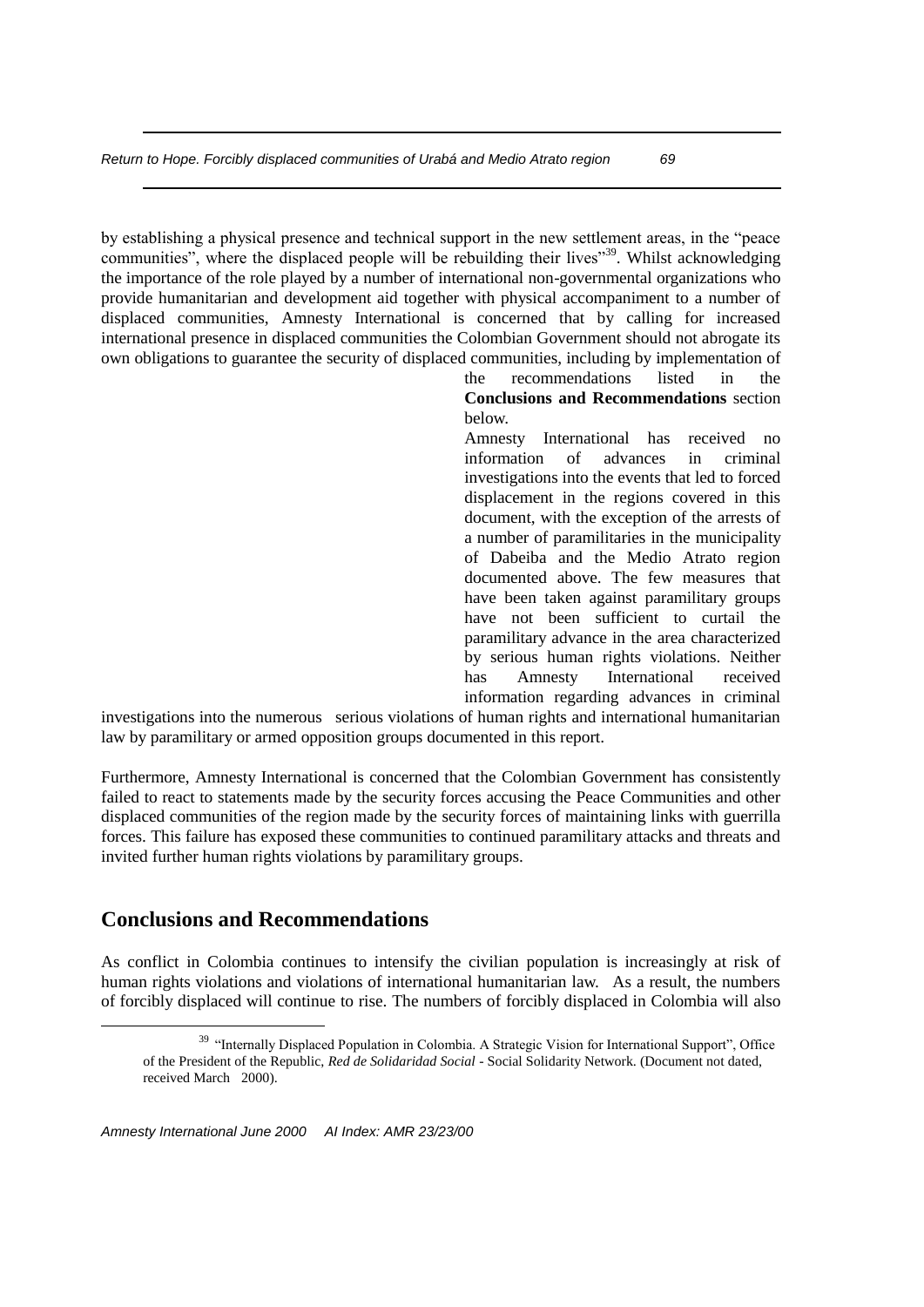*70 Return to Hope. Forcibly displaced communities of Urabá and Medio Atrato region*

increase as a result of economic interests, often using the war as a cover for forced eviction. The Peace Communities of Chocó and Antioquia and other initiatives by the civilian population to resist displacement or to return to their own lands represent a small but important attempt to stem the tide of internal displacement.

At present a number of international and national non-governmental organizations accompany the *Comunidad de Paz de San Francisco de Asís, Comunidad de Paz de San José de Apartadó*, the displaced of the Cacarica River Basin and other communities in the Bajo and Medio Atrato regions in an effort to help provide these communities with humanitarian assistance and greater security. But this non-governmental support cannot substitute the Colombian Government's responsibility for taking adequate measures to guarantee the safety of these communities and the important role the international community has to play in monitoring such efforts.

Amnesty International is concerned that if the Colombian Government does not ensure that the security forces take measures deemed appropriate to the communities themselves to guarantee their security, then their ability to resist displacement, to return to their lands or to resettle in safety will remain uncertain.

The future of Colombia's internally displaced will also remain uncertain unless the Colombian Government tackles the underlying causes of forced displacement, including action to combat and dismantle army-backed paramilitary groups and action to ensure that those responsible for human rights violations are brought to justice. Guerrilla forces must commit themselves also to abide by the standards of international humanitarian law and ensure that they do not draw the civilian community into the conflict.

### **Amnesty International therefore recommends that the Colombian authorities:**

\* Carry out full and impartial investigations into attacks in the municipality of Dabeiba, municipality of Apartadó in the Urabá region of the department of Antioquia and the Bajo and Medio Atrato regions of the departments of Chocó and Antioquia which led to the mass displacement of thousands of inhabitants in the region, to make the findings public and bring those responsible for human rights violations to justice. Carry out full and impartial investigations into the numerous paramilitary and armed opposition group incursions described in this document against the Peace Communities of San José de Apartadó and San Francisco de Asís, human rights violations and violations of international humanitarian law, including "disappearances", extrajudicial and arbitrary executions and death threats against the displaced communities of the Cacarica River Basin and La Balsita and the communities

*AI Index: AMR 23/23/00 Amnesty International June 2000*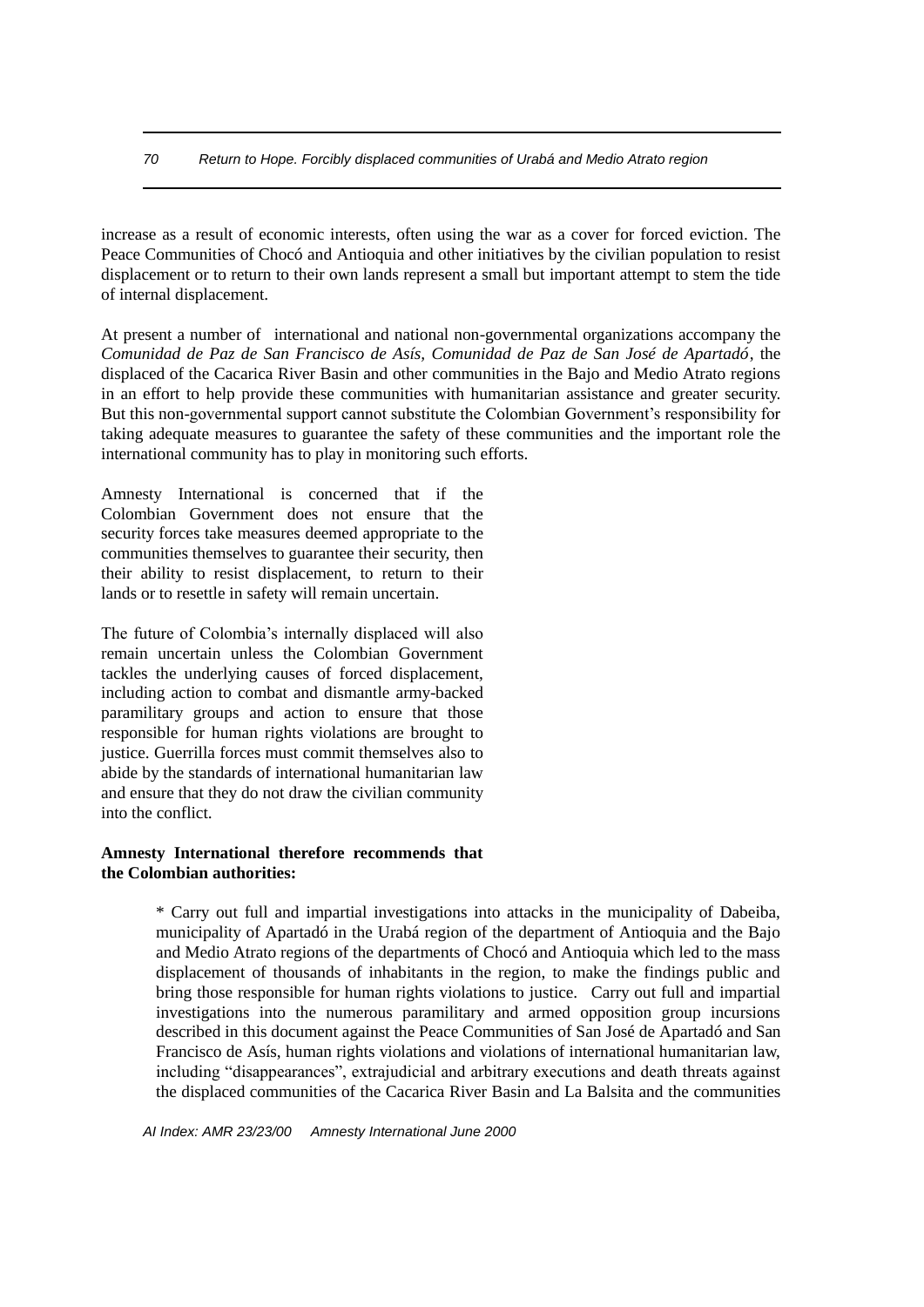of the Medio Atrato region, to make the findings public and to bring those responsible to justice.

\*Undertake full and impartial investigations into links between paramilitary groups operating in the Urabá region of the departments of Antioquia and Chocó and the Medio Atrato region and the security forces and ensure that those members of the security forces found responsible for training, supporting, tolerating or collaborating with paramilitary groups be brought to justice.

\*Suspend immediately from active service any security force official implicated in human rights violations and paramilitary activity, pending the outcome of investigations to establish their guilt or innocence.

\* Take immediate steps in line with the reports of the UN High Commissioner on Human Rights to combat and dismantle paramilitary groups. Such measures would be in line with repeated governmental commitments and the United Nations recommendations made to the Colombian Government in the 1998, 1999 and 2000 **Report of the United Nations High Commissioner for Human Rights** (E/CN.4/1998/16, 9 March 1998, E/CN.4/1999/8, 16 March 1999 and E/CN.4/2000/11, 9 March 2000).

\* Take effective measures, deemed appropriate by those under threat themselves, to guarantee the safety of returning forcibly displaced communities, displaced communities seeking resettlement and communities resisting forced displacement in the Urabá region of Antioquia and Chocó and Medio Atrato region. Such measures should include securing access points to these communities and ensuring that incursions by the armed forces their paramilitary auxiliaries or guerrilla forces are prevented whilst respecting the communities' demands that all parties to the conflict should remain outside their territories. This last point would be in line with the recommendations made by the United Nations Representative of the Secretary-General on internally displaced persons to the Colombian Government: "There is ... a need for the authorities to respect and promote the respect for human rights and humanitarian law, which in turn will prevent and avoid the conditions that give rise to displacement. In particular, there is a need for all of the parties to the conflict to recognize civilians as non-combatants and protected persons under international humanitarian law ... . This call applies both to individual civilians as well as community groupings that have expressly indicated their non-combatant character, such as "peace communities" that have been formed in a number of areas with the support of the Church and several indigenous communities who have openly declared themselves neutral"<sup>40</sup>.

<u>.</u>

<sup>40</sup> E/CN.4/2000/83/Add.1 op. cit.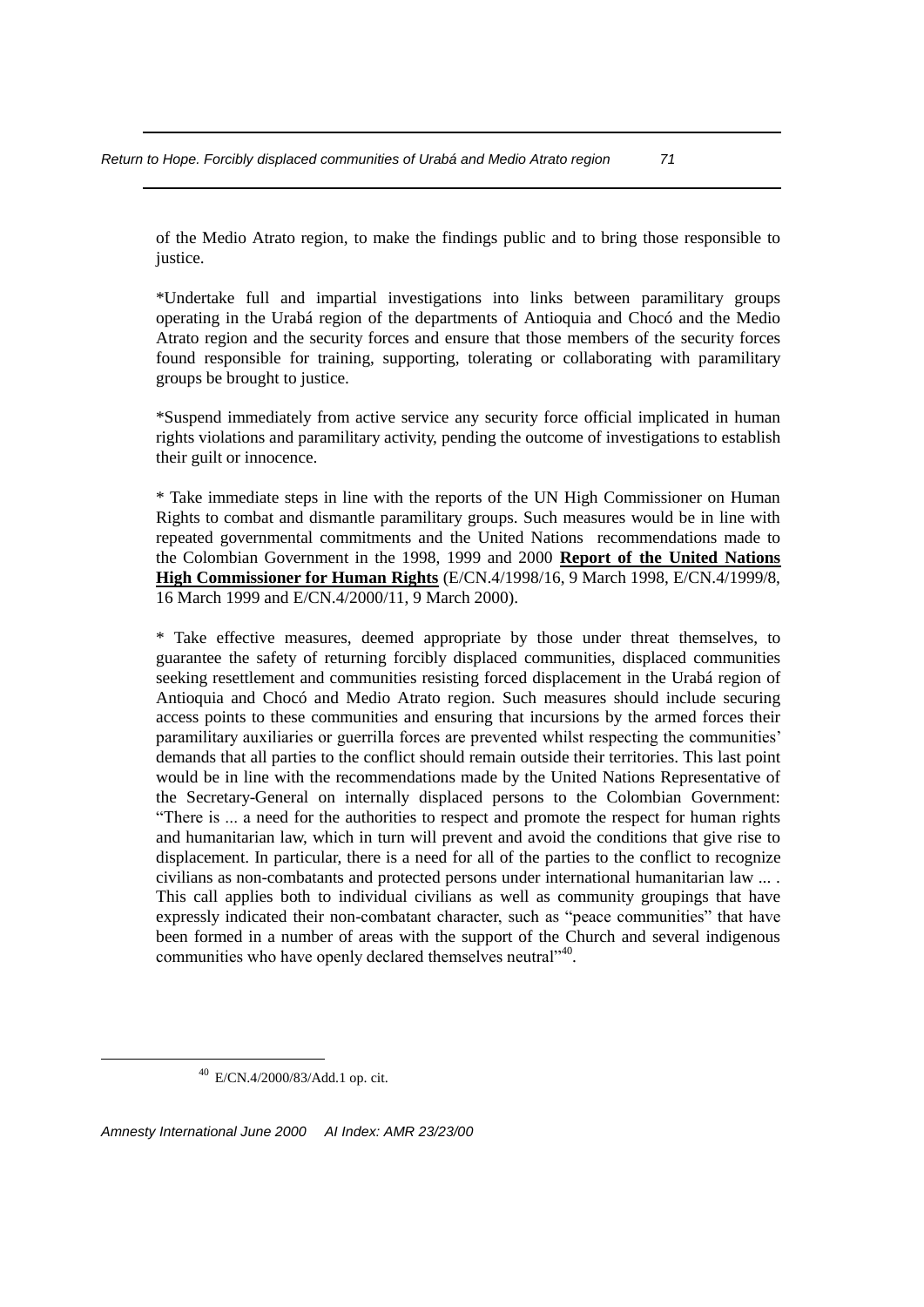Take effective measures, deemed appropriate by those under threat themselves, to guarantee the security of *Justicia y Paz*  workers and other human rights and humanitarian aid workers operating in the Urabá region of Antioquia and Chocó and Medio Atrato region who are accompanying displaced communities or communities under threat of forced displacement. Such measures would be in line with the repeated United Nations recommendations made to the Colombian Government most recently in 1998, 1999 and 2000 **Report of the United Nations High Commissioner for Human Rights**.

\* To fully guarantee the fundamental human rights of internally displaced people, including their right to freedom of movement within a state, freedom to choose their own residence, and especially the right not to be forcibly displaced. Those particularly vulnerable to forced displacement, such as women, children and the elderly, should receive special protection measures.

\*To publicly recognize the legitimacy of the Peace Community initiative and those initiatives undertaken by other communities in the regions in question to demand that the parties to the conflict respect their right to life and right to remain outside the conflict and to condemn any statements made by members of the security forces questioning this legitimacy and to publicly condemn all attacks on these communities.

\* To fully implement the recommendations of the United Nations Representative of the Secretary-General on internally displaced persons to the Colombian Government and armed groups in Colombia, these include: "effective responses to prevent and protect against arbitrary displacement, especially when this is forewarned; respect by combatants of international humanitarian law and the protection it provides for the civilian population; protection of the physical security of the displaced and those advocating on their behalf; timely and adequate assistance to address the needs of the displaced, including for food, water, shelter, medical care, documentation, education, training and income-generation, with special attention paid to the particular needs of women and children who make up the majority of the displaced; guarantees of physical safety for the return or resettlement of the displaced; and restitution or compensation for possessions, land and property lost as a result of displacement".<sup>41</sup>

1

<sup>&</sup>lt;sup>41</sup> Report of the Representative of the Secretary-General on internally displaced persons submitted pursuant to Commission on Human Rights resolution 1999/47. E/CN.4/2000/83, 26 January 2000.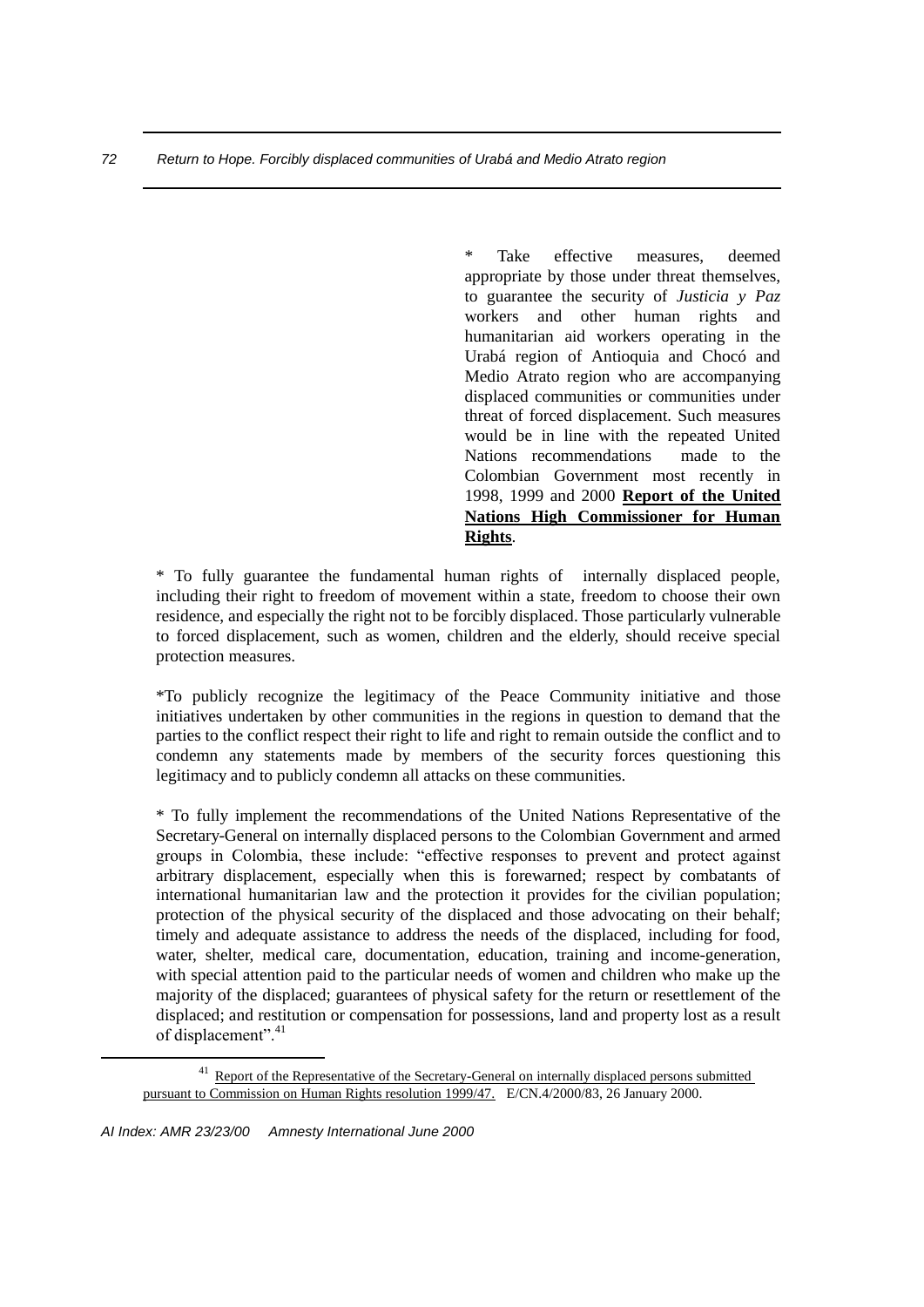\* To fully implement the **Guiding Principles on Internal Displacement** prepared by the Representative of the Secretary-General on internally displaced persons which include guiding principles for the prevention of forced displacement; the protection of the internally displaced; guiding principles to guarantee access to humanitarian aid and to guarantee the return to their homes and lands or resettlement of the internally displaced.<sup>42</sup>

**Armed opposition groups should publicly commit themselves to respect international humanitarian standards and to prevent their members from committing abuses against returning forcibly displaced communities, forcibly displaced communities seeking resettlement and communities resisting forced displacement in the Urabá region of Antioquia and Chocó and the Medio Atrato region Amnesty International specifically recommends that armed opposition groups:**

\* Publicly recognize the legitimacy of the Peace Community initiative and those initiatives undertaken by other communities in the regions in question to demand that the parties to the conflict respect their right to life and right to remain outside the conflict.

\* Undertake not to commit deliberate and arbitrary killings of non-combatants.

\* Ensure that individuals suspected of committing or ordering abuses such as deliberate and arbitrary killings, the taking of hostages or the torture or ill-treatment of captives, should be removed from any position of authority and all duties which bring them into contact with prisoners or others at risk of abuse.

\* Fully implement the recommendations of the United Nations Representative of the Secretary-General on internally displaced persons to the Colombian Government and armed groups in Colombia. (See section on recommendations to the Colombian authorities above).

\* Fully implement the Guiding Principles on Internal Displacement prepared by the Representative of the Secretary-General on internally displaced persons. (See section on recommendations to the Colombian authorities above).

**Amnesty International recommends that the international community should urge the Colombian Government to fulfil the recommendations listed above and closely monitor the efforts of the Colombian Government to fulfill these recommendations.**

1

<sup>&</sup>lt;sup>42</sup> Report of the Representative of the Secretary-General, Mr. Francis M. Deng, submitted pursuant to Commission resolution1997/39. Guiding Principles on Internal Displacement. E/CN.4/1998/53/Add.2, 11 February 1998.